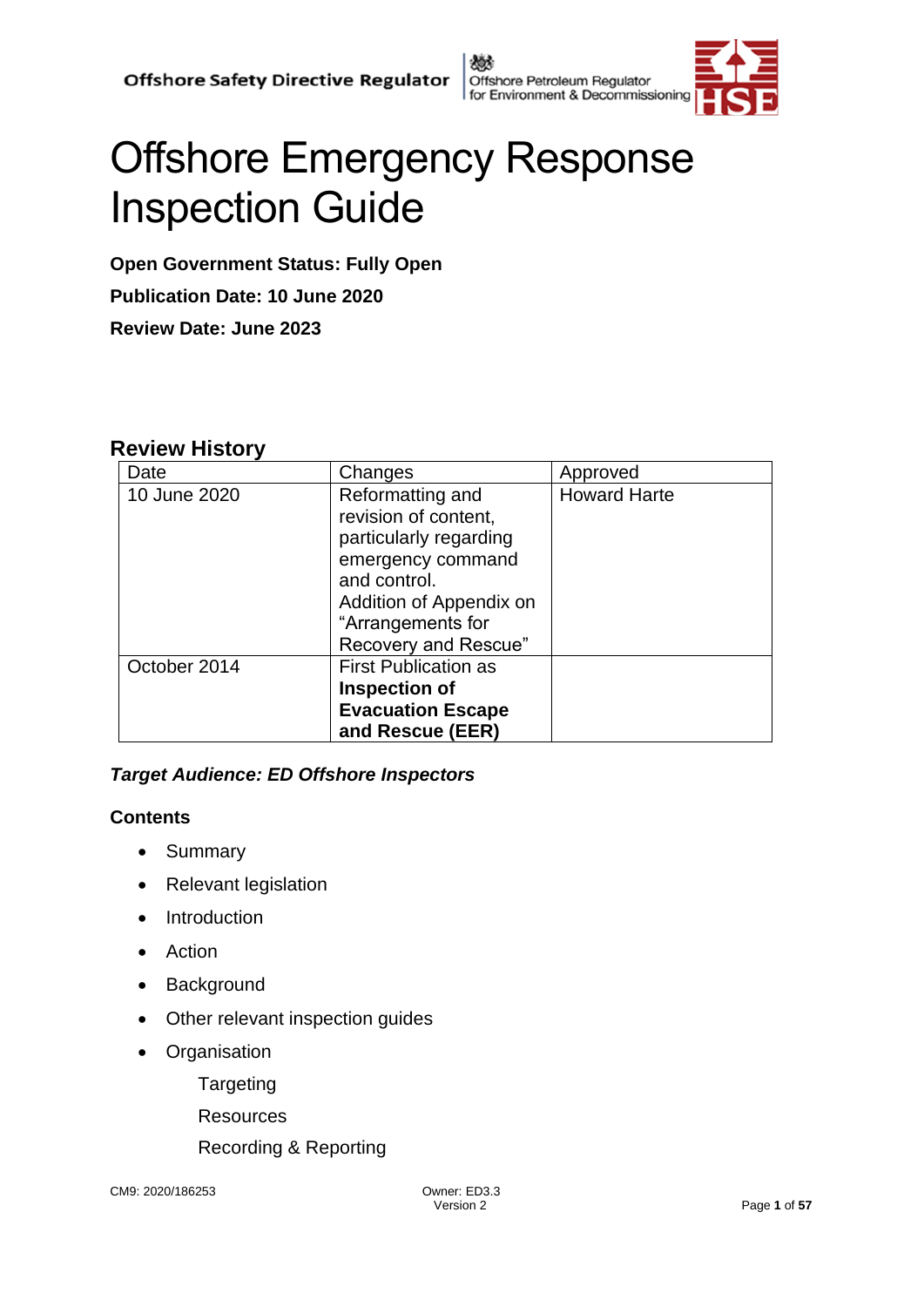**Appendices** 

Appendix 1: PFEER Regulation 5 assessment Appendix 2: Preparation and arrangements for command and control Appendix 3: Emergency response plan Appendix 4: Alarms and communication Appendix 5: Control of emergencies Appendix 6: Access / egress routes and mustering Appendix 7: Evacuation Appendix 8: Means of escape Appendix 9: Arrangements for recovery and rescue Appendix 10: Emergency PPE and life-saving appliances Appendix 11: Application of the Enforcement Management Model (EMM) and dutyholder performance assessment Appendix 12: HSE position paper: Provision of familiarisation training and instruction for marine evacuation by TEMPSC Appendix 13: Glossary of terms, abbreviations and definitions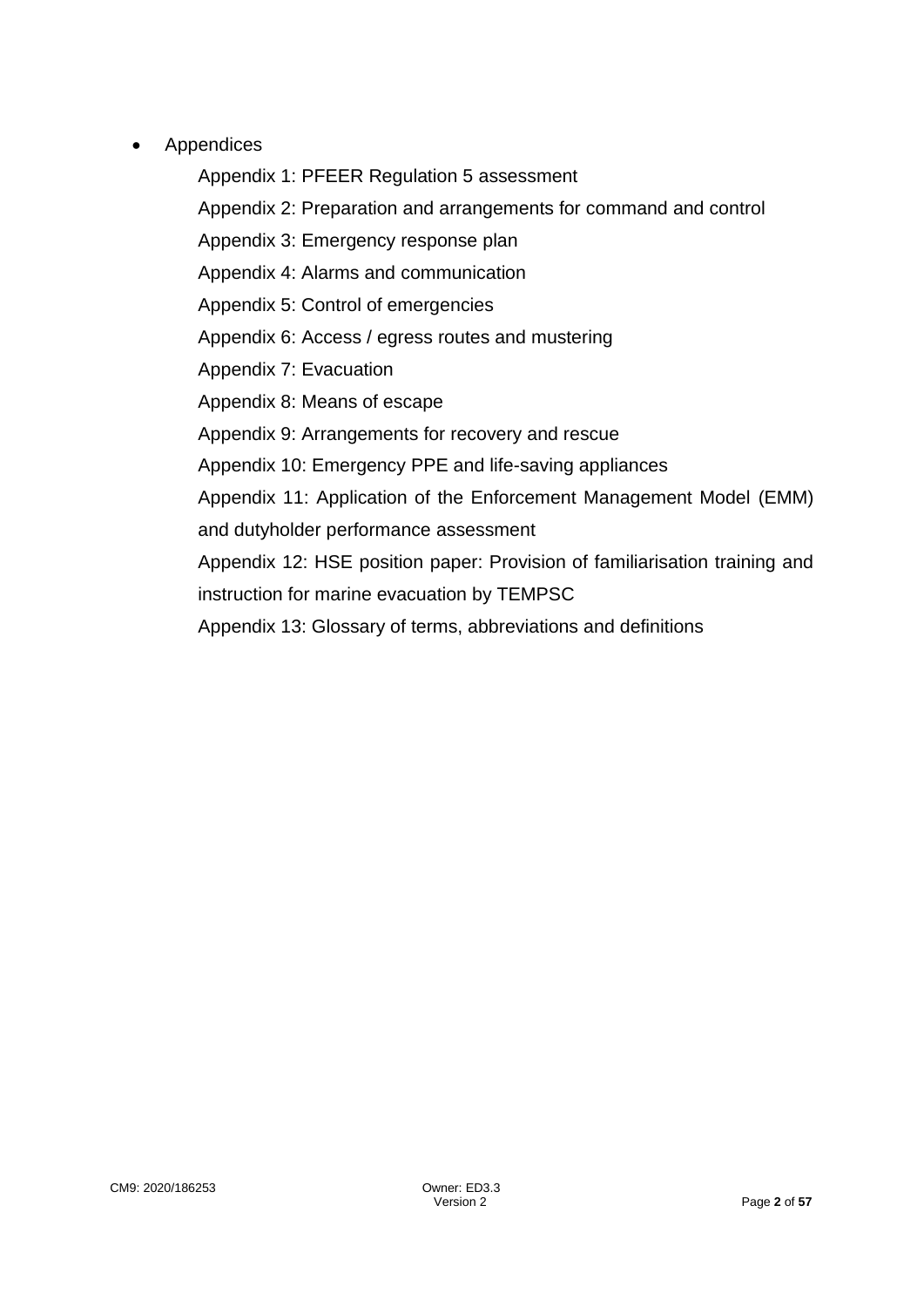#### *Summary*

Offshore emergency response (ER) encompasses all the arrangements provided to minimise and mitigate risks to the safety of offshore personnel arising from a major accident on an installation. ER arrangements should be designed to reduce those risks to a level that may be considered *as low as is reasonably practicable* (ALARP).

For convenience of analysis and action, it is normal to consider the management of ER under two headings. First, there are the overarching **command and control capabilities** of those charged with the management of emergencies; and second, there are issues of **team and personal competence, ER equipment and external support arrangements** that each form vital parts of the system.

This inspection guide (IG) outlines an approach to inspection of dutyholder arrangements for emergency response, and the key areas that inspectors should consider when inspecting this topic offshore.

#### *Relevant Legislation*

- Offshore Installations (Prevention of Fire, Explosion and Emergency Response) Regulations 1995 (PFEER)
- Offshore Installations (Offshore Safety Directive) (Safety Case etc.) Regulations 2015 (SCR2015)

#### *Introduction*

The aim of this IG is to provide information and guidance to offshore inspectors to support the delivery of consistent and effective safety and environmental critical element (SECE) management and assurance. It does this by highlighting key areas to be covered during inspections, and by providing a framework for inspectors to judge compliance, assign performance ratings and decide what enforcement action to take should they find legislative breaches. In doing so, it complements [HSE Enforcement Policy Statement \(EPS\)](http://www.hse.gov.uk/pubns/hse41.pdf) and [Enforcement Management Model \(EMM\).](http://www.hse.gov.uk/enforce/emm.pdf)

References are made to technical standards and guidance that inspectors will use to form opinion for legal compliance.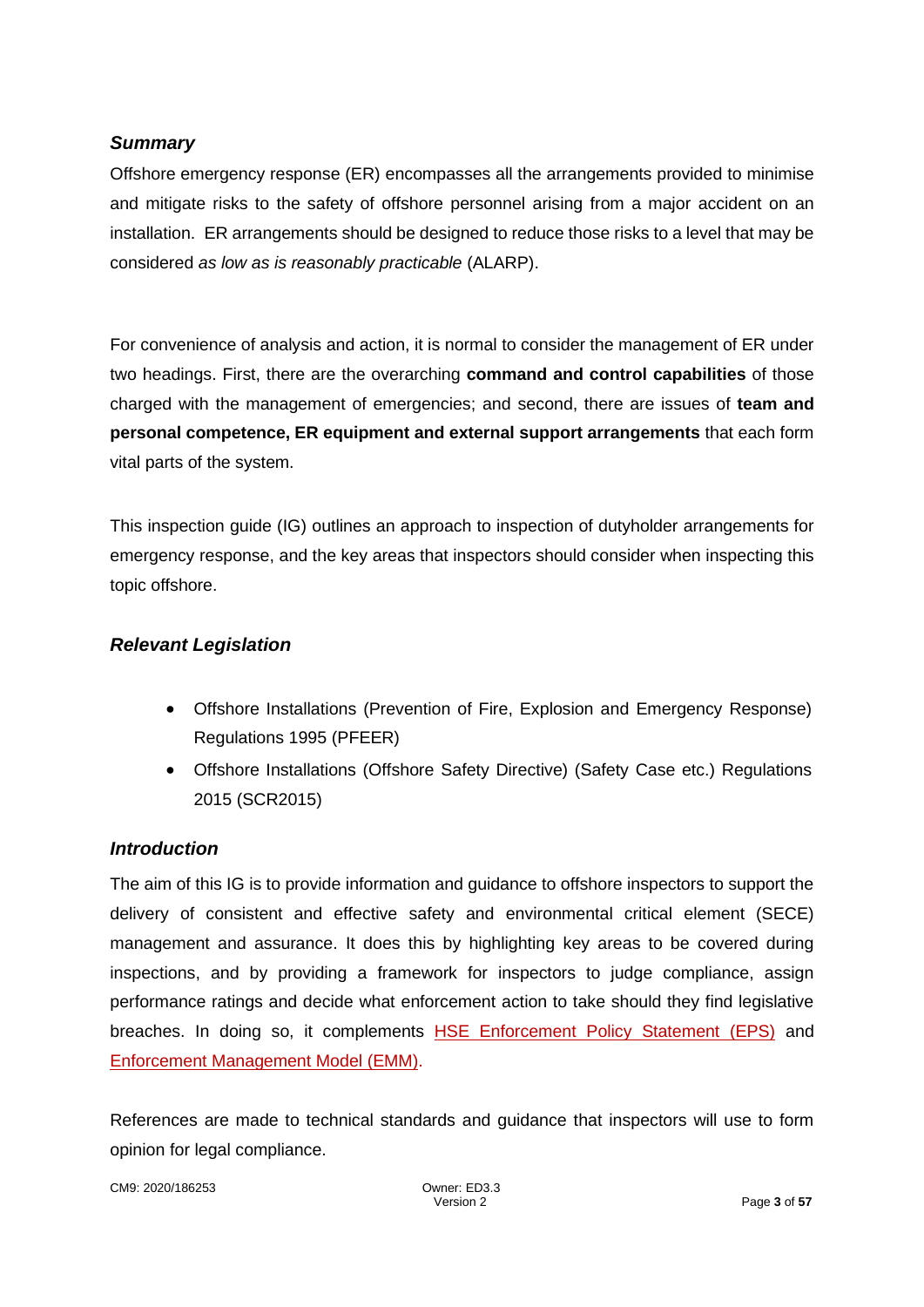This guide outlines HSE's ER topic intervention objectives during onshore and offshore inspection. The objectives reflect specific requirements under PFEER, and the topic breaks conveniently down into ten core inspection areas as follows:

- 1. PFEER risk assessment
- 2. Preparation and arrangements for emergency command and control
- 3. Emergency response planning
- 4. Alarms and communication
- 5. Control of emergencies
- 6. Access/egress routes and mustering
- 7. Arrangements for evacuation
- 8. Means of escape
- 9. Arrangements for recovery and rescue
- 10. Personal Protective Equipment/Life Saving Appliances (PPE/LSA)

This guidance is designed to promote a consistent approach to the inspection of the emergency response topic. An overview of each of the core areas is provided in Appendices. The success of arrangements for each of the above is key to securing effective emergency response to minimise and mitigate the impact of major accidents.

#### *Action*

Inspection of this topic should include not only the ten core areas themselves, but also an overview of the onshore and offshore emergency response plans to ensure a consistent and complete evaluation of the control measures in place.

In accordance with SCR2015 there should be in place suitable performance standards (PS), verification schemes and, where necessary, written schemes of examination (WSE) for the systems and equipment that fall within the scope of the ER topic.

Success criteria for each core inspection area are contained in the Appendices. In some instances, certain success criteria will not be applicable, and inspectors should make a judgement regarding which are relevant in each case. If success criteria are not met, inspectors should assess how serious the consequences of failure to comply could be. This will inform decision making in terms of the performance ratings that they assign, and the enforcement

CM9: 2020/186253 Owner: ED3.3 action they take.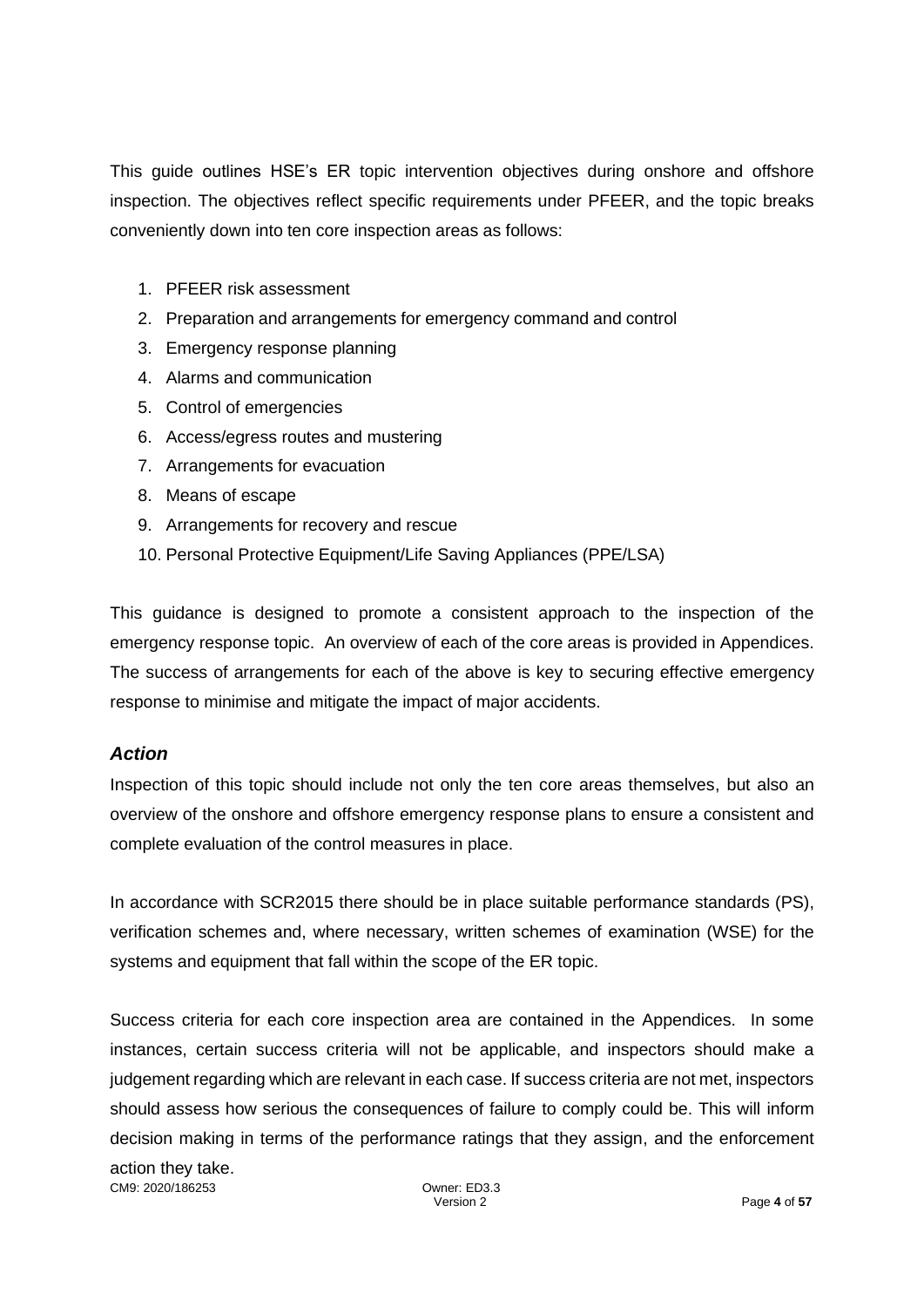When carrying out inspections covered by this guidance inspectors should

- check the key issues against their success criteria in Appendices 1 to 10
- use the generic performance descriptors in Appendix 11 to determine the appropriate performance rating and the initial enforcement expectation to use alongside the EMM if appropriate
- consider how and when the issues raised during an inspection are to be closed out and recorded using the COIN Case issues tab

Where ER-related concerns are encountered during an inspection, such issues should be dealt with by applying existing legal requirements/other relevant standards to determine what action to take in each case according to HSE's EPS and EMM.

## *Background*

Offshore ER systems should be designed to mitigate the immediate aftermath of a lowfrequency event that has either escalated, or has the potential to escalate, into a major accident. ER systems also have relevance to other high-consequence events that might affect only one or a small number of persons, for example, a person-overboard situation.

Lord Cullen's [report](https://www.hse.gov.uk/offshore/piper-alpha-disaster-public-inquiry.htm) of the findings of the Public Inquiry into the Piper Alpha disaster raised a total of 106 recommendations - 41 of these relating directly to the ER topic area. The key Cullen recommendations were subsequently implemented in offshore-specific legislation.

Among this legislation, the Offshore Installations (Prevention of Fire, Explosion and Emergency Response) Regulations 1995 (PFEER) specify the goals for preventative and protective measures to manage fire and explosion, and for securing emergency response. They place the responsibility to put measures in place to achieve these goals on one person – the dutyholder.

• **Regulation 4** places a general duty on a dutyholder to take appropriate measures with a view to protecting persons on the installation from fire and explosion; and to securing effective emergency response.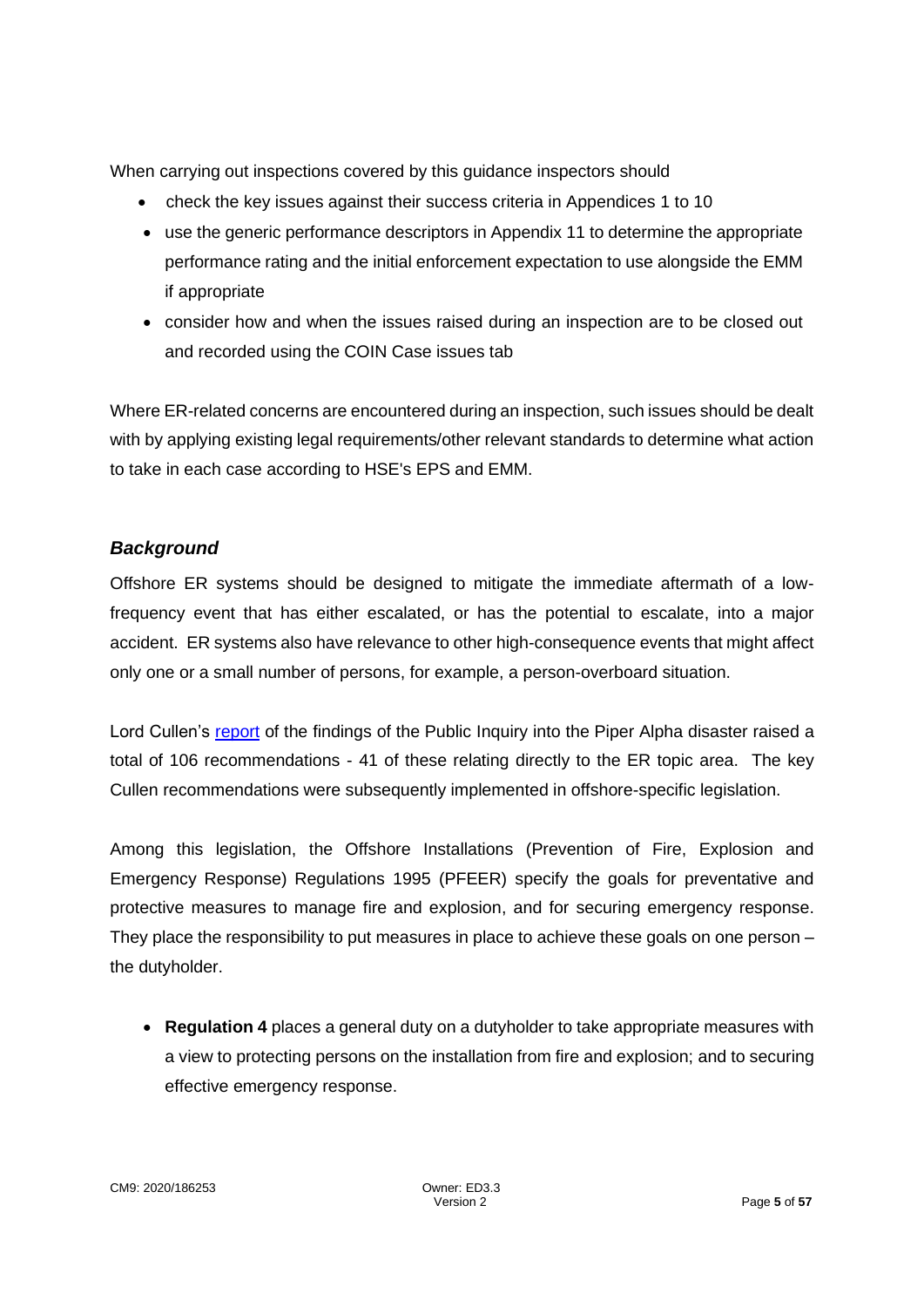- **Regulation 5** requires an assessment to be undertaken to identify major accident hazards, to evaluate related risks and to identify measures necessary to protect people and provide means of evacuation, escape and rescue.
- **Regulation 6** requires the dutyholder to anticipate and be prepared for emergencies. ER preparations should include arrangements for
	- $\circ$  development and assessment of an effective emergency command structure (ECS)
	- o provision of sufficient competent personnel to fulfil critical ER roles, and
	- $\circ$  provision of adequate training and instruction to all personnel in appropriate actions to take in an emergency
- **Regulation 8** requires the dutyholder to formulate a plan which documents the organisation and arrangements for dealing with an emergency on the installation.
- **Regulation 11** requires the dutyholder to make arrangements for giving warning in the event of an emergency.
- **Regulation 12** requires the dutyholder to take appropriate measures to be able to limit the impact of an emergency.
- **Regulation 14** requires the dutyholder to make provision of safe areas for people on the installation to be able to muster in the event of an emergency.
- **Regulation 15** requires the dutyholder to have in place arrangements to make a safe evacuation of the installation.
- **Regulation 16** requires the provision of means of escape should the evacuation system or parts of it fail.
- **Regulation 17** requires the dutyholder to ensure that effective means for the recovery and rescue of people on or near the installation are in place, that these measures offer a good prospect of recovery, and that ensure persons recovered / rescued are taken to a place of safety.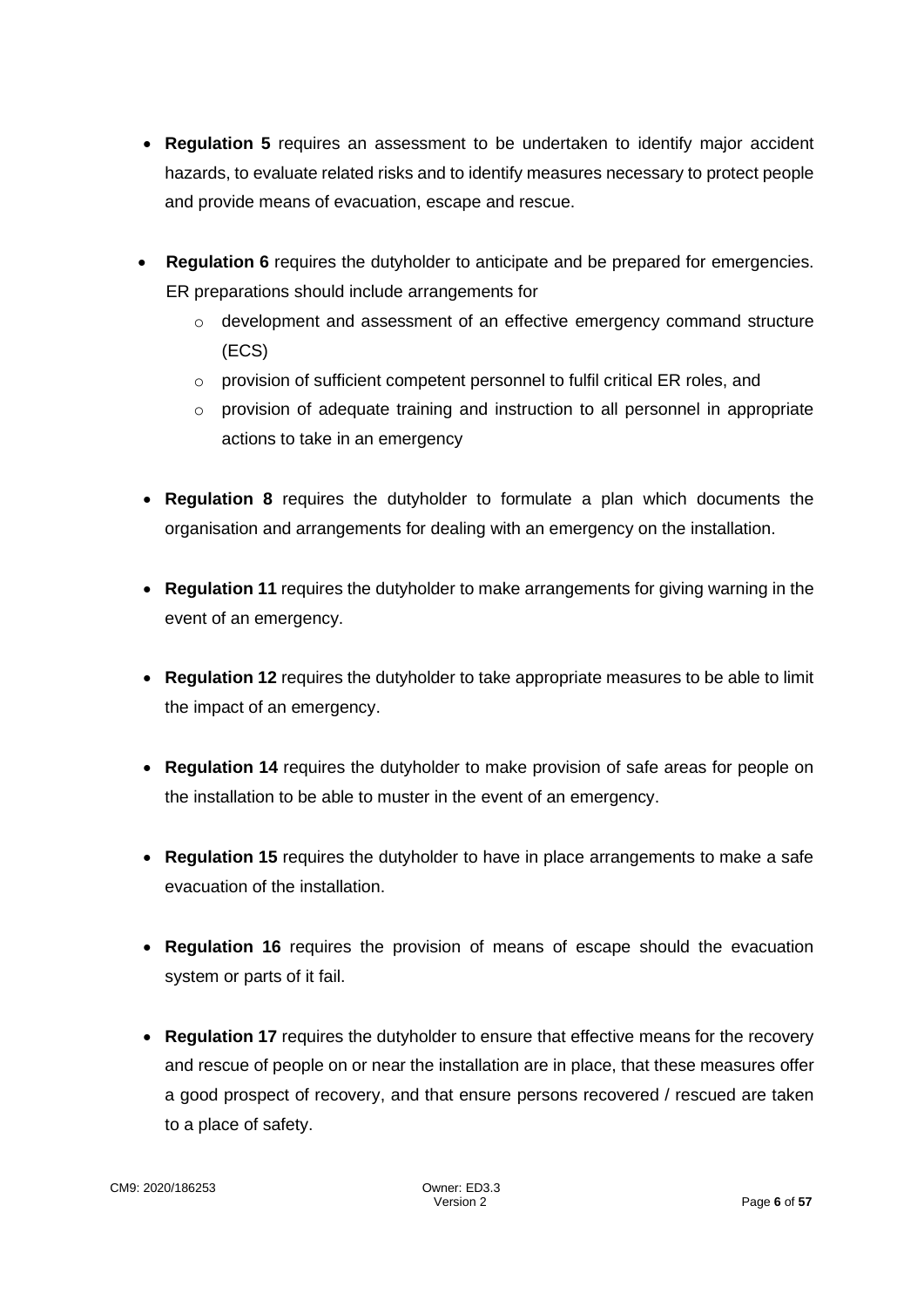- **Regulation 18** requires the dutyholder to provide appropriate personal protective equipment (PPE) and life saving appliances (LSA) for use in the event of an emergency.
- **Regulation 20** requires that sufficient life-saving appliances such as survival craft, life rafts, life buoys, life jackets etc. are made available for immediate use in sufficient numbers for the number of persons on board the installation.

All legislation is available to download from [http://www.legislation.gov.uk/.](http://www.legislation.gov.uk/) A list of applicable HSE publications, e.g. Approved Codes of Practice (ACoP), is also provided with these documents available from<http://www.hse.gov.uk/>

#### **An emergency response system can be considered to comprise two parts**;

- **1. Emergency command and control, and**
- **2. Emergency response systems including procedures, plant and emergency response equipment.**

ER procedures and provisions must reflect the ability of an installation to withstand an emergency, the risks from which are required to be demonstrated as reduced to ALARP under the safety case assessment and acceptance procedures. ER arrangements must reflect the performance standards of the accepted safety case for mustering, for the endurance times of egress routes and temporary refuges, and for the for evacuation, escape and recovery / rescue of personnel.

#### *Other relevant inspection guides*

There is significant overlap of the issues addressed in this IG with the those relating to controlling risk arising from offshore marine and aviation operations. The content of this guide should be considered alongside that included in HSE [Offshore Marine Operations](https://www.hse.gov.uk/offshore/ed-offshore-inspection-guide-marine-operations.pdf) *and* [Offshore Aviation Operations](https://www.hse.gov.uk/offshore/aviation-helideck-operations-inspection-guide.pdf) IGs*.*

#### *Specialist Advice*

For the sake of consistency, specialist advice should be sought from ED3.3 Emergency Response, Marine and Aviation Operations (ERMA) discipline whenever enforcement action is considered in relation to ER.

## *Organisation*

CM9: 2020/186253 Owner: ED3.3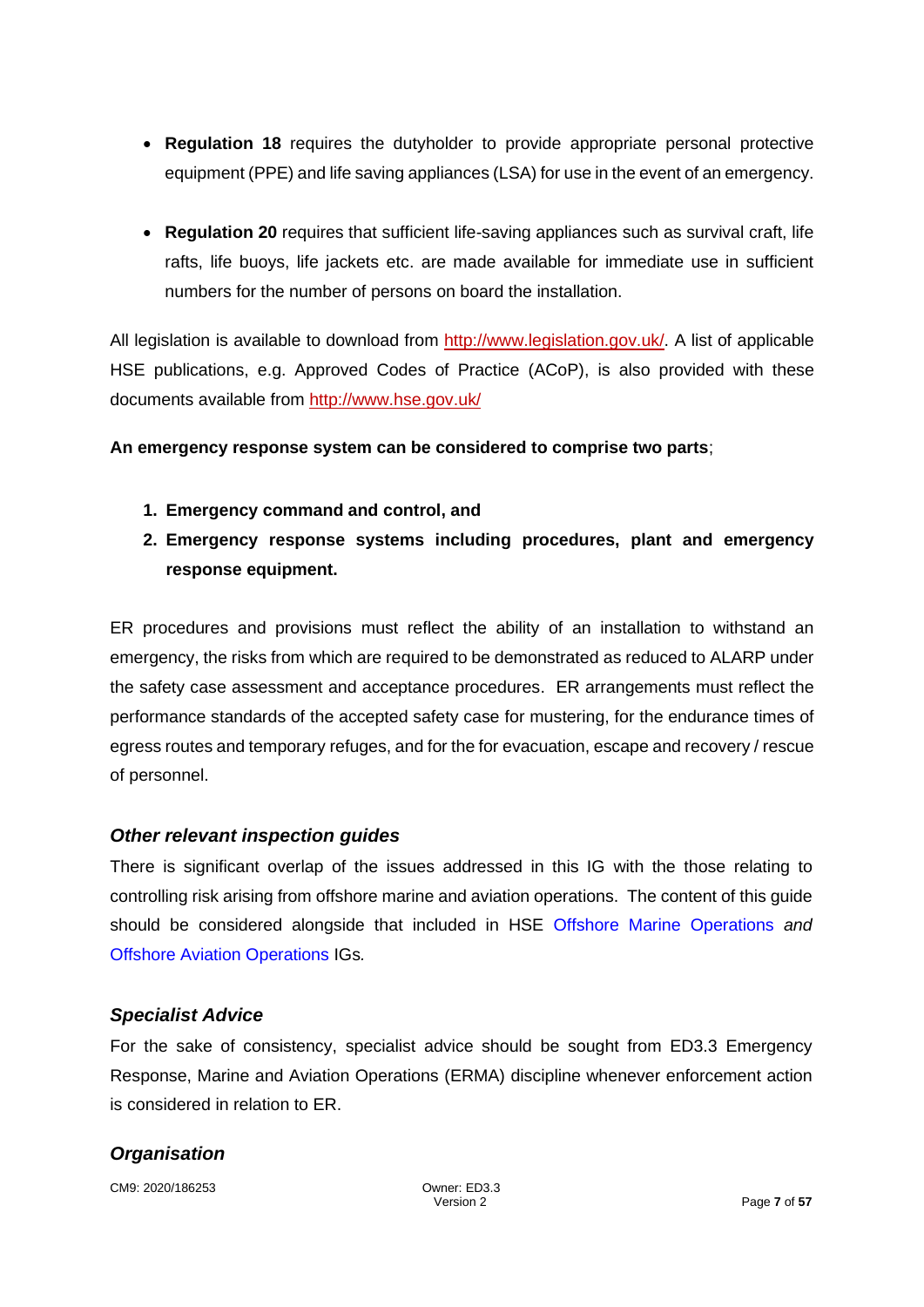## **Targeting**

Inspections should be planned within the timescales set out by Energy Division (ED) divisional management. Although inspections may be carried out at any installation it is particularly important to carry this out where there are known issues that may affect emergency response such as

- combined operations
- major work-over and construction projects
- sharing of recovery and rescue arrangements between installations, and
- changes in staffing arrangements and operating parameters such as during decommissioning and dismantling.

It is essential to ensure that dutyholders are robust in their assessment of the implications of these factors, that suitable mitigations are in place and that cumulative risk factors have been considered.

## **Timing**

Inspectors should undertake ER inspections as part of the agreed ED offshore intervention plan, when intelligence indicates intervention is necessary or when investigation due to incident is required.

## **Resources**

ED3.3 (Emergency Response, Marine and Aviation Operations (ERMA) discipline) has overall ownership of this IG and takes the topic lead on inspecting ER. Resource for the undertaking of ER interventions will come from ED3.3 discipline specialist inspectors supported by inspection management team (IMT) inspectors as appropriate.

## **Recording & Reporting**

The dutyholder performance ratings should be entered on the Inspection Rating Form (IRF) tab of the relevant installation Intervention Plan Service Order. Findings should be recorded in the normal post inspection report and letter.

## *Further References*

1. [Offshore Installations \(Prevention of Fire and Explosion, and Emergency Response](http://www.hse.gov.uk/pUbns/priced/l65.pdf)

CM9: 2020/186253 Owner: ED3.3 [Regulations 1995 & ACOP L65](http://www.hse.gov.uk/pUbns/priced/l65.pdf)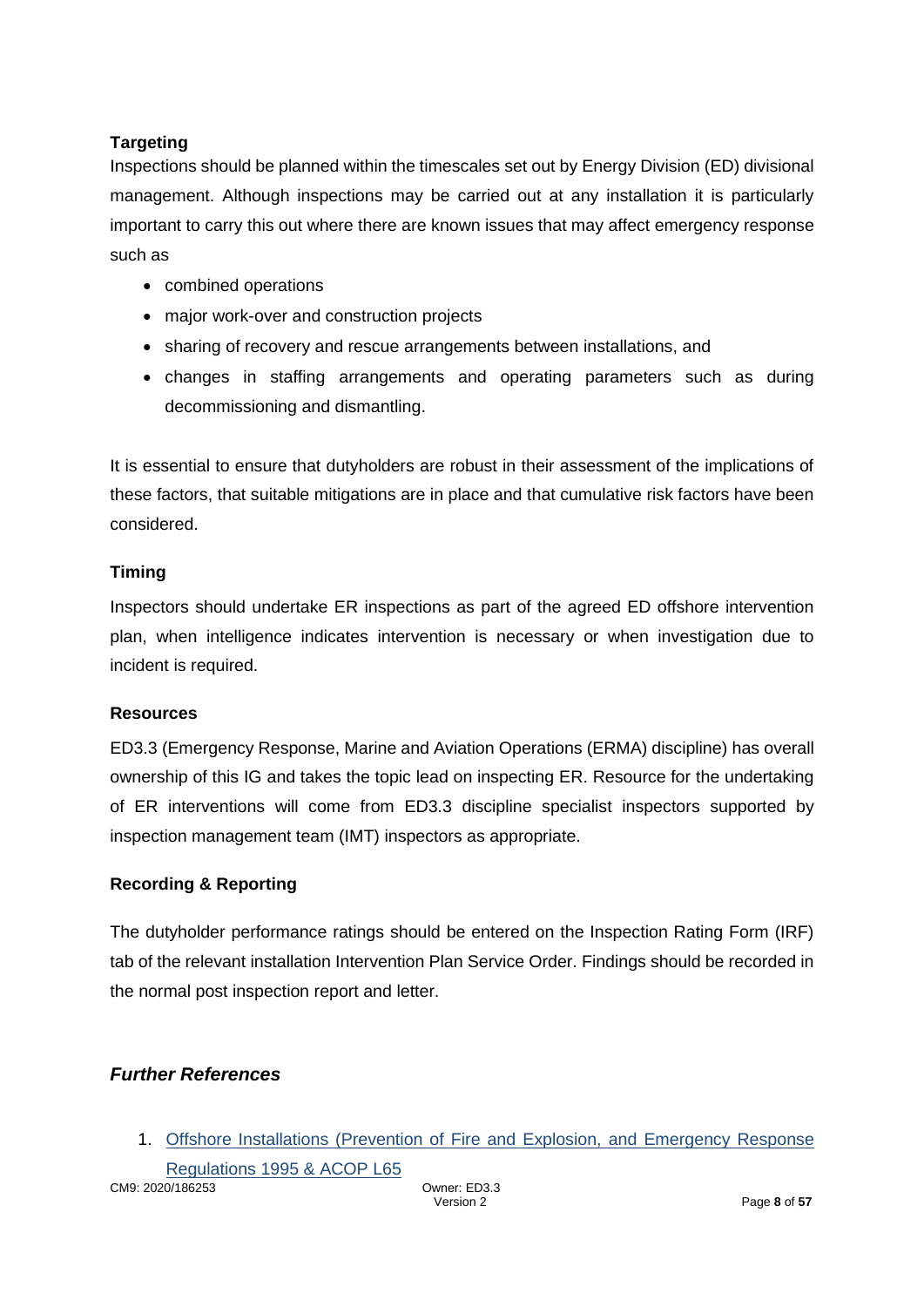- 2. [Offshore Installations \(Offshore Safety Directive\) \(Safety Case etc.\) Regulations 2015](http://www.hse.gov.uk/pubns/books/l154.htm) [& Guidance](http://www.hse.gov.uk/pubns/books/l154.htm) L154
- 3. HSE Offshore Technology Report OTO 2002/021 [Compatibility test protocol for](http://www.hse.gov.uk/research/otohtm/2002/oto02021.htm)  [lifejackets and immersion suits on offshore installation](http://www.hse.gov.uk/research/otohtm/2002/oto02021.htm) HSE Books 2002
- 4. [HSE Offshore Technology Report OTO 2001/091 Inspecting](https://www.hse.gov.uk/research/otohtm/2001/oto01091.htm) and auditing the [management of emergency response](https://www.hse.gov.uk/research/otohtm/2001/oto01091.htm) HSE Books 2001
- 5. [HSE Research Report RR599 Overview of TEMPSC performance standards](https://www.hse.gov.uk/research/rrpdf/rr599.pdf)
- 6. [HSE Offshore Information Sheet 10/2007 Testing of TEMPSC release gear](http://www.hse.gov.uk/offshore/infosheets/is10-2007.pdf)
- 7. [HSE Safety Notice 01/2006 Ensuring adequate safety during davit lifeboat drills testing](http://www.hse.gov.uk/offshore/notices/sn_01_06.htm)  [and maintenance](http://www.hse.gov.uk/offshore/notices/sn_01_06.htm) Revised 2017
- 8. [HSE Offshore Information Sheet 6/2008 Ensuring the wearing of immersion suits in](http://www.hse.gov.uk/offshore/infosheets/is6-2008.pdf)  [helicopter evacuation or escape to sea](http://www.hse.gov.uk/offshore/infosheets/is6-2008.pdf)
- 9. [HSE Offshore information sheet 12/2008 Big persons in lifeboats](http://www.hse.gov.uk/offshore/infosheets/is12-2008.pdf)
- 10. [HSE Offshore Information Sheet 1/2014 Training for Emergencies on Offshore](http://www.hse.gov.uk/offshore/infosheets/is1-2014.pdf)  **[Installations](http://www.hse.gov.uk/offshore/infosheets/is1-2014.pdf)**
- 11. [Oil & Gas UK Guidelines for the Management of Emergency Response](https://oilandgasuk.co.uk/product/guidelines-for-the-management-of-emergency-response-for-offshore-installations/) Issue 3, 2010
- 12. Oil & Gas UK Guidelines for the [Management of Competence and Training in](https://oilandgasuk.co.uk/product/guidelines-for-the-management-of-competence-and-training-in-emergency-response-for-offshore-installations/)  [Emergency Response for Offshore Installations](https://oilandgasuk.co.uk/product/guidelines-for-the-management-of-competence-and-training-in-emergency-response-for-offshore-installations/) Issue 3, February 2010
- 13. [Oil & Gas UK Emergency Response & Rescue Vessel Survey Guidelines](https://oilandgasuk.co.uk/product/emergency-response-rescue-vessel-survey-guidelines/) Issue 7, May 2018
- 14. Oil & Gas UK Emergency Response & [Rescue Vessel Management Guidelines](https://oilandgasuk.co.uk/product/emergency-response-rescue-vessel-management-guidelines/) Issue 6, May 2018
- 15. [Oil & Gas UK Technical Note on Operations Assessment during Emergency Response](https://oilandgasuk.co.uk/product/technical-note-operations-assessment-during-errv-unavailability/)  [and Rescue Vessel Unavailability HSTN005,](https://oilandgasuk.co.uk/product/technical-note-operations-assessment-during-errv-unavailability/) January 2019
- 16. [Emergency Preparedness Offshore Liaison Group \(EPOL\) Integrated Offshore](https://www.epolgroup.co.uk/files/5315/6257/3431/IOER_v3_June_2019.pdf)  [Emergency Response](https://www.epolgroup.co.uk/files/5315/6257/3431/IOER_v3_June_2019.pdf) Version 3, June 2019
- 17. [Energy Institute Guidelines for offshore oil and gas installations that are not](https://publishing.energyinst.org/topics/offshore-safety/guidelines-for-offshore-oil-and-gas-installations-that-are-not-permanently-attended)  [permanently attended](https://publishing.energyinst.org/topics/offshore-safety/guidelines-for-offshore-oil-and-gas-installations-that-are-not-permanently-attended) 2<sup>nd</sup> edition, November 2018
- 18. [Search and rescue framework \(UKSAR\)](https://www.gov.uk/government/publications/search-and-rescue-framework-uksar)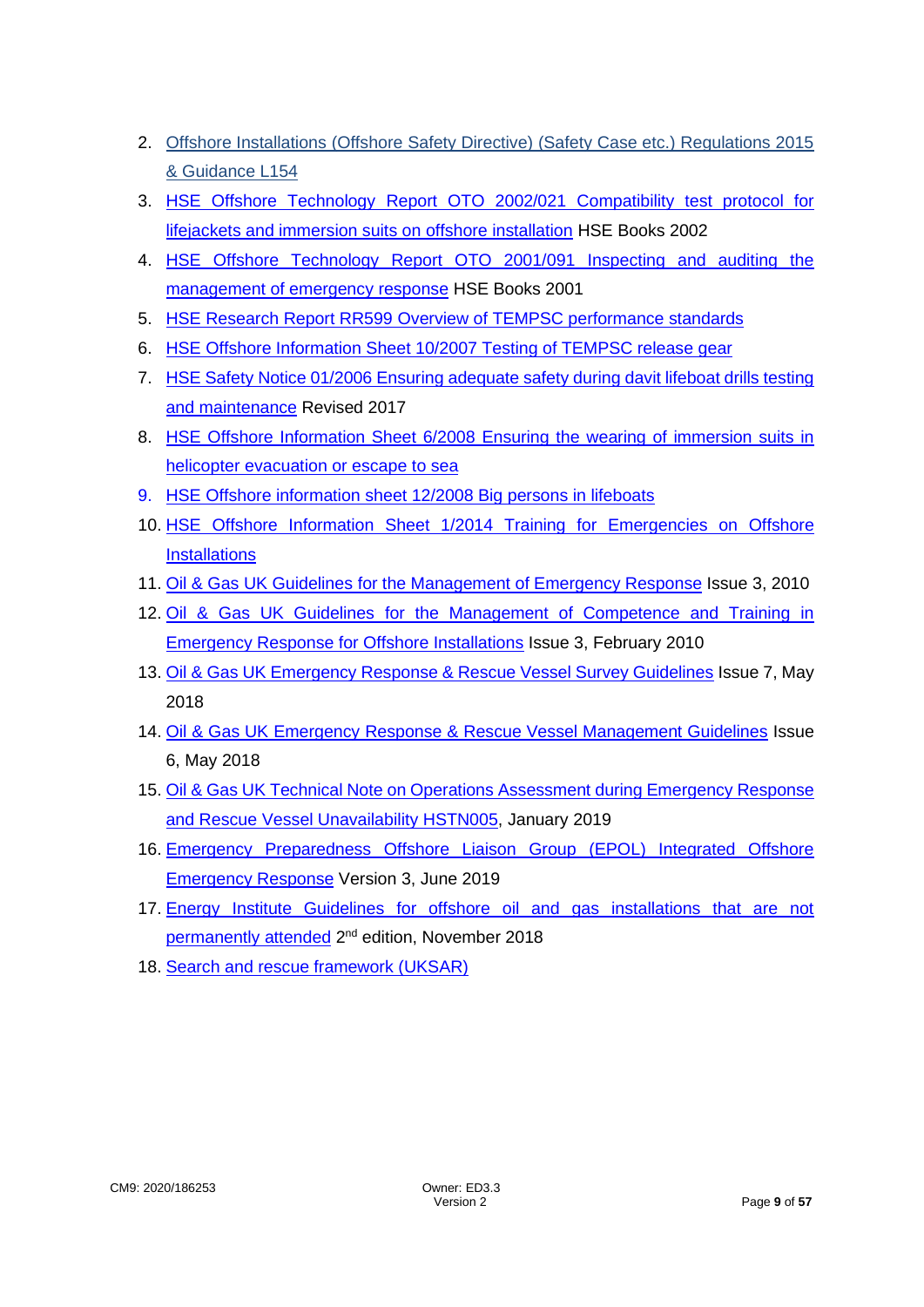## **APPENDIX 1: PFEER REGULATION 5 ASSESSMENT**

## **1. Fundamental Requirement**

The dutyholder should have undertaken an assessment or assessments in accordance with PFEER Reg. 5; a summary of which should be in the installation's safety case (Schedules 6 & 7, SCR2015). Until an effective assessment has been undertaken, the measures required to control and mitigate emergencies, and to provide effective muster, evacuation and escape, cannot be assured.

#### **2. Success Criteria**

The assessment record might be a single document, or, more likely, a series of related studies and analyses that together form the PFEER Reg. 5 assessment. It should demonstrate that all credible foreseeable major incident events, and their potential consequences, that could lead to the need for emergency response have been identified; and that measures necessary to controlling / mitigating those events are identified.

**Onshore inspection** might include the request for and review of documentary evidence of the PFEER Reg. 5 assessment itself, or of the section of the installation safety case addressing the assessment's summary findings.

**Offshore inspection** should be planned and undertaken using the information from the assessment.

- The output of the assessment should include the determination of
	- o satisfactory emergency access and egress routes,
	- $\circ$  the appropriate location of a temporary refuge and muster areas for all personnel, and
	- $\circ$  the type, number, capacity and location of evacuation and escape systems, appropriate PPE, and the arrangements for recovery and rescue.
- Performance standards: PSs are required for those measures to protect persons from fire and explosion and *to ensure effective evacuation, escape, recovery and recovery / rescue* [PFEER Regulation 5(2)(c)]. These PSs should include measurable elements which demonstrate the suitable functionality, reliability, availability and survivability of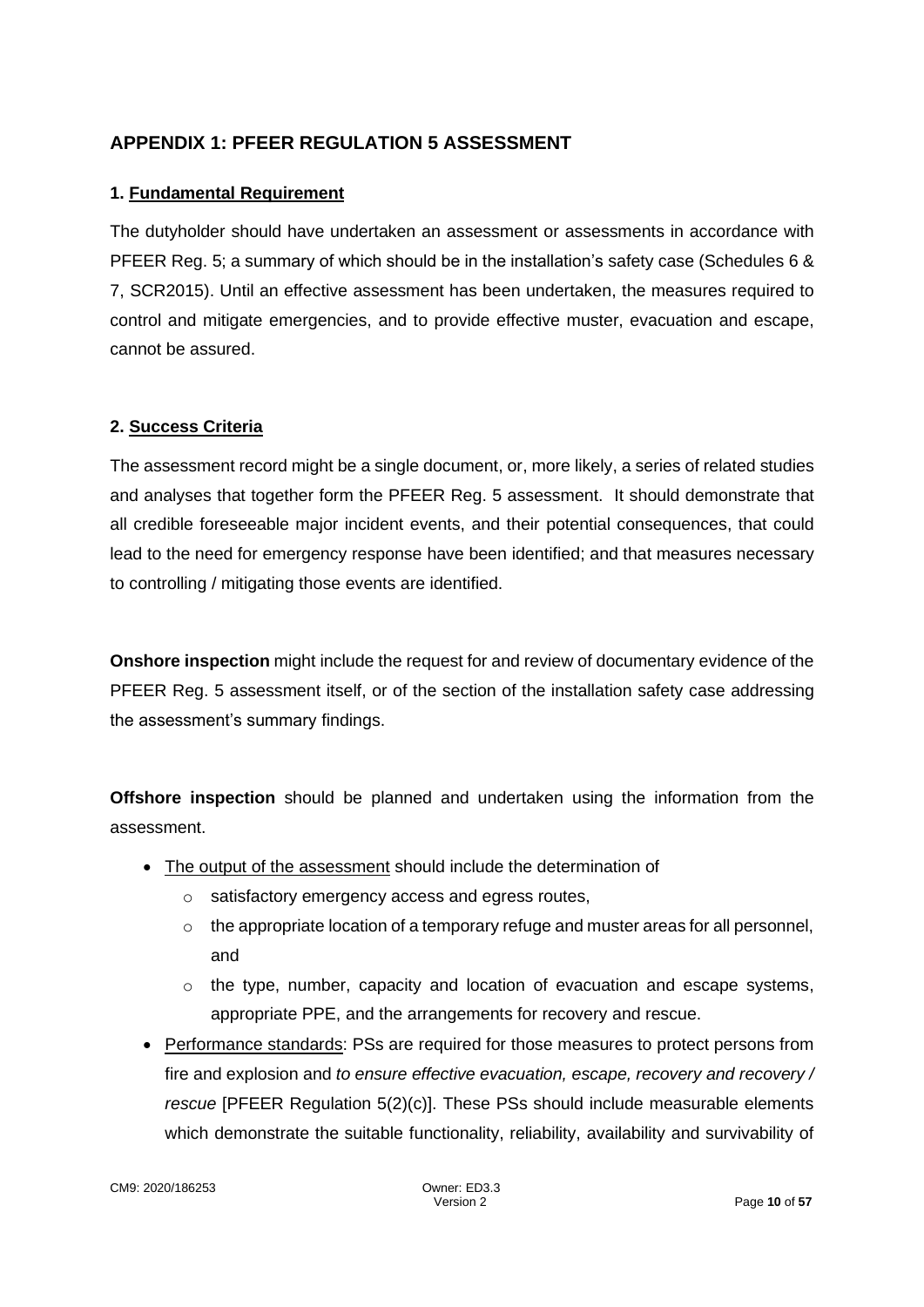the specific SECEs to ensure effective emergency response, evacuation, escape and recovery / rescue.

• There should be evidence that the assessment is reviewed as often as necessary to accommodate changes during the life cycle of the installation.

## **3. Key Regulations**

HSWA Sections 2 and 3 – Require (as a minimum) that risks be eliminated SFAIRP (equivalent of ALARP)

PFEER Reg. 5

SCR2015 Reg. 16(1)(d) and (e) - L154 Para 211

#### **4. Supporting Standards/ACoP or Guidance**

Paragraph 57 of the PFEER Guidance L65 provides a definition of a *performance standard*. Paragraphs 62 to 71 of the PFEER ACoP give guidance to undertaking the assessment.

SCR2015 Regulations & Guidance L154 - Schedules 6 & 7 (and Schedule 8 for dismantling safety cases) specify particulars to be included in the safety case, including a summary of the assessment made as required by PFEER Reg. 5.

SCR2015 Guidance L154 Paragraphs 210-217 provides an indication as to the required depth of assessment and control.

[Oil & Gas UK Guidelines for the Management of Emergency Response for Offshore](guidelines-for-the-management-of-emergency-response-for-offshore-installations)  [Installations](guidelines-for-the-management-of-emergency-response-for-offshore-installations) Issue 3, 2010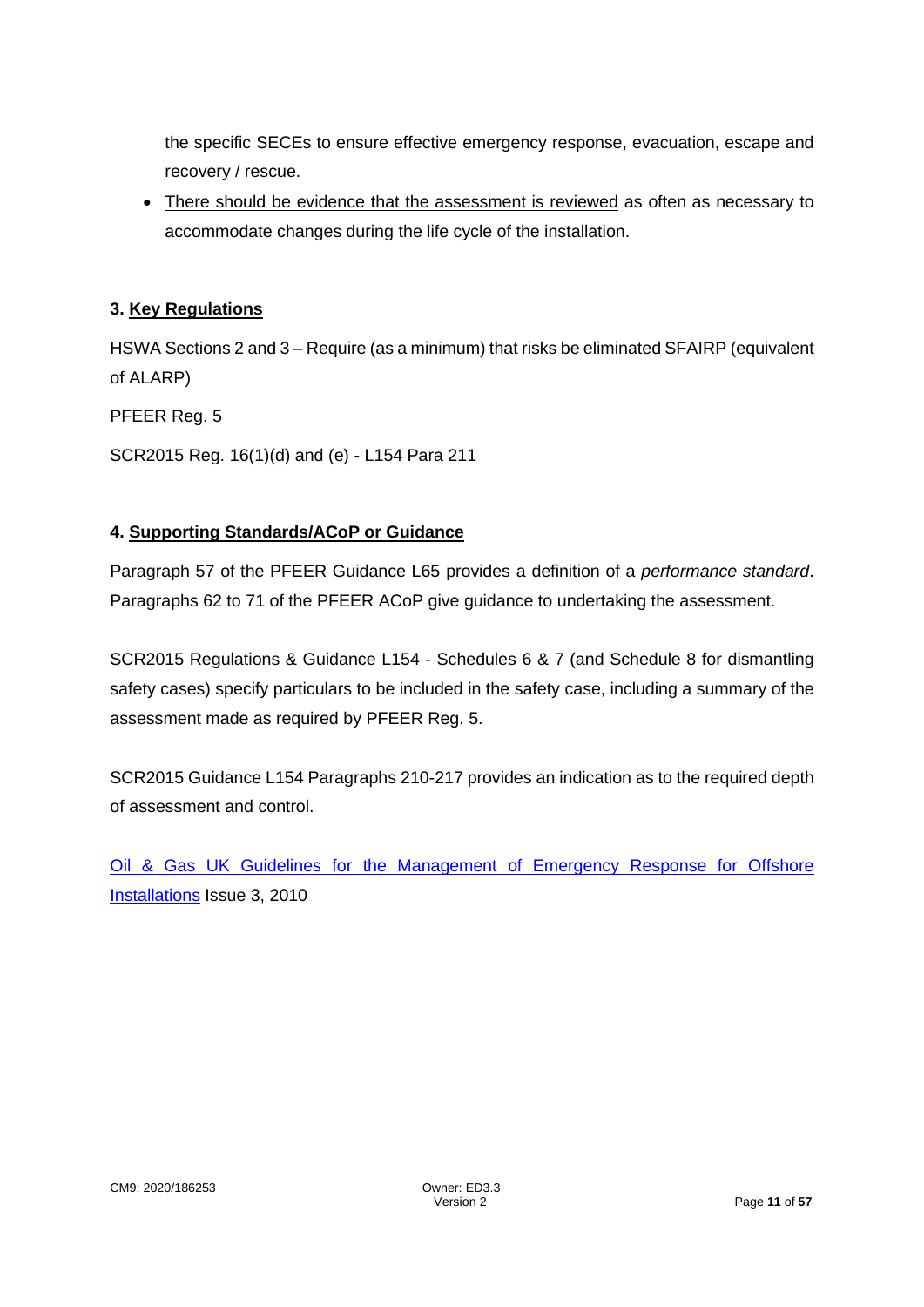# **APPENDIX 2: PREPARATION AND ARRANGEMENTS FOR EMERGENCY COMMAND AND CONTROL**

#### **1. Fundamental Requirement**

PFEER Reg. 6 requires the dutyholder to establish appropriate organisation and arrangements to deal with emergencies.

In the report of the [Public Inquiry into the Piper Alpha Disaster](https://www.hse.gov.uk/offshore/piper-alpha-disaster-public-inquiry.htm) Lord Cullen was critical of the offshore installation manager (OIM) for not exercising effective command as the disaster developed. However, the Inquiry recognised the OIM had been given insufficient training in emergency command and that the installation emergency command and control systems had never been subject to realistic testing or assessment. There are many other historic offshore major incidents that provide examples of poor decision making by offshore management, under pressure during a developing major incident. Preparation of effective emergency arrangements, and the provision of effective training for offshore managers, might have resulted in greatly improved outcomes.

The dutyholder should provide an **emergency command structure** (ECS), with enough competent people to implement an **emergency response plan** (ERP) and to continue to do so*, so far as is reasonably practicable*, throughout an emergency. There should be arrangements for communication and coordination with the [UK SAR framework.](https://assets.publishing.service.gov.uk/government/uploads/system/uploads/attachment_data/file/593127/mca_uksar.pdf)

The dutyholder must also prepare and provide adequate instruction and training to ensure all persons are sufficiently trained in appropriate action to be taken in the event of an emergency.

In addition to training and competence, sufficient numbers of personnel should be in attendance for helicopter movements and lists of personnel with specific emergency duties published.

#### **2. Success Criteria**

CM9: 2020/186253 Owner: ED3.3 The dutyholder is required to have appropriate organisation and arrangements in place in anticipation of an emergency. These arrangements require an ECS staffed by competent people in sufficient numbers to be able to undertake emergency duties and operate relevant equipment.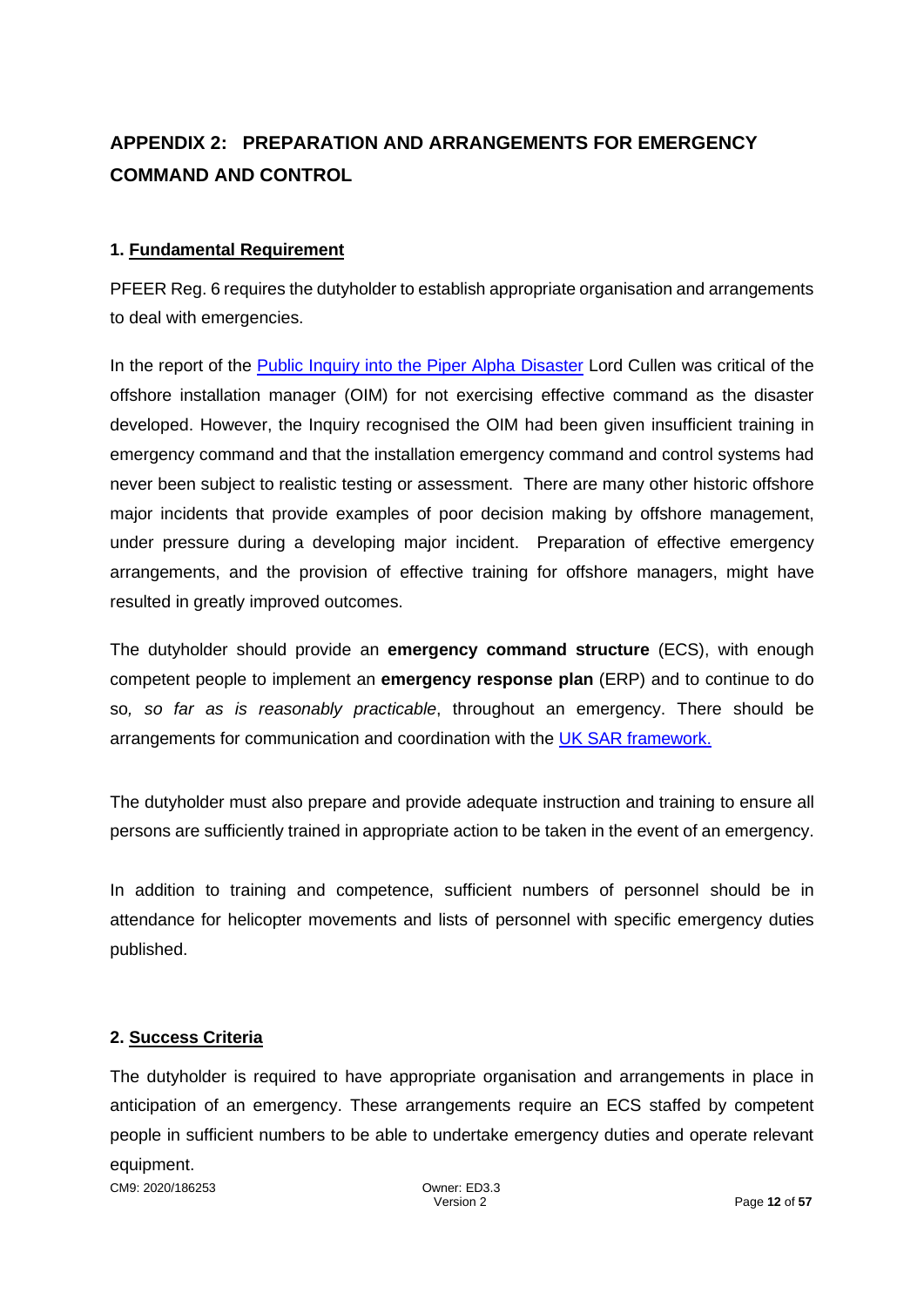**Onshore inspection** might include the request for, and review of, ER training and competency records.

This might include evidence of the OIM and deputy OIM OPITO approved *or equivalent* training and assessment in major emergency management (with periodic revalidation as deemed necessary). There should be a well understood onshore emergency support structure which should be well integrated with offshore ERP.

- does the dutyholder have a selection policy for onshore and offshore critical personnel who will have ECS duties that includes an assessment of leadership and installation familiarity as well as technical, engineering, and day-to-day operational management?
- has OIM / deputy successfully attended OPITO-approved major emergency management (or equivalent emergency command) training and assessment courses?
- has OIM / deputy completed 3-yearly emergency command refresher training?

**Offshore inspection** might include, but not necessarily be limited to, the following:

# Competency: Instruction / training provision to all on the installation, including offshore safety induction

- review the content and delivery of the offshore safety induction for new arrivals on the installation and for periodic refresher training of core crew. This should include as a minimum
	- $\circ$  alarms and action upon them
	- o muster and alternative muster arrangements
	- $\circ$  safety tour of accommodation and external areas; to include location of escape routes, primary and alternative muster points, evacuation and escape facilities, and LSA
- review arrangements (if not provided as part of the induction itself) to ensure each person is familiar with all equipment they may be expected to deploy or use in an emergency
	- o TEMPSC PPE/LSA requirements; safe entry and seating, and any activity expected of personnel to support safe evacuation by TEMPSC. Familiarisation with TEMPSC evacuation equipment and craft are crucial elements to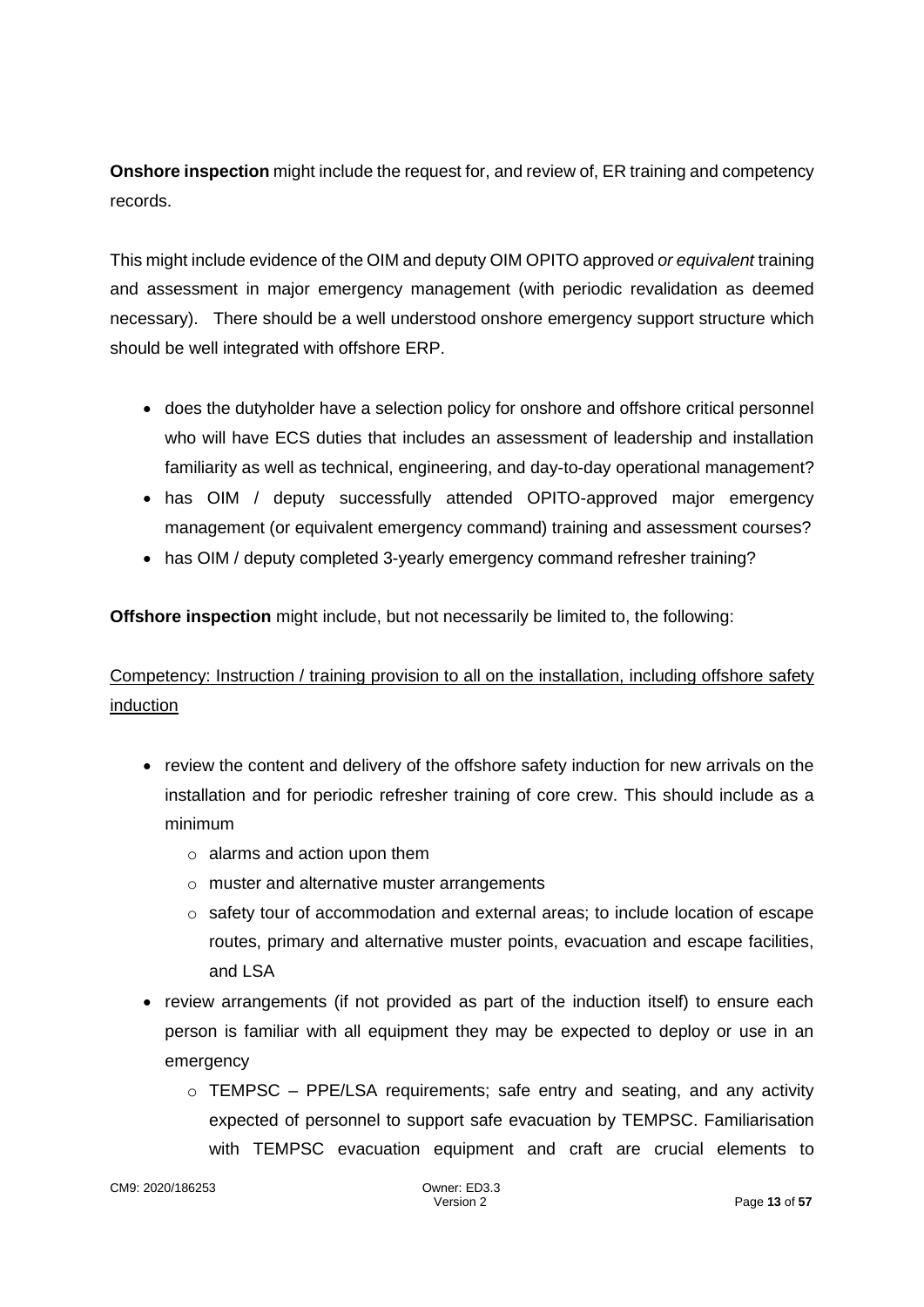familiarisation that can, under normal circumstances, only be provided by entry into boats.

- $\circ$  provision of sufficient practical training in regard to the following, where appropriate (delivered either onshore or offshore), as is deemed to be *reasonably practicable*
	- escape chutes selection of compatible PPE / LSA, system deployment and use
	- davit-launched / throw-over Life rafts deployment and access
	- personal descent devices (e.g. DONUTS)
- $\circ$  immersion suits and life jackets sizing, donning, compatibility
- check station bill, safety plot plans, signs and written emergency instructions are available, clear and legible

#### Emergency Command Structure (ECS)

- confirm that the dutyholder has provided sufficient competent people to implement the emergency response plan and provide backup/stand in for the OIM
- review the structure of the medical and emergency response teams and the training and competence records for the team members, and all those with identified specialist ER roles
- review muster arrangements and availability of first aid, ER and communications equipment
- witness/monitor a suitable emergency exercise where possible. Dutyholders should be able to demonstrate robust systems for planning, conduct, monitoring and review of an exercise, and demonstrate recording/closeout of lessons learned. Inspection might include oversight of ECR command and control exhibited by OIM and their team during the exercise; including
	- $\circ$  information gathering / filtering
	- o recognition and evaluation of emerging risk
	- o understanding of installation ER equipment and controls
	- o competence and training
	- $\circ$  decision making
	- o incident escalation
	- o development, communication and review of plan
	- o dealing with stress / information overload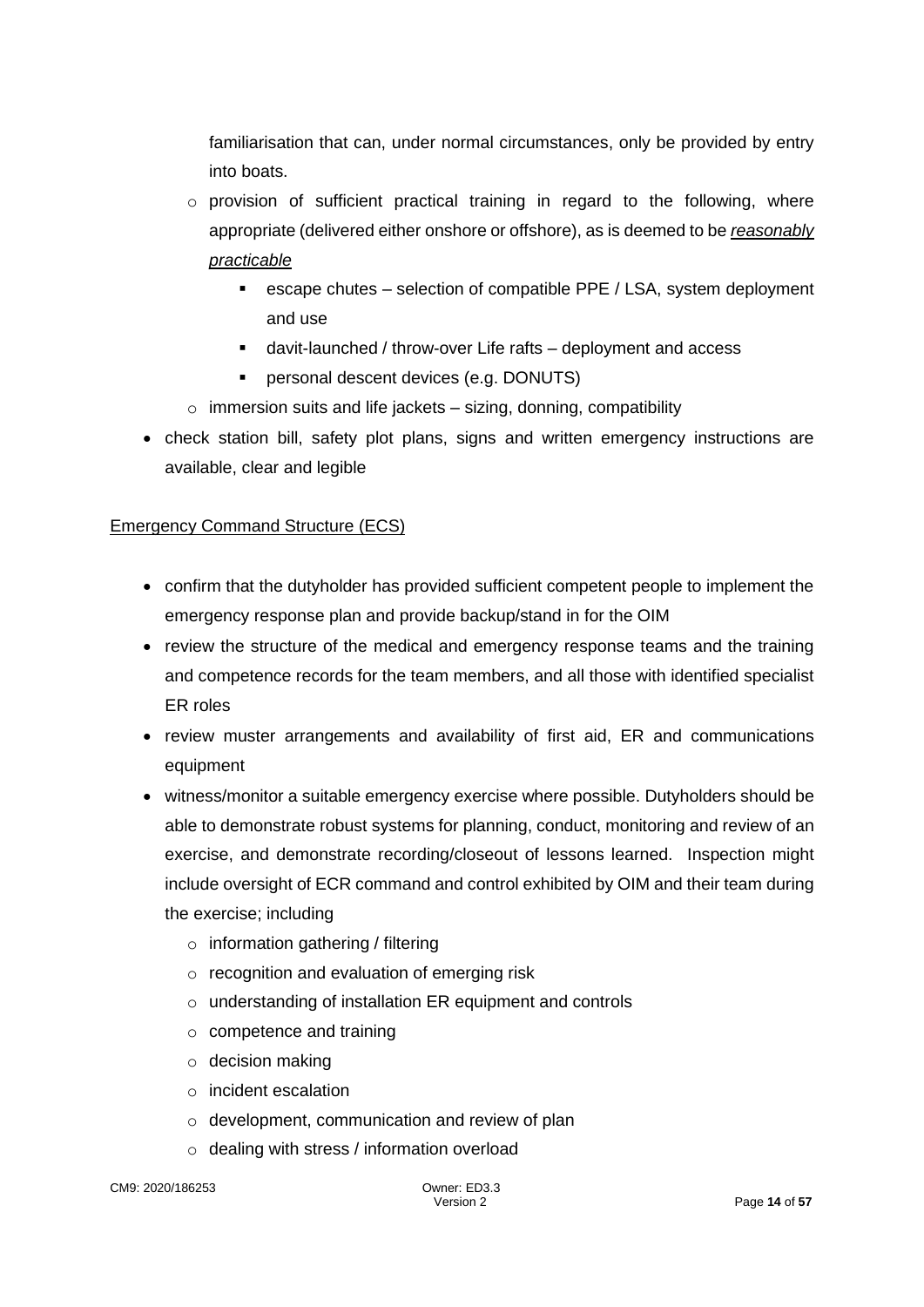- $\circ$  issue of clear instructions
- o teamwork and resource management
- o loss of key personnel
- o delegation of tasks

*Note – The scenario chosen, and the timing and duration for the exercise / drill to be witnessed, should generally be selected by the dutyholder allowing for the operational status of the installation. Inspectors could fairly ask for a scenario that is representative of the current operational status of the installation, and that is sufficiently challenging to enable identification of weakness(es) in the ER arrangements.*

#### Coordination with the SAR Framework of Great Britain and NI

OIM and other key members of the ECS should understand relevant descriptors for, and the implications of, declaring one of the three IAMSAR emergency phases, and coordination with the UK SAR framework in accordance with the UK's Integrated Offshore Emergency Response (IOER) guidance produced by the [Emergency Preparedness Offshore Liaison \(EPOL\) Group.](https://www.epolgroup.co.uk/)

Installation ECS should have easy access to current contact numbers for HM Coastguard (HMC), and be prepared to provide the following critical information to the MCA when raising an alarm

- emergency phase declaration
- who is calling?
- nature of the problem?
- confirmation of position?
- persons on board?
- what actions you are taking?
- what assistance do you require from HMC?
- weather on-scene?
- name and proximity of standby vessel?
- heli-deck serviceable?
- agree call back arrangements

#### **3. Key Regulations**

CM9: 2020/186253 Owner: ED3.3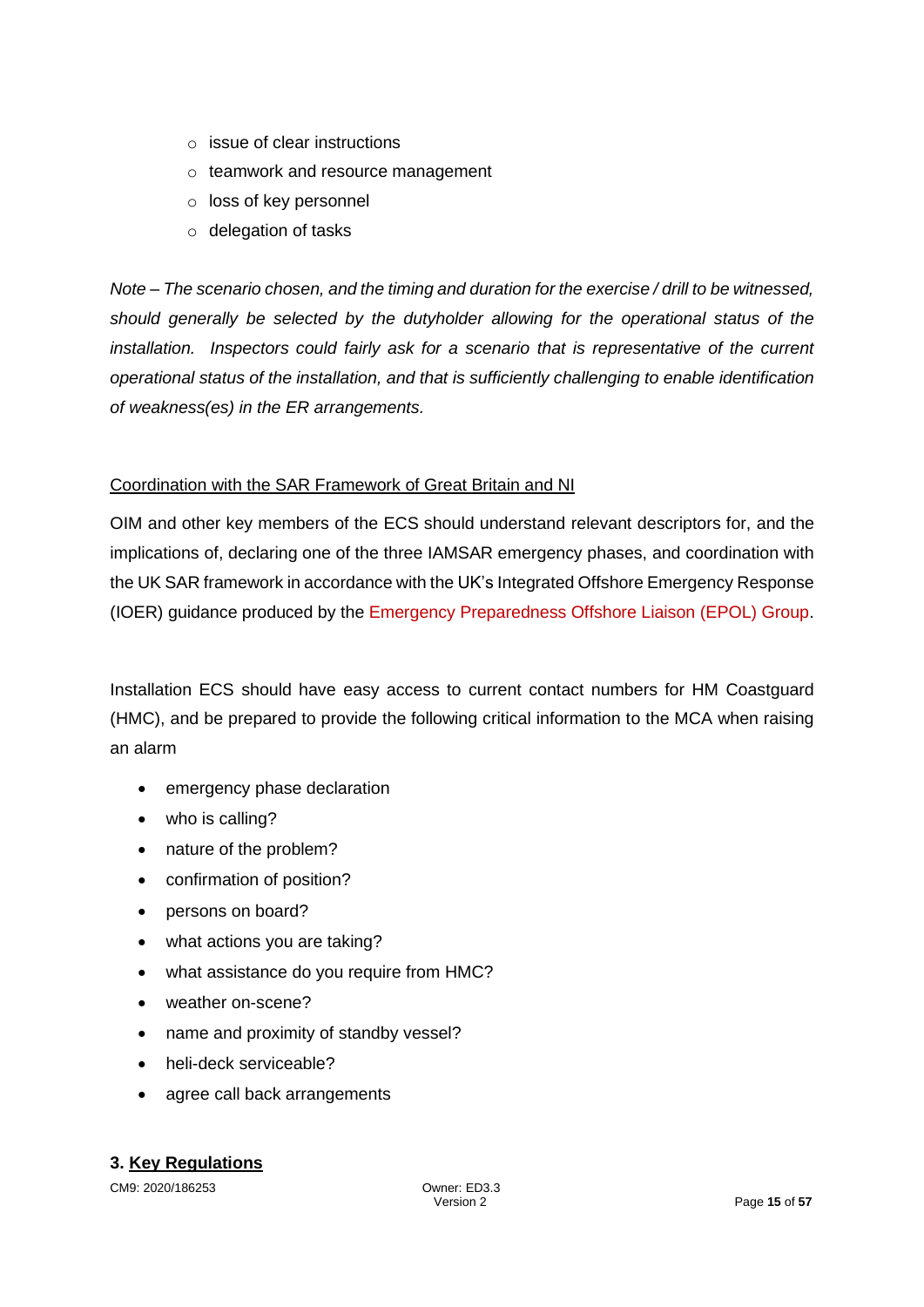PFEER Reg. 6(1) and (2) HSWA Sections 2 & 3 Management of Health and Safety at Work Regulations 1999 (MHSWR) Reg. 13

#### **4. Supporting Standards/ACoP or Guidance**

Paragraph 79 of the PFEER Guidance L65 refers to the training requirements that HSWA sections 2 & 3 and MHSWR Reg. 13 places on employers and goes on to explain the PFEER Reg. 6 requirements placed on owner/operators.

Paragraph 82 of the PFEER ACoP L65 provides a suitable standard for an ECS.

Paragraph 83 of the PFEER ACoP states that those who have command responsibilities, or who have allocated emergency duties, must be competent. Dutyholders should have a system in place to assure themselves of the competence of the OIM and others in the command. Paragraph 76 of the PFEER Guidance define competence as having sufficient training and experience or knowledge and other qualities.

Paragraph 85 of the PFEER ACoP mentions that elements of instruction and training are also a vital part of general management systems, and that complying with other PFEER Regulations will require appropriate levels of instruction and training.

Paragraph 71 of the PFEER ACoP states that appropriate information, instruction and training on what to do in the event of an emergency is required to be provided by the dutyholder.

[Offshore Technology Report 2001/091 Inspecting and auditing the management of emergency](https://www.hse.gov.uk/research/otopdf/2001/oto01091.pdf)  [response](https://www.hse.gov.uk/research/otopdf/2001/oto01091.pdf) provides good advice as to check lists and relevant questions sets that might assist in the evaluation of on and offshore emergency command structure (ECS).

See also:

- [Offshore Information Sheet 1/2014 Training for Emergencies on Offshore Installations](https://www.hse.gov.uk/offshore/infosheets/is1-2014.pdf)
- [Oil & Gas UK Guidelines on Management of Emergency Response](https://oilandgasuk.co.uk/product/guidelines-for-the-management-of-emergency-response-for-offshore-installations/) Issue 3, 2010
- [Oil & Gas UK Guidelines on Management of Competence and Training in Emergency](https://oilandgasuk.co.uk/product/guidelines-for-the-management-of-competence-and-training-in-emergency-response-for-offshore-installations/)  [Response for Offshore Installations](https://oilandgasuk.co.uk/product/guidelines-for-the-management-of-competence-and-training-in-emergency-response-for-offshore-installations/) Issue 3, February 2010
- [OPITO Standards Library: Standards for](https://www.opito.com/standards/offshore-emergency-response-team-leader-training-and-competence-assessment) Emergency Response and Competence

CM9: 2020/186253 Owner: ED3.3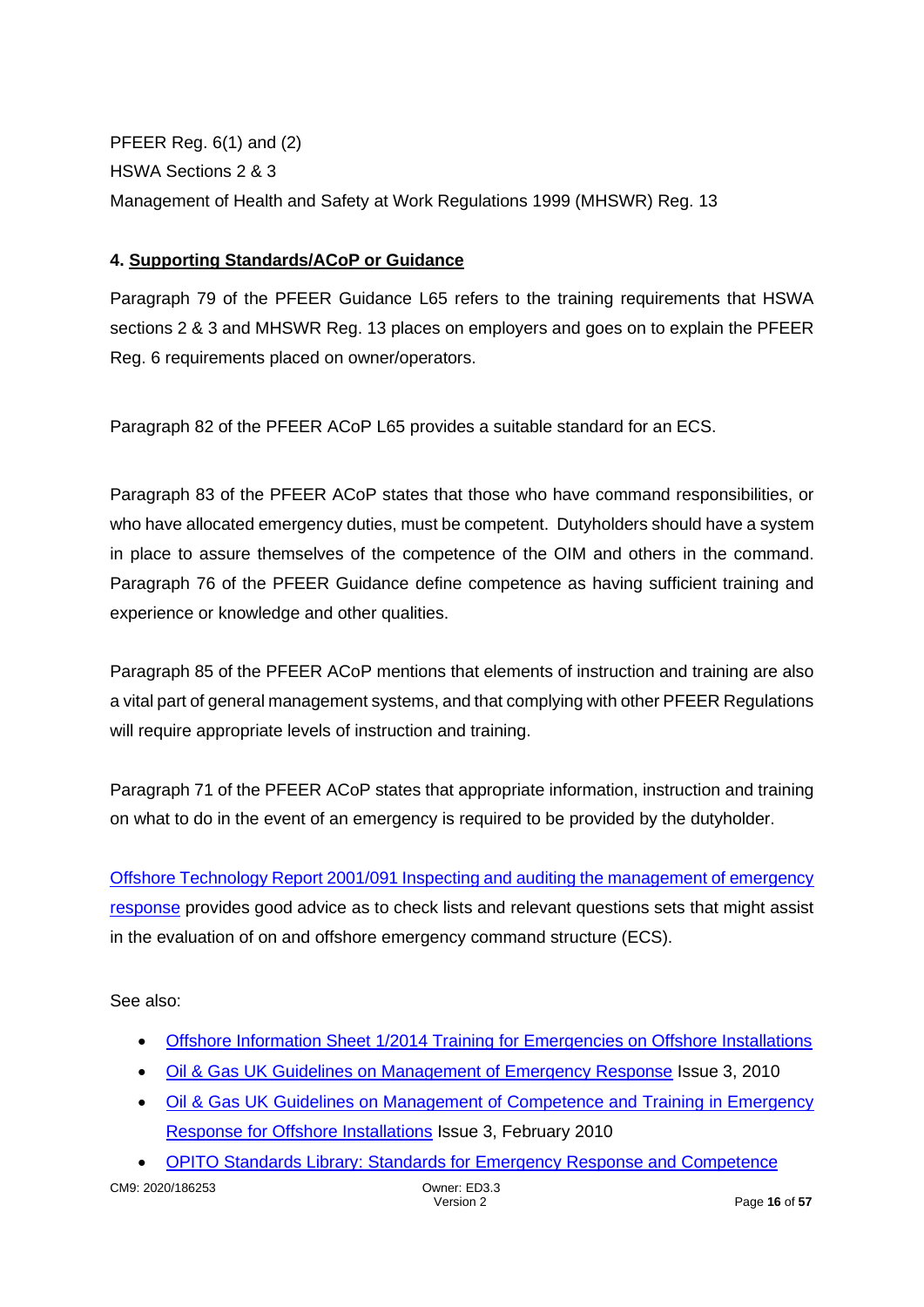• [Piper Alpha Public Inquiry Report](https://www.hse.gov.uk/offshore/piper-alpha-disaster-public-inquiry.htm)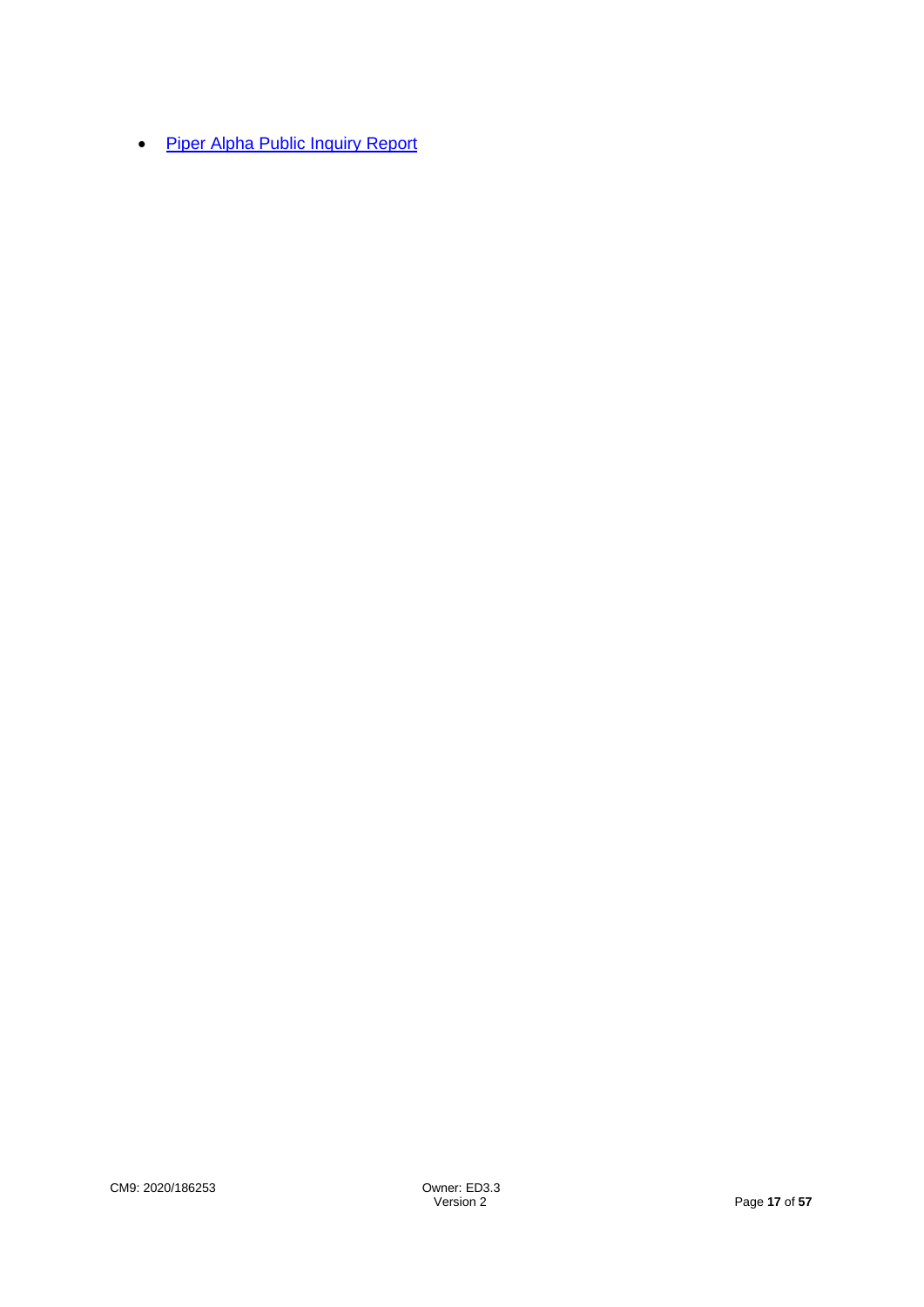## **APPENDIX 3: EMERGENCY RESPONSE PLAN**

#### **1. Fundamental Requirement**

PFEER Reg. 8 requires the dutyholder to prepare an emergency response plan, which documents the organisation, arrangements and procedures for dealing with an emergency on the installation. Dutyholders must consult with those who may become involved in emergency response, including external agencies, during its preparation.

#### **2. Success Criteria**

The emergency response plan should have been developed from the findings of the PFEER Reg. 5 assessment. There is no single correct structure, but whatever structure is adopted, the result should provide a concise source of information that is readily accessible and retrievable in the event of an emergency. The plan should demonstrate that sufficient competent resources and equipment are available both onshore and offshore to implement the plan.

#### **Main elements of an emergency plan**

- an overarching ER philosophy
- reference to the installation safety case including the performance standards that define the starting point for the emergency response system, and that establish the endurance, evacuation, escape and rescue times that the emergency response system must meet
- description of the emergency response organisation and emergency command structure, and defined emergency roles and responsibilities for designated personnel in the emergency control room (ECR)
	- o onshore emergency support manager
	- o OIM / deputy
	- o ECR operations officer
	- o ECR radio operator
	- o ECR muster coordinator
	- o control room operator
	- o muster checkers
	- o offshore medic and first aiders
	- o fire/emergency response team and team leader
	- o lifeboat coxswains
	- o helicopter landing assistants and HLO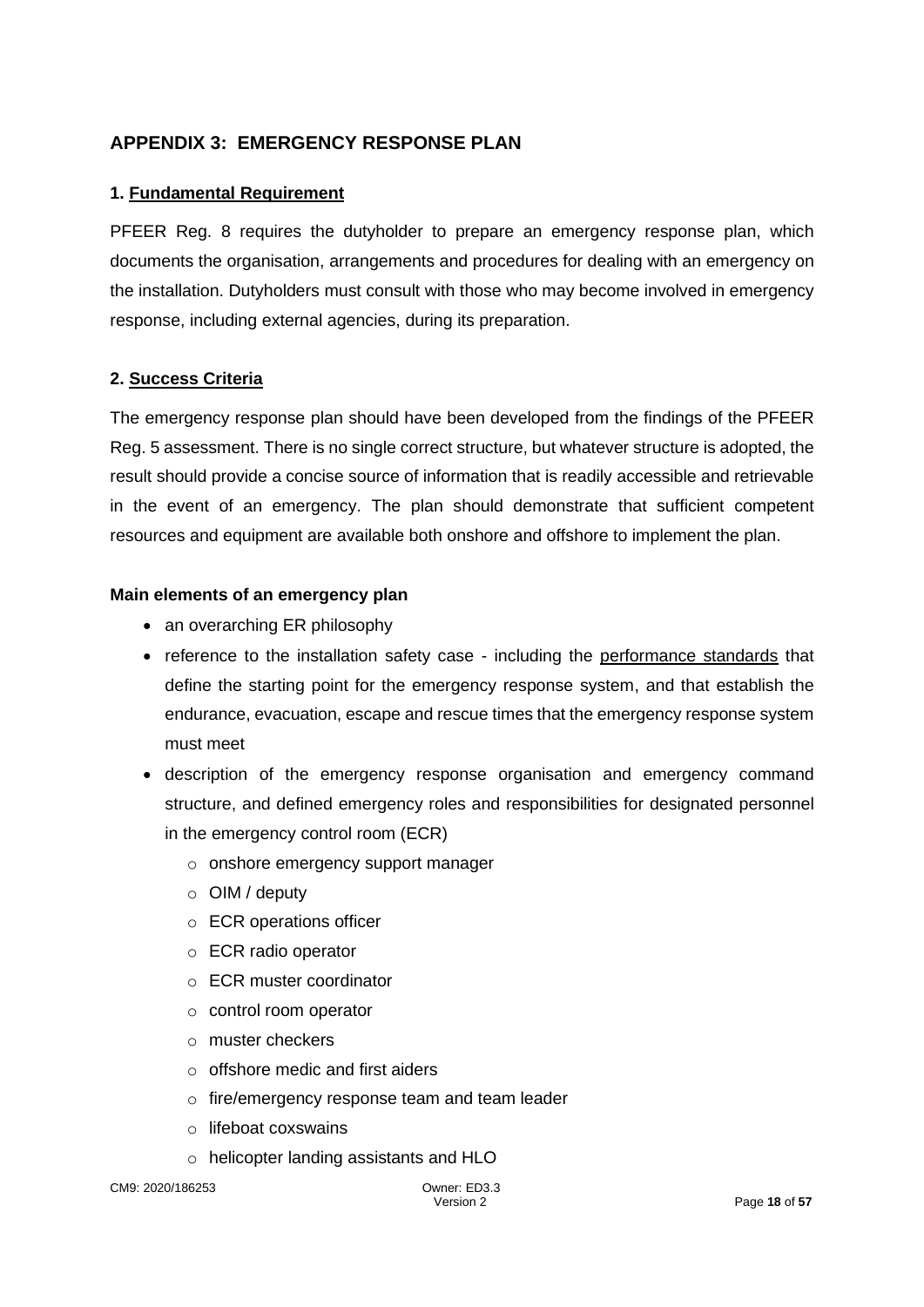- description of the alarm / internal and external communication facilities
- definition of a major incident; and details of foreseeable major incidents identified in relation to the installation
- emergency procedures for each type of major incident codified and set out in a userfriendly manner such as flow diagrams
- mustering, evacuation and escape arrangements
- arrangements for making all offshore personnel familiar with the part of the plan relevant to them (instruction and training arrangements, station bill, installation safety induction)
- specify the type and frequency of the training, drills and exercises necessary to ensure and maintain ER competence to ensure that all aspects of the plan can be implemented effectively
- describe the mechanisms for judging the results of tests and practices against performance standards and for acting to address weaknesses
- list the emergency facilities
- contain an up to date emergency contact list
- contain proformas for emergency public address announcements
- reporting and notification requirements

**Onshore inspection** might involve the early request for onshore and offshore ERPs and a review of their content. Inspection might also include requests for demonstration as to how the dutyholder ensures that the onshore support systems and organisations are effective e.g. do they participate in exercises?... and how do these include external organisations (police / MCA)?

**Offshore inspection** should include, but not necessarily be limited to, the following:

Emergency response plan Confirm that the emergency response plan is current, and that a controlled copy is in place offshore. Have other stakeholders who are likely to have a role in the implementation of the plan been consulted, e.g. HM Coastguard, other operators etc.

- do communication routes follow the plan (see flowcharts)?
- test knowledge and availability of ERP with critical personnel e.g. are automatic ESD / blowdown protocols – and their causes/effects well understood?
- are potential escalation scenarios understood?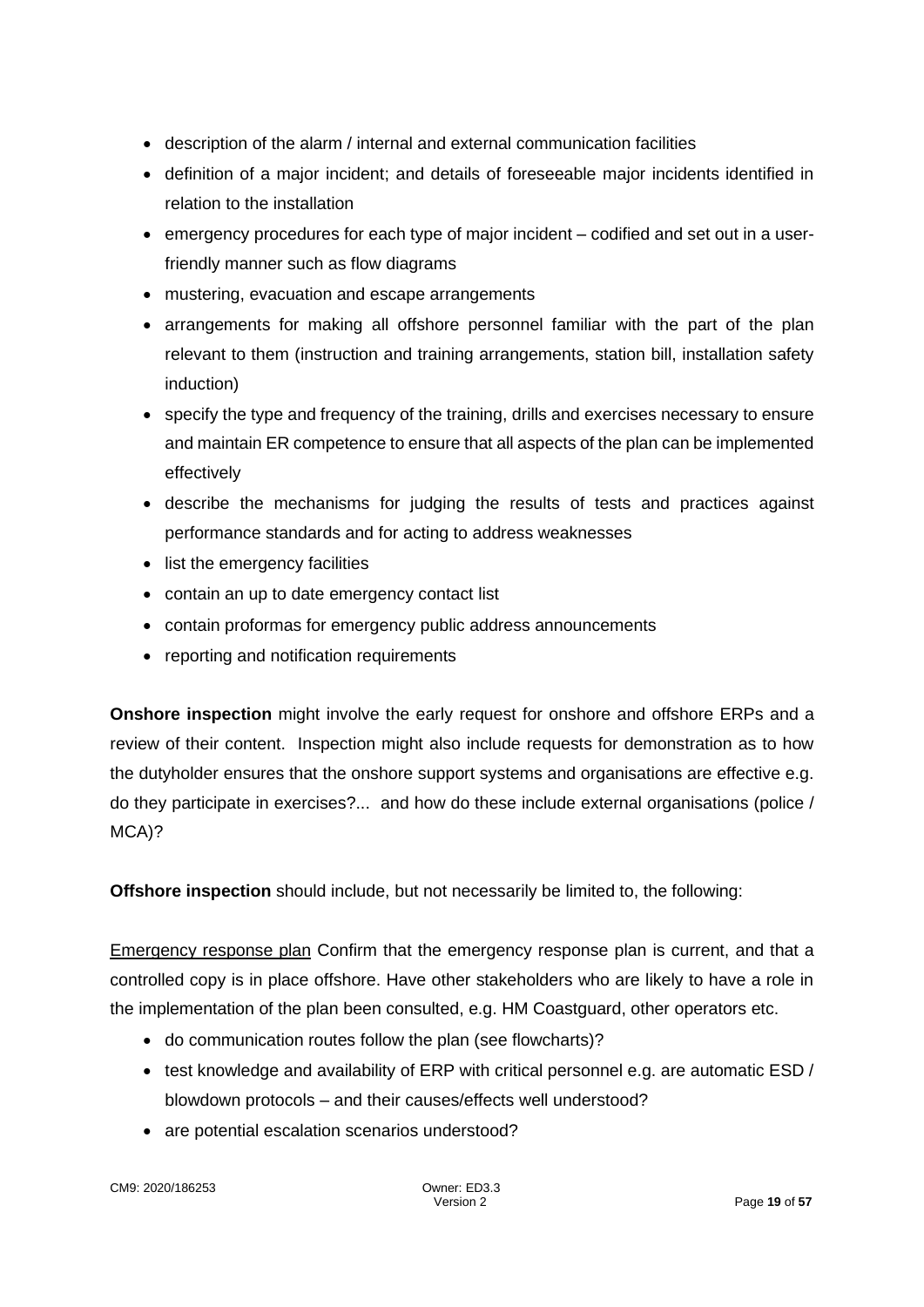Emergency drills and exercises Check to ensure that there is a program of emergency drills and exercises in place, that they are being carried out, that they reflect the findings from major accident hazard analysis.

- are these drills and exercises part of the plan or made up locally, independently of those being exercised; and are they suitable and undertaken sufficiently frequently?
- are all major accident (MA) scenarios exercised by all crews / shifts over a period of time?
- has the dutyholder a formal system in place to implement corrective actions arising from findings from drills and exercises?
- what is the policy on PPE to be worn for evacuation/escape purposes? Has the dutyholder tried manning a lifeboat/life raft with people wearing full PPE or confirmed the lifeboat/life raft capacity with people wearing full PPE?
- does the dutyholder and OIM ensure that the policy on clothing required for transit / evacuation purposes is implemented for all musters and drills?

## **3. Key Regulations**

PFEER Regs. 6, 7 & 8 PFEER ACoP Paras 66-70 HSWA Sections 2 and 3 MHSWR Regs. 7, 11

#### **4. Supporting Standards/ACoP or Guidance**

Paragraphs 60-62, 65, 67 of the PFEER ACoP stresses the importance of adequate preparation and planning for all the stages of emergencies, including the need for contingency arrangements, and consideration of the requirements for normally unattended installations. The requirements to consult with safety representatives, and for the provision of medics and first aiders are also noted.

Paragraph 68 of the PFEER ACoP states the points to be taken into account when establishing a command structure, which include: one person being given responsibility for taking overall charge during an emergency, clear definition of roles and responsibilities for those in the command structure, and contingency arrangements to allow for the unavailability of those with emergency duties including the OIM.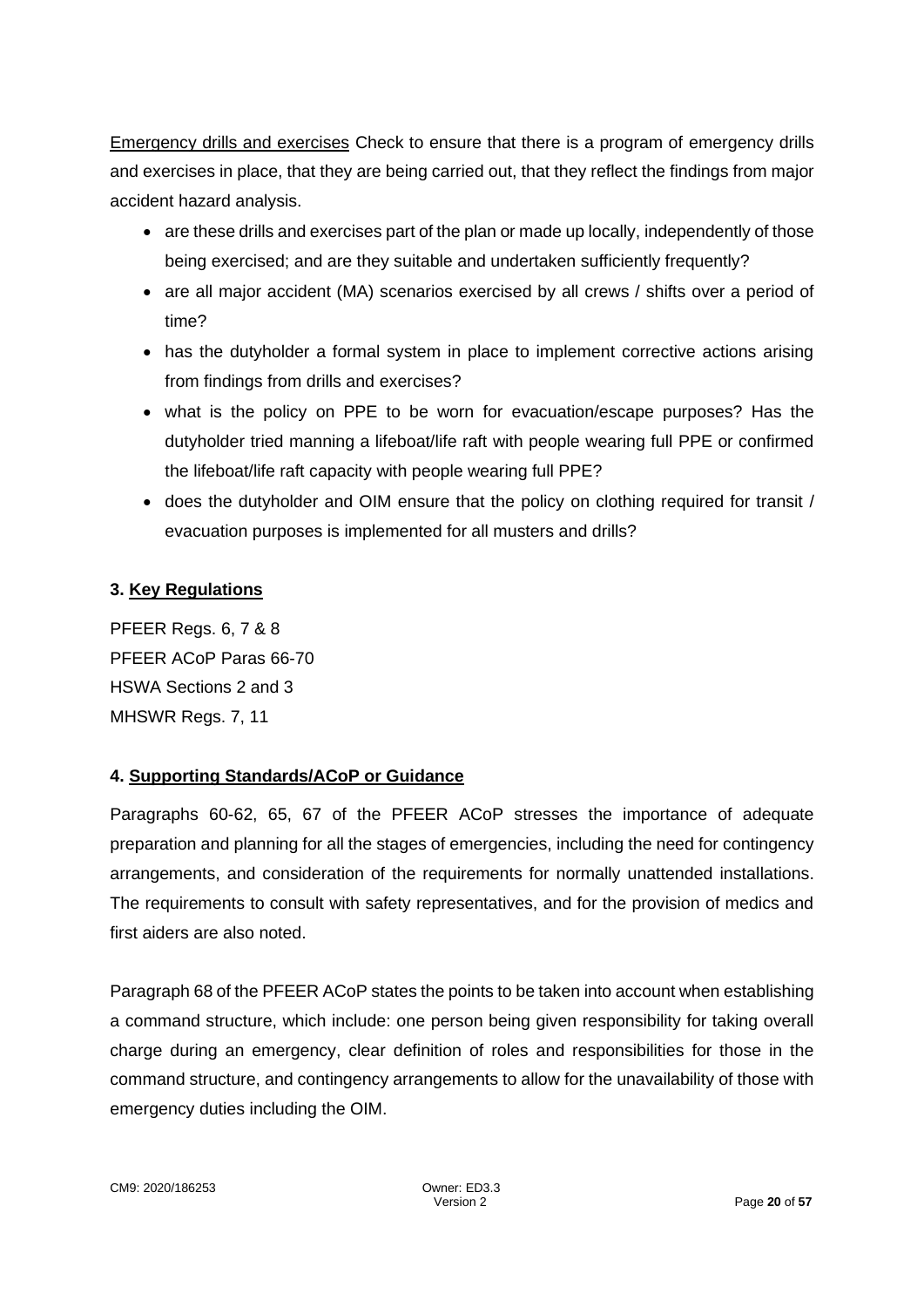Paragraph 70 of the PFEER ACoP states that dutyholders should identify tasks to be carried out during an emergency and ensure that personnel are not allocated conflicting tasks. Additionally, it discusses the likely location of personnel with emergency duties.

Paragraphs 76-83 of the PFEER ACoP refer to the requirement for a plan, having organisational structures in place, the need for procedures to inform people as to their duties in particular emergencies (including medical and first aid provision) and also the need to consult with others who may also become involved such as HM Coastguard.

Paragraph 85 of the PFEER ACoP states that the plan should be exercised and tested with sufficient frequency and in depth, and be updated as required.

See also:

- [Offshore Technology Report OTO 2001/091 Inspecting and auditing the management](https://www.hse.gov.uk/research/otohtm/2001/oto01091.htm)  [of emergency response](https://www.hse.gov.uk/research/otohtm/2001/oto01091.htm) provides good advice as to check lists and relevant questions sets that might assist in the evaluation of on and offshore emergency command structure (ECS).
- [Oil & Gas UK Guidelines for the Management of Emergency Response](https://oilandgasuk.co.uk/product/guidelines-for-the-management-of-emergency-response-for-offshore-installations/) for Offshore [Installations](https://oilandgasuk.co.uk/product/guidelines-for-the-management-of-emergency-response-for-offshore-installations/) Issue 3, 2010
- [Oil & Gas UK Guidelines on Management of Competence and Training in Emergency](https://oilandgasuk.co.uk/product/guidelines-for-the-management-of-competence-and-training-in-emergency-response-for-offshore-installations/)  [Response for Offshore Installations](https://oilandgasuk.co.uk/product/guidelines-for-the-management-of-competence-and-training-in-emergency-response-for-offshore-installations/) Issue 3, February 2010
- [Energy Institute Guidelines for offshore oil and gas installations that are not](https://publishing.energyinst.org/topics/offshore-safety/guidelines-for-offshore-oil-and-gas-installations-that-are-not-permanently-attended)  [permanently attended](https://publishing.energyinst.org/topics/offshore-safety/guidelines-for-offshore-oil-and-gas-installations-that-are-not-permanently-attended) 2<sup>nd</sup> edition, November 2018
- See also management of ship collision risks as addressed in the [Offshore Marine](https://www.hse.gov.uk/offshore/ed-offshore-inspection-guide-marine-operations.pdf) [Operations](https://www.hse.gov.uk/offshore/ed-offshore-inspection-guide-marine-operations.pdf) IG, and rescue and recovery arrangements as for PFEER Reg. 17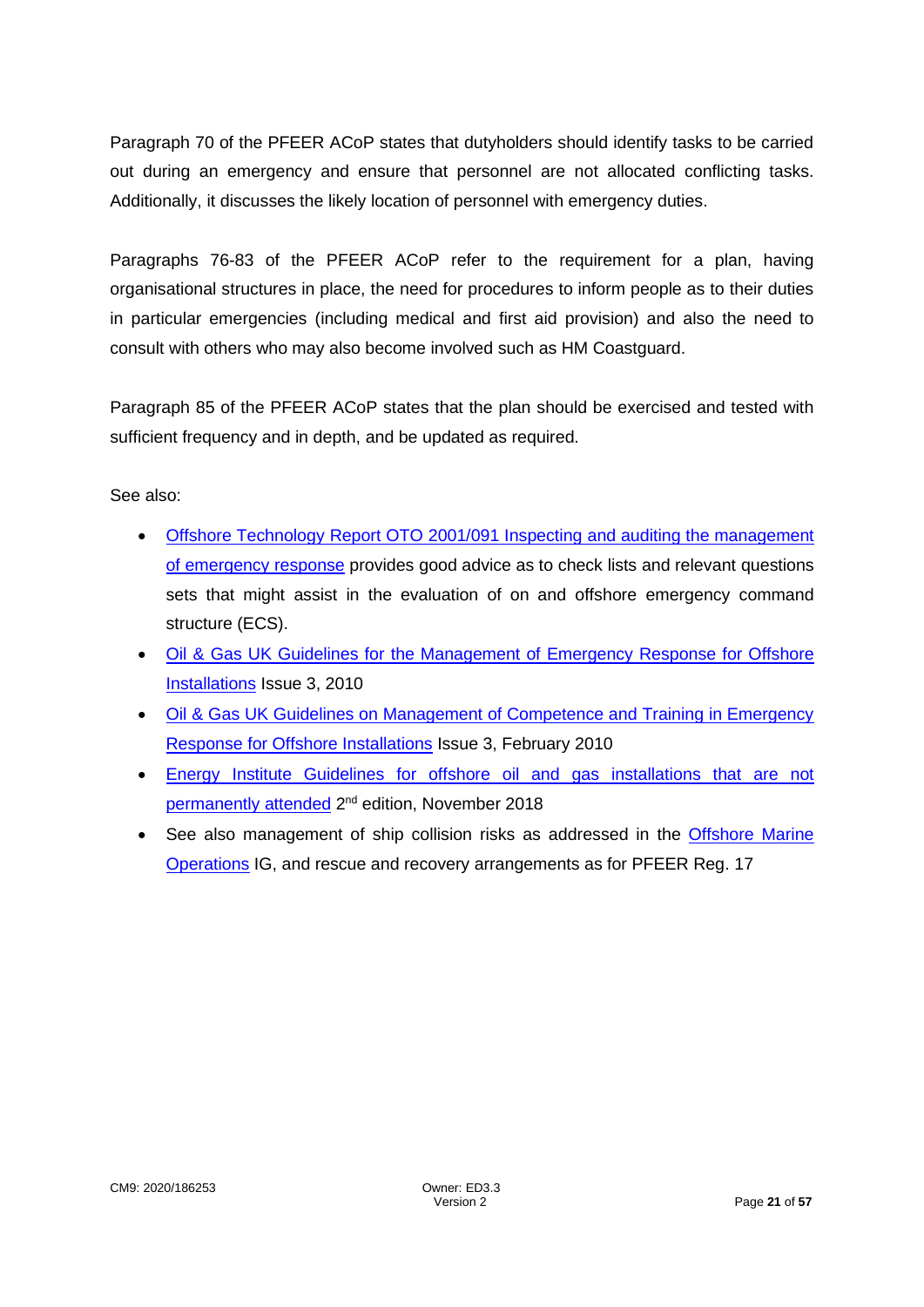## **APPENDIX 4: ALARMS AND COMMUNICATIONS**

#### **1. Fundamental Requirement**

The dutyholder should have a warning system in place that conforms with PFEER Reg. 11 and should have satisfied themselves that all personnel on board would be aware of an incident through either audible and, where necessary, visual alarm systems.

The dutyholder should also have sufficient, effective communications systems in place to implement the emergency response plan.

#### **2(a) Success Criteria - Alarms**

Arrangements must be in place for emergency alarm sounds, signals and communications. It is important that people are fully informed, irrespective of where they are on the installation, that an incident is starting/ongoing to ensure that they can benefit from the emergency response systems and equipment in place on the installation.

**Offshore inspection** should include, but not necessarily be limited to, the following

- how does the dutyholder satisfy themselves that all members of the workforce can be made aware of alarms, e.g. noise level checks, light systems in high noise areas etc.?
- has the dutyholder ensured that the alarms comply with regulation 11 of PFEER?
- physical monitoring should be undertaken in selected areas of the installation

#### **2(b) Success Criteria - Communications**

The dutyholder is required to make appropriate arrangements for communications with persons engaged in activities on and in connection with the installation, as well as with persons not on the installation who have a role in the emergency plan.

Arrangements are needed to alert those persons to an incident on the installation, and for those persons to communicate with personnel on the installation. This might include HM Coastguard, other installations, attendant vessels, shore-based personnel and search and rescue (SAR) services. Where the incident is likely to lead to an evacuation, the Coastguard should be alerted at an early stage by the OIM, and this should be provided for in the ERP.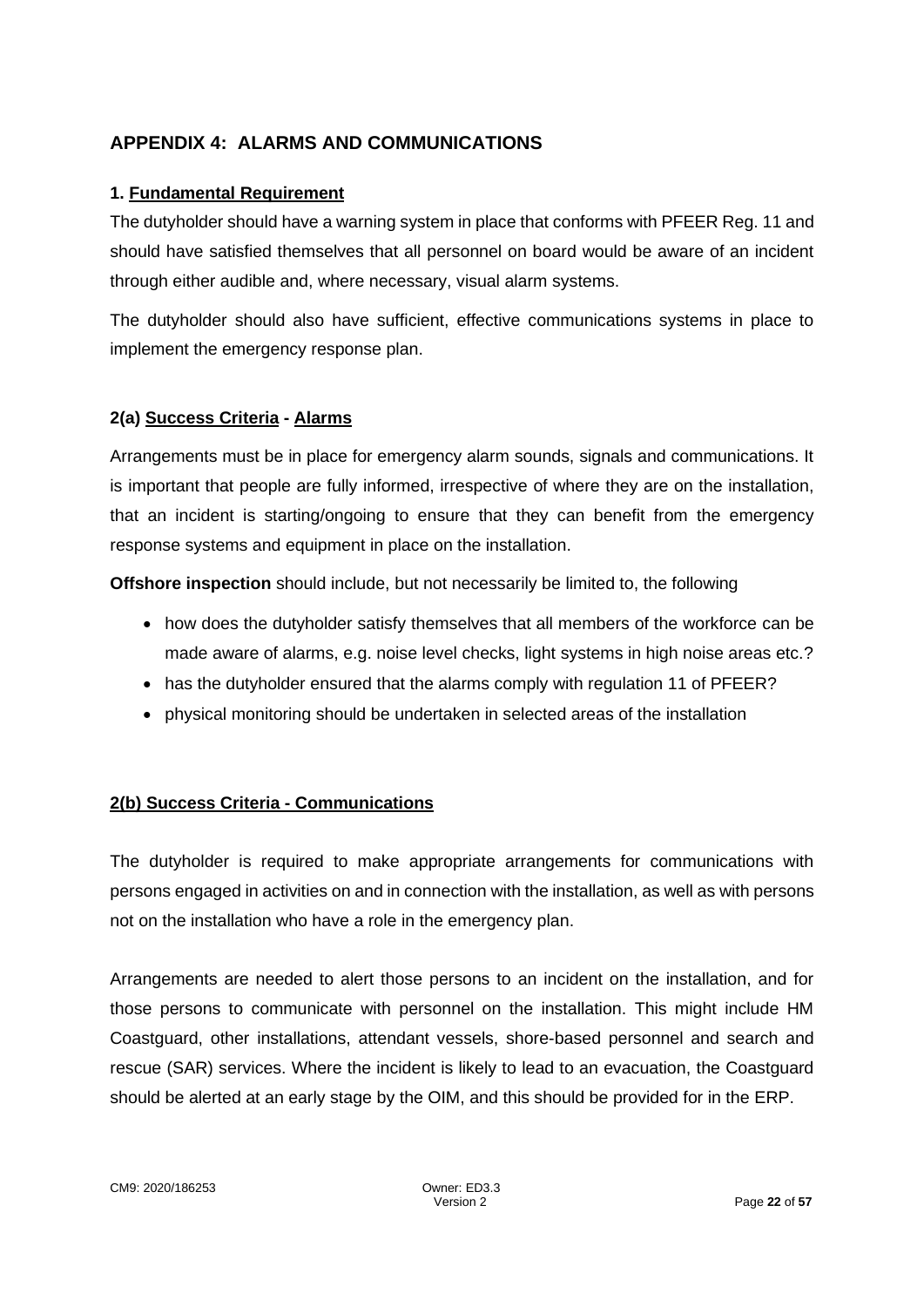#### **Offshore inspection** should include, but not necessarily be limited to, the following

- has the installation sufficient systems for communicating both on the installation and with outside organisations to implement all aspects of the emergency response plan and under all ESD arrangements, including after shut-down / blow-down, where loss of main / emergency / battery UPS power might affect functionality?
- are all communications systems used as part of ER, (refer to safety case description of systems) in place as described?
- has the dutyholder an effective system in place to ensure these communications are fit for purpose and working effectively?
- the normal external communications systems are likely to be contained in the accommodation module, and as such are unlikely to be damaged by major accident events. However, aerials etc may be located in places that could be affected and checks need to be undertaken to ensure they are in safe locations. The internal communication systems however, in particular the PA system, may suffer damage from major accident events
- reg 11.1(b) requires that the dutyholder shall ensure, so far as is reasonably practicable, that the arrangements are capable of remaining effective in an emergency. This is typically achieved by use of PA systems - with two independent and complete networks supported by radios and telephone systems
- inspection should include ensuring that the PA (A and B) systems are working throughout the installation, including the cabins and noisy areas. (Also check to ensure ongoing works on the installation are not having an adverse effect on the system.) If the installation does not have a back-up PA system, then the dutyholder needs to demonstrate how effective communications can be maintained on loss of the PA
- are those expected to operate communications systems (marine and air band VHF radios, satellite phones, etc.) competent to do so?

#### **3. Key Regulations**

PFEER Reg. 11. Appropriate arrangements shall be in place for giving warning of an emergency by audible and, where necessary, visual alarm systems to all persons on the installation. The arrangements should (SFAIRP) remain effective in an emergency.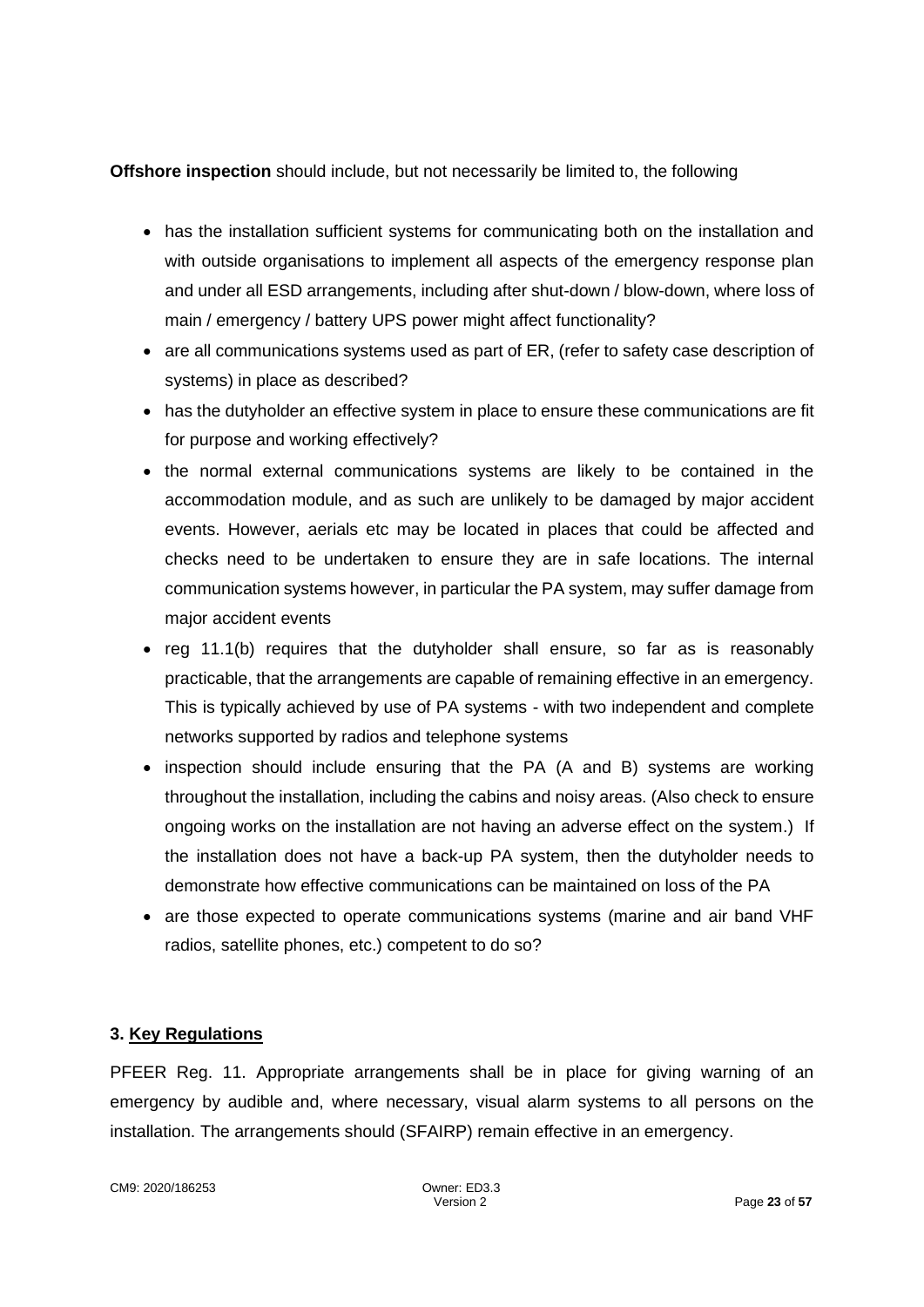Details of the illuminated signs and type of acoustic signals required are defined in this regulation.

PFEER Reg. 19. All plant on the installation provided in compliance with PFEER must be fit for purpose and maintained in an efficient state, in efficient working order and in good repair.

#### **4. Supporting Standards/ACoP or Guidance**

Paragraphs 114-115 of the PFEER ACoP indicate the requirements for acoustic and visual alarms and their meanings.

Paragraphs 195-200 of the PFEER ACoP refer to the requirement for equipment to be suitable, be examined and have defects identified to allow for remedial measures to be able to be taken.

Paragraphs 109-111 of the PFEER ACoP give guidance on the requirements for communication for the purpose of emergency response.

[Oil & Gas UK Guidelines for the Management of Emergency Response for Offshore](https://oilandgasuk.co.uk/product/guidelines-for-the-management-of-emergency-response-for-offshore-installations/)  [Installations](https://oilandgasuk.co.uk/product/guidelines-for-the-management-of-emergency-response-for-offshore-installations/) Issue 3, 2010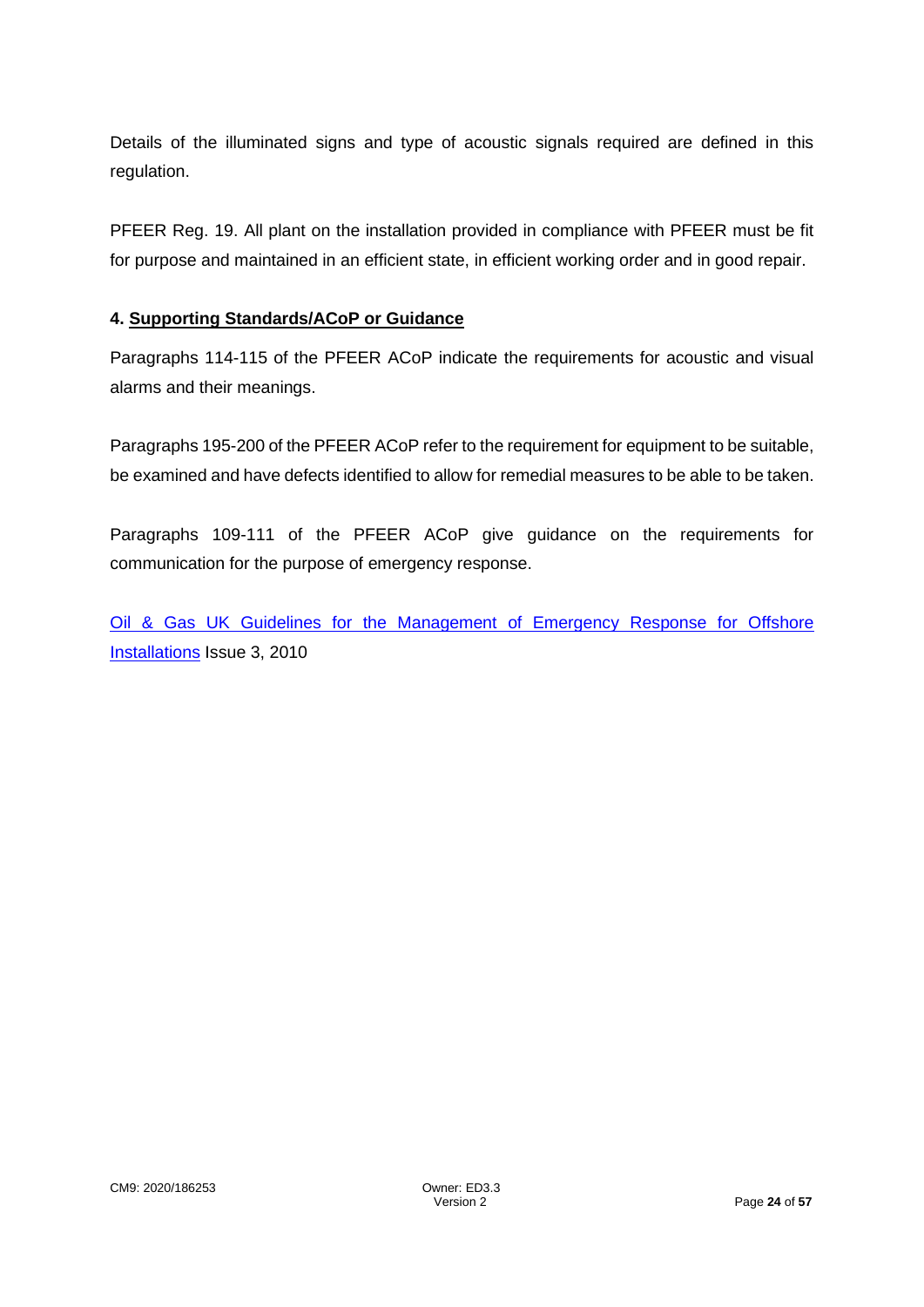## **APPENDIX 5: CONTROL OF EMERGENCIES**

#### **1. Fundamental Requirement**

The dutyholder should have in place appropriate control measures, including plant, equipment and workplace procedures, to limit the extent and escalation of all foreseeable emergencies. *PFEER Reg. 12 specifically states foreseeable emergencies should include fire and explosion, but control measures for all foreseeable major incident scenarios should be provided.*

Measures for the remote control of plant from a safe location and, SFAIRP, other emergency plant/arrangements provided should be capable of remaining effective during an emergency (for as long as they are needed to fulfil their functions, taking into account the conditions to which they may be exposed).

Some of the measures required will be the subject of inspection by other specialist and IMT teams and are the subject of other detailed IGs. Those measures that are of relevance to the ER topic are detailed below.

#### **2. Success Criteria**

The dutyholder should have sufficient, effective control systems in place to implement the emergency response plan.

**Onshore Inspection** might include review of arrangements for offshore emergency response control in the ERP.

**Offshore inspection** should include, but not necessarily be limited, to the following:

#### Emergency Response Control Point (ERC) and Systems

A protected emergency control point or points (typically contained within a temporary refuge (TR)) must be provided, and there should be suitable control systems in place to enable the offshore management in that location (those locations) to monitor the emergency, and to implement the ERP. Personnel allocated to control points should be competent in the range of duties required of them.

Control systems in place should align with findings of the PFEER Reg. 5 assessment, with the description in the safety case, and with the ERP. The dutyholder should be able to demonstrate that they are working effectively.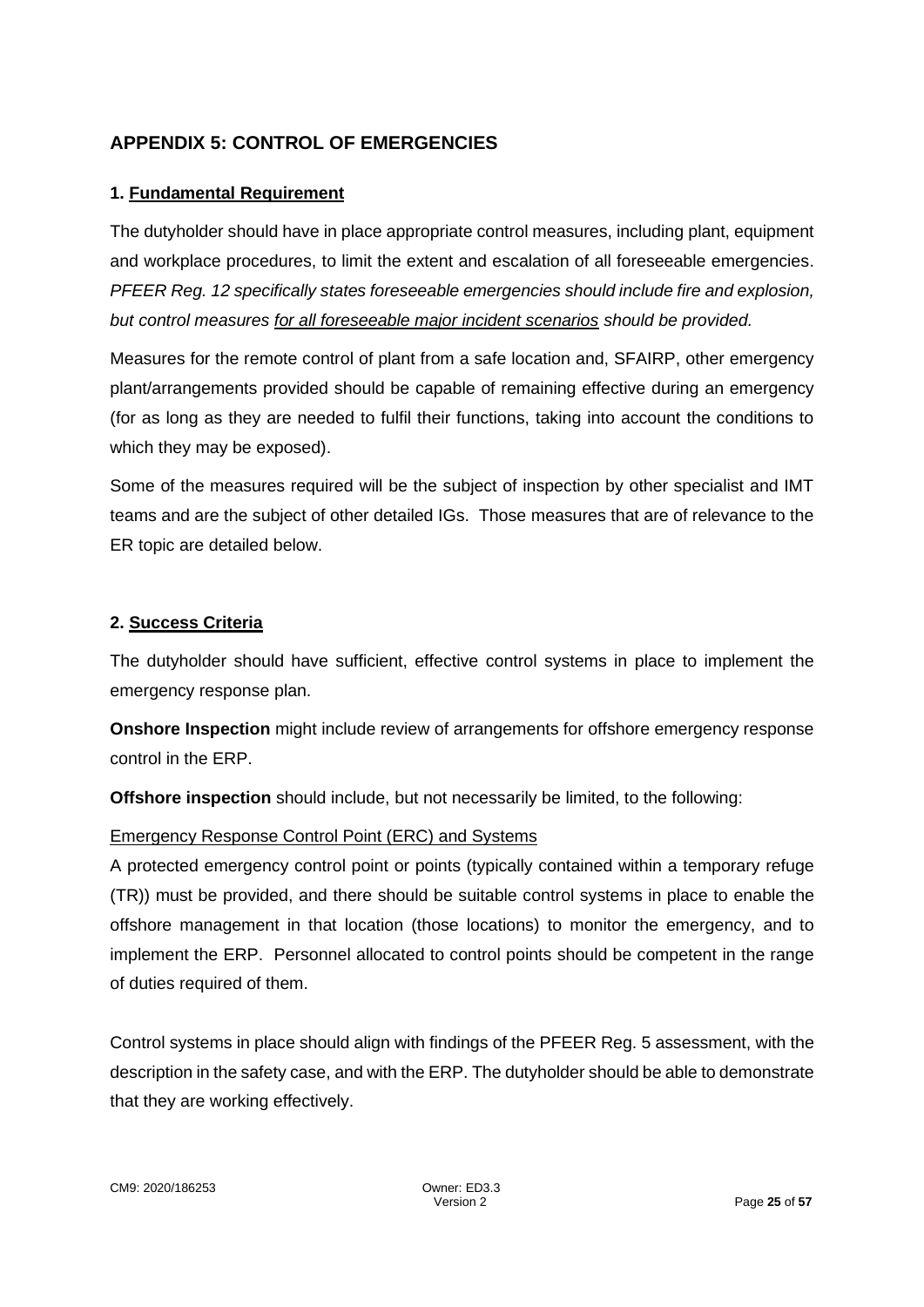Control measures should provide for the timely and effective isolation or shutdown of systems which could exacerbate an emergency, for example, those providing sources of ignition for flammable releases, or with the potential to escalate a fire and/or release of toxic gas or fumes. Critical emergency shutdown / isolation actions should be able to be initiated from the ERC.

For normally unattended installations (NUIs) appropriate arrangements should be made to ensure that sufficient oversight of the production process and fire & gas system is available to the ER control team in a developing emergency, and that effective ER actions can be taken in an emergency to ensure safety of personnel.

#### Temporary Refuge

The requirement for a TR falls under PFEER Reg. 13(a) – Mitigation of Fire and Explosion, but is referred to here in relation to control of emergencies, in that the TR provides a protected area for the OIM and their ER control team to muster safely, to assess the emergency, and to put into effect the ERP.

The dutyholder should be able to confirm the boundary of the TR, the location of the ECR within it, and the TR's design "survival time" (endurance period) in an emergency. They should be able to explain all the means of access, and to summarise the systems and equipment in place to maintain/indicate survivable conditions in the TR.

The dutyholder should be able to explain the procedures in place to maintain the TR integrity against smoke and gas ingress during an incident and explain how they ensure these continue to be effective. E.g. only air-lock doors to be used for TR access / egress in an emergency, and what action is taken to check whether HVAC intake and outlet dampers have closed. [*Note: There is significant overlap with the ED3.2 Fire, Explosion & Risk Assessment topic specialism in this regard and TR Integrity is subject to a separate [inspection guide\]](https://www.hse.gov.uk/offshore/ed-temporary-refuge-integrity.pdf)*.

## Additionally

- has the dutyholder defined internal atmospheric conditions that would impair the effectiveness of the TR when a demand is placed upon it (e.g. temperature; levels of CO, O2, H2S, hydrocarbon or other gases)?
- what systems are in place to measure the levels identified above: are alarm levels identified? and are the systems in working order?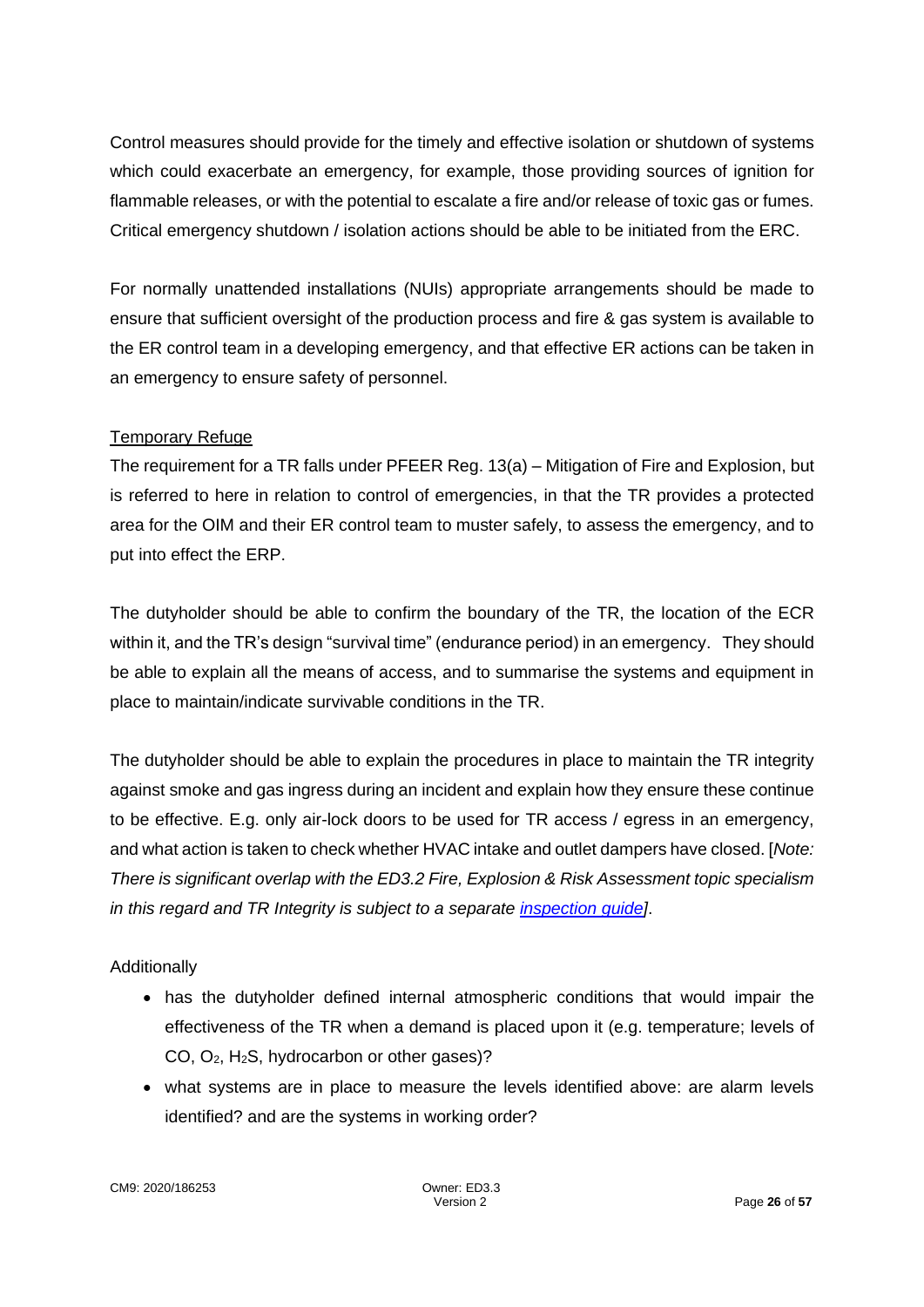- are these systems in locations suitable for an emergency (e.g. readouts available to OIM/emergency response team)?
- where it is reasonably foreseeable that a major incident may compromise temporary refuge integrity within the TR survival time, or there is no self-contained TR (e.g. some Southern North Sea (SNS) NUIs) this must be clearly addressed by the emergency response and evacuation plans.

#### **3. Key Regulations**

PFEER Reg. 12.

PFEER Reg. 13 - In regard to protection of personnel during ER (TR design and integrity) from fire and explosion

#### **4. Supporting Standards/ACoP or Guidance**

Paragraphs 117-119 of the PFEER ACoP describe the scope of this regulation, including fire and explosion matters, some of which are not addressed in this guidance document. Measures provided must be able to remain operational in an emergency.

Paragraph 126 of the PFEER ACoP refers to the requirement for control points which can be used to control the emergency and makes explicit the consideration of events for which control points may be required and their effects.

[Offshore Information Sheet 1/2014 Training for Emergencies on Offshore Installations](https://www.hse.gov.uk/offshore/infosheets/is1-2014.pdf)

[Oil & Gas UK Guidelines for the Management of Emergency Response for Offshore](https://oilandgasuk.co.uk/product/guidelines-for-the-management-of-emergency-response-for-offshore-installations/)  [Installations](https://oilandgasuk.co.uk/product/guidelines-for-the-management-of-emergency-response-for-offshore-installations/) Issue 3, 2010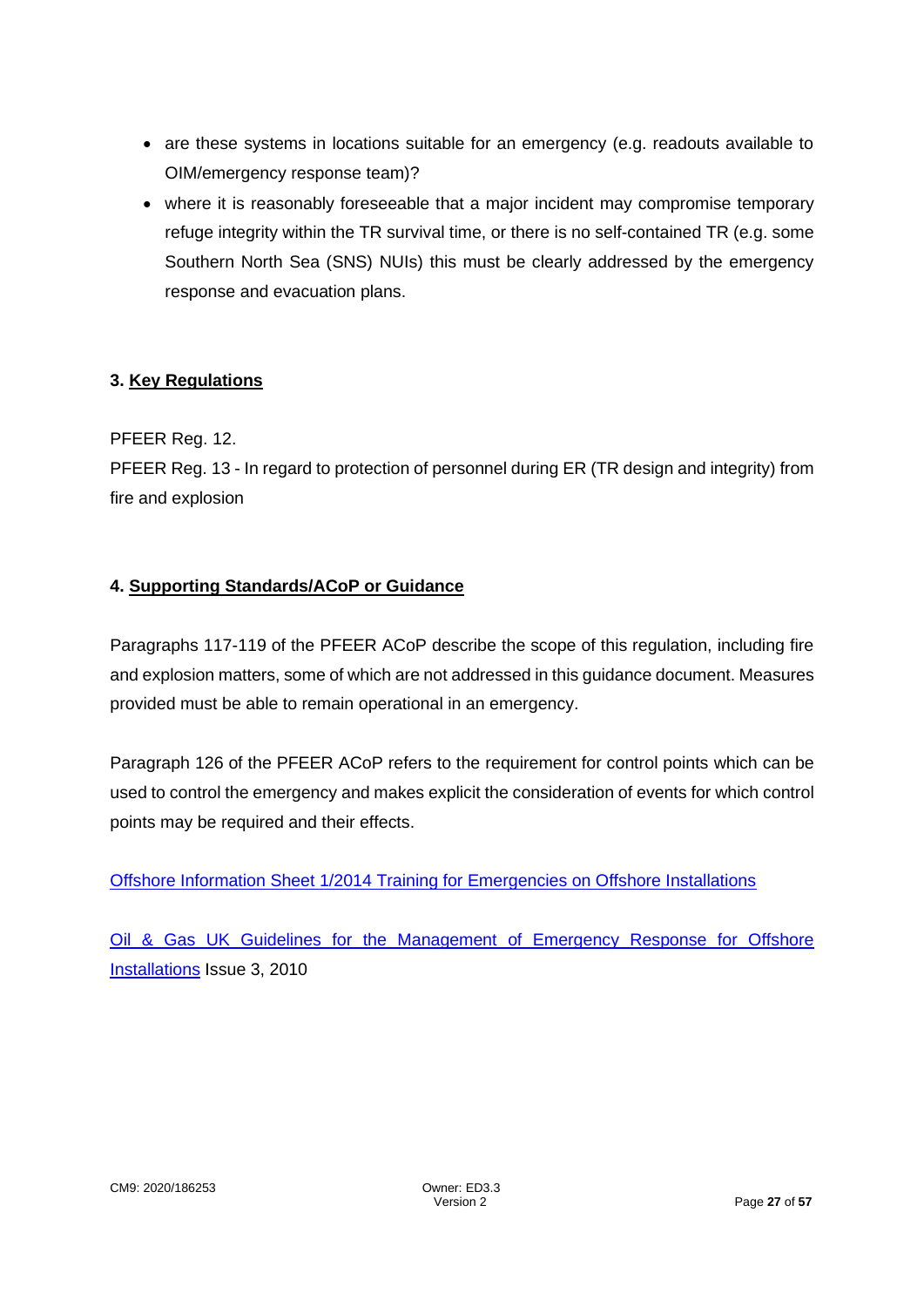## **APPENDIX 6: ACCESS/EGRESS ROUTES AND MUSTERING**

#### **1. Fundamental Requirement**

The dutyholder is required to make appropriate provision for safe muster areas, evacuation and escape points for use under foreseeable emergencies identified through the PFEER Reg. 5 assessment. Safe emergency egress from work/accommodation areas and access to the TR and muster areas, as well as to evacuation and escape points, is required.

#### **2. Success Criteria**

**Onshore inspection** might involve the review of ER arrangements and provisions detailed in the installation safety case and the ERP.

**Offshore inspection** should include, but not necessarily be limited to, the following; ensuring that provisions align with the safety case and ERP:

#### Muster Areas

Muster area(s) must be located where it is safe to assemble, allowing time for the emergency to be assessed and for control to be taken. Each should be provided with sufficient access and egress routes to ensure that, SFAIRP, safe entrance to the area and exit from it for evacuation purposes is possible for the duration of any emergency.

#### Additionally

- Muster areas should either be inside a TR or, if not, provide protection against the effects of foreseeable major incident for the endurance period identified as necessary in the PFEER Reg. 5 assessment
- all personnel must be assigned to a muster area and must know where it is
- alternative muster areas should be allocated for foreseeable circumstances where the incident compromises the safety of primary muster points (e.g. in the event of fire in accommodation areas / TR), or where the PFEER Reg. 5 assessment identifies that personnel might be prevented from reaching the TR or primary muster point in an emergency. Procedures/guidance should be provided to make clear when the alternative provisions should be utilised
- there shall be an up to date list of names for those personnel assigned to the muster area displayed at the location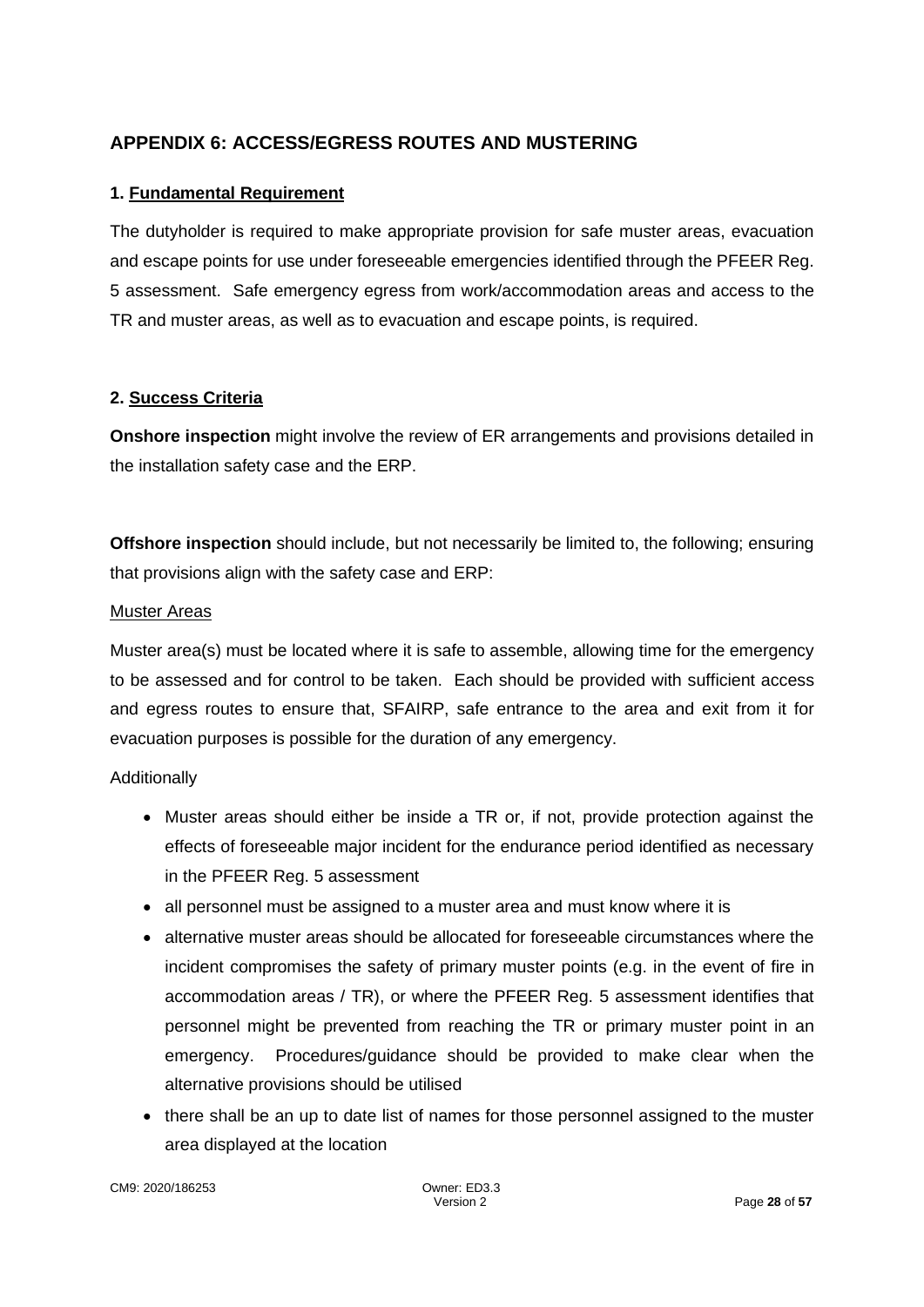- there should be procedures for mustering in the assigned areas and for, when necessary, making immediate evacuation with means of accounting for the persons assigned to the muster area
- muster area(s) should
	- o be kept clear of obstruction
	- $\circ$  be provided with suitable emergency lighting
	- o have means of communication with the emergency control point for passage of information about the emergency's progress and any further action necessary
	- o provide access to appropriate PPE/LSA
- muster areas should be of a suitable size to accommodate the assigned number of personnel, considering the need for enough space for all to be able to don PPE
- muster areas should be clearly identified, and their access routes and location indicated by clear suitable signage
- where no safe survival time has been demonstrated for mustered personnel (e.g. NUI where no physical TR is provided, and location of the muster provides no reliable protection against foreseeable major incidents), the ER philosophy should indicate the need for immediate evacuation (and all in the command structure should be clear that this is the case). *Concerns relating to the protection of mustered personnel from hydrocarbon release major incidents should be referred to FERA discipline.*

#### Access/Egress Routes

- all following routes should be as shown in the safety case and on plot plans located at strategic points
	- o to muster areas/TR from all normally occupied areas
	- $\circ$  from the TR to the evacuation systems
- enclosed areas in accommodation and externally which are normally occupied, should have at least two means of egress
- access routes should be clearly marked, and signs should be readable in low / emergency lighting, e.g. located in clear sight, with low level / ground markings to assist in smoke conditions, with an appropriate finish. All signs should be legible, understandable and informative
- adequate emergency lighting should be provided for all emergency routes should normal lighting fail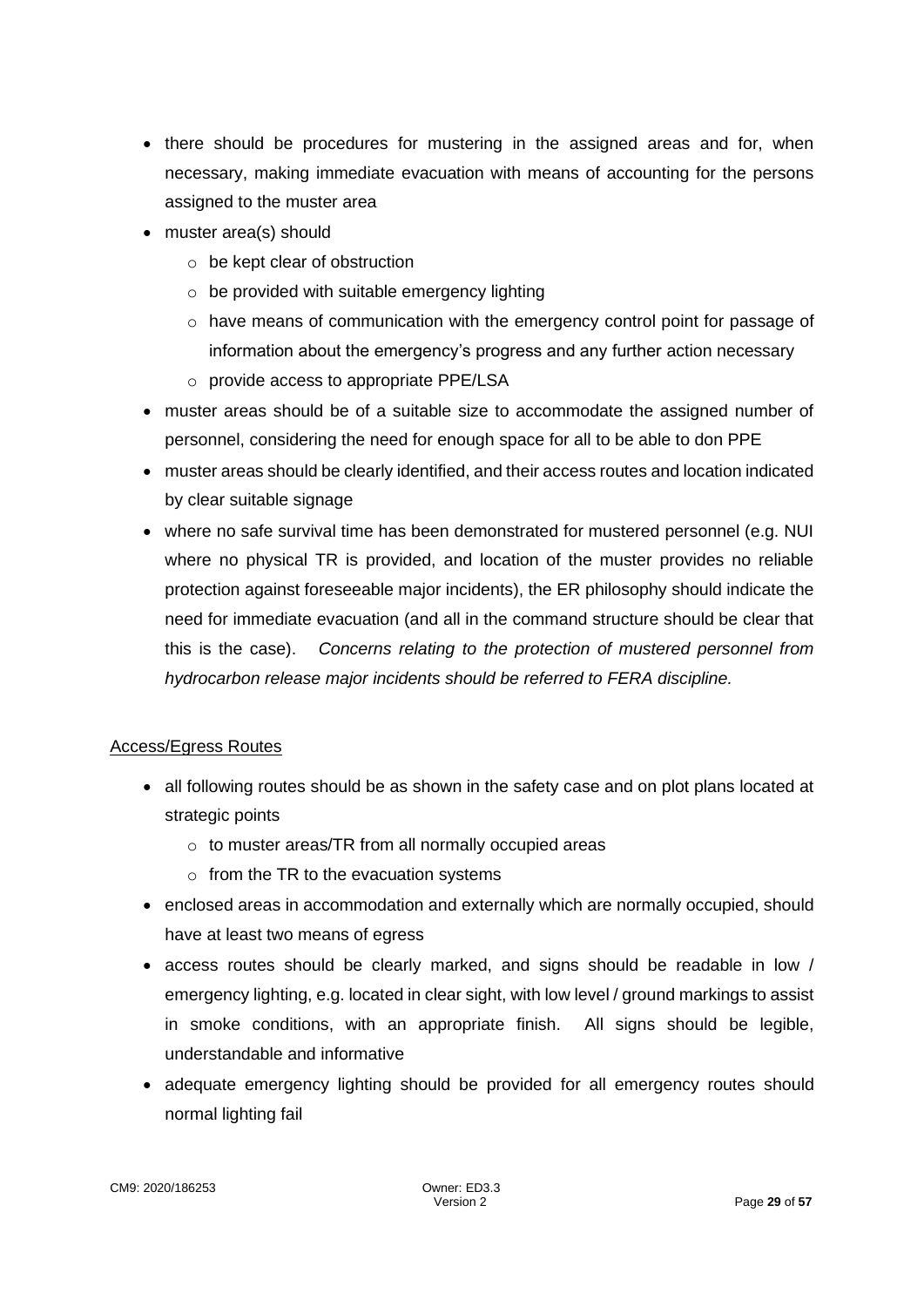- where necessary, access routes should be provided with sufficient protection from thermal radiation, smoke etc to ensure they are available for the required endurance period
- the installation should have a station bill, which accurately reflects the provisions on the installation
- The dutyholder should ensure that routes from vulnerable areas such as crane cabs, which may have long ladders, be facing the hazard etc, have diverse systems available for egress e.g. personal descent devices
- the dutyholder should demonstrate that there are secure routes to escape-to-sea locations in place, and that they are maintained and available

#### Emergency Lighting

The dutyholder should be able to explain emergency lighting strategy (e.g. 25% of lights provided with battery back-up; minimum lux levels etc.).

In locations where sufficient lighting might be required to ensure effective emergency response (e.g. escape routes, muster area, TEMPSC embarkation, escape stations etc.), all emergency lights should work under normal power. Should main power to lights in that location fail, an effective proportion of lights must work on battery back-up.

- lighting levels should be adequate for purpose
- if less than 20% of emergency lights fail to work specialist EC&I topic support may be required
- claimed lighting backup battery endurance times (often 60 minutes) can be checked

*Note: Any test on the emergency lights should not in themselves restrict use of the system in an emergency, e.g. emergency lighting battery discharge test should only be carried out with sufficient daylight left to recharge the batteries.* 

#### Cabin Lighting

The dutyholder should show that there are systems in place to ensure people in cabins have sufficient light to get dressed by in the event of loss of main power.

#### **3. Key Regulations**

CM9: 2020/186253 Owner: ED3.3 Version 2 Page **30** of **57** PFEER Reg. 14. Further requirements deal with the adequacy of emergency lighting and signage and the need to ensure that the egress and access remain passable in an emergency.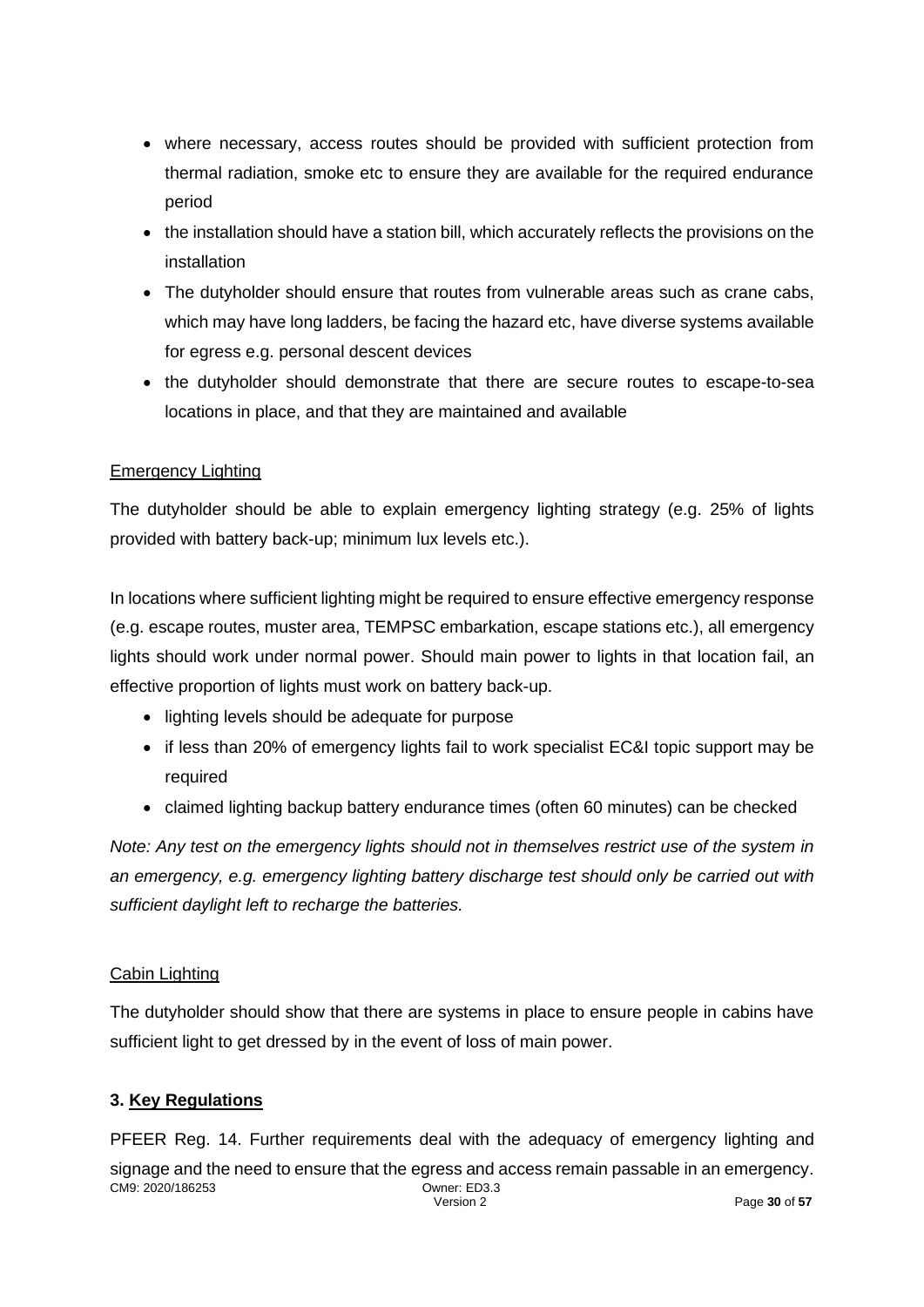## **4. Supporting Standards/ACoP or Guidance**

Paragraphs 191-194 of the PFEER ACoP discuss the need to make provision for personnel to assemble safely while the emergency is assessed, and action is taken, including safe access to means of evacuation or escape if necessary. The accounting procedures should deal with normal musters and where immediate evacuation is required. The adequacy of signage for access/egress routes, together with muster areas and evacuation/escape points is considered, as is the need for emergency lighting when normal lighting fails. The guidance goes on to discuss the relationship between this regulation and the SCR2015 schedules 5-7.

Paragraph 191 of the PFEER ACoP states that the muster areas, and the access and egress routes should remain functional for the time necessary to safeguard personnel. It states that protecting routes should be given priority over provision of PPE. It considers the need to clearly identify and protect muster areas, and the provision of communications facilities.

Paragraph 193 of the PFEER ACoP considers emergency lighting and other visual aids.

Paragraph 194 of the PFEER ACoP states that personnel should be given information about the location and arrangements for mustering, including alternatives, immediately upon their arrival on the installation.

SCR2015 Schedules 6 & 7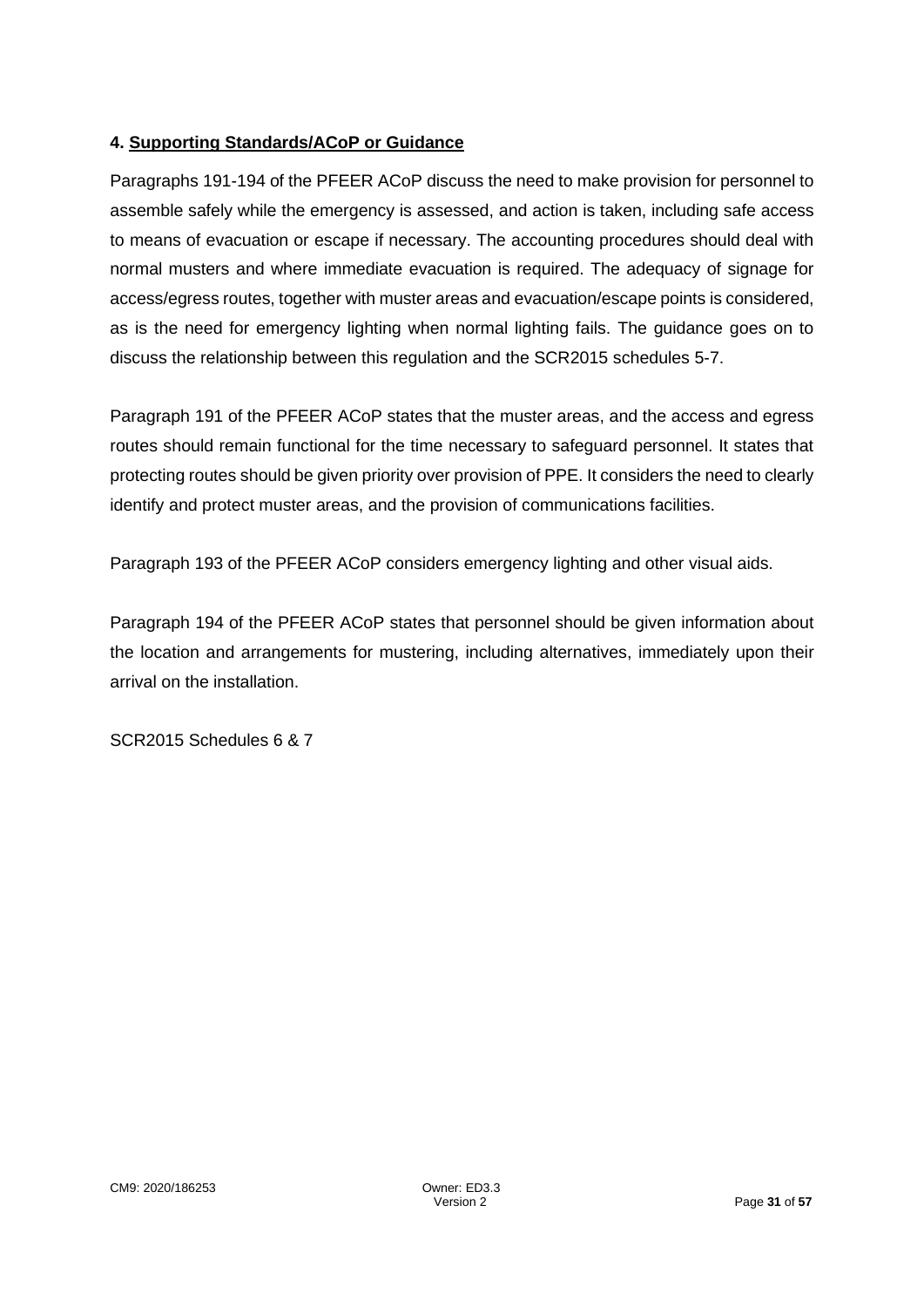## **APPENDIX 7: EVACUATION**

#### **1. Fundamental Requirement**

Evacuation is defined in PFEER Reg. 2 as:

## *… "the leaving of an installation and its vicinity, in an emergency, in a systematic manner and without directly entering the sea."*

This is clarified further under Guidance to Regulation 2, Paragraph 26:

Evacuation should be planned and controlled and should result in personnel being recovered to a place of safety (PoS) - *an onshore or safe offshore location or vessel where appropriate medical treatment and other facilities for the care of survivors are available*. Means of evacuation should offer protection as necessary from relevant hazards arising during foreseeable major incidents, and should have its own motive power to enable persons to move quickly away from the installation

The dutyholder must ensure suitable measures are taken to provide plant and have in place arrangements (with persons beyond the installation as necessary), for the safe evacuation, **SFAIRP**, of all personnel in an emergency.

Arrangements should include

- **preferred means of evacuation** (normally the usual transport for crew-changing e.g. helicopter or walk-to-work vessel); and
- **alternative means of evacuation** (normally TEMPSC) when either circumstances of the incident or environmental conditions make use of the preferred means impracticable.

Other means of evacuation under specific circumstances might include bridge-link or direct marine access transfer to another vessel or installation.

There is a general duty on other 'suitable persons beyond the installation' to cooperate in the evacuation effort. Arrangements made should be agreed between the parties involved and documented, for example in the PFEER Reg. 5 assessment and ERP.

PFEER ACoP paragraph 212 explains that, where it has been justified in the PFEER. Reg 5 assessment and demonstrated in the safety case (typically for NPAIs / NUIs), it may be reasonably practicable to rely on only a *single evacuation system*. Under these circumstances, dutyholders should arrange for the preferred means of evacuation to **remain available** while personnel are on the installation.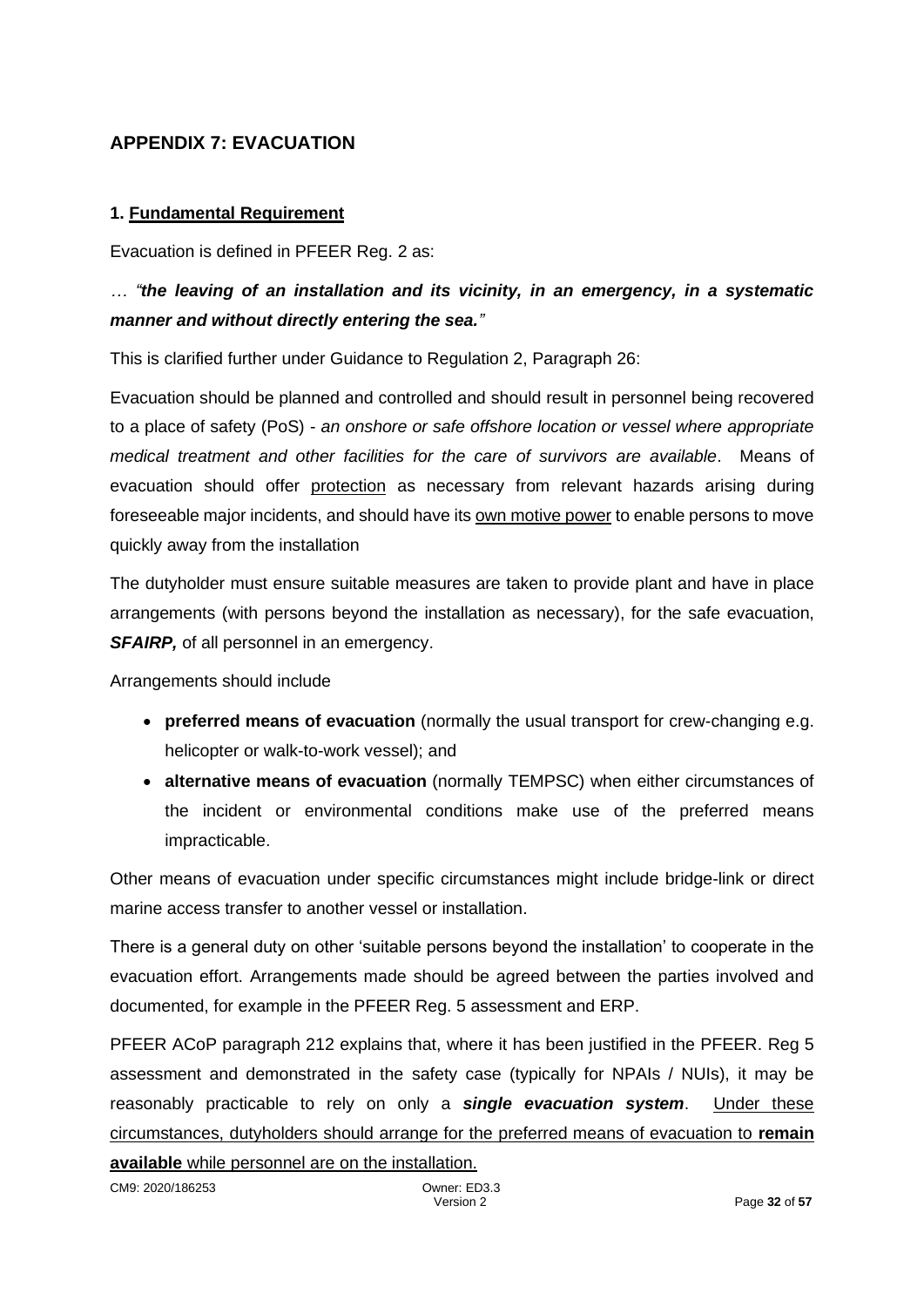**The dutyholder should define exceptional weather and/or sea conditions where the use of / launch of alternative evacuation provision (typically TEMPSC) might be prevented.** When such conditions are forecast or experienced, dutyholders should consider operational restrictions that may be required for the reduction of the likelihood of any event that might require evacuation. The following publication will assist duty holders:

[Oil & Gas UK Guidelines on Management of Emergency Response](https://oilandgasuk.co.uk/product/guidelines-for-the-management-of-emergency-response-for-offshore-installations/) Issue 3, 2010; Section 3.7.1.

#### **2. Success Criteria**

The dutyholder should ensure appropriate provisions are in place for evacuation in an emergency.

**Onshore inspection** should include, but not necessarily be limited to, the following:

#### **Hierarchy**

The dutyholder should have a clear hierarchy of evacuation systems in place and the strategy for using them**.** Dutyholders should select means of evacuation based upon their contribution to reducing the risks of those who might have to use them to as low as reasonably practicable.

#### **(a) Helicopters**

Where helicopters are relied upon as the *preferred means* of evacuation the dutyholder should be able to demonstrate that

- the time determined necessary to mobilise civilian helicopters and crew, and to travel to the installation by air to effect evacuation in an emergency must be minimised. Consideration should be given to how availability of helicopter evacuation (aircraft, crew and helideck) is ensured outside normal crew change flight hours
- where crew-change helicopters are relied upon as the **sole means of evacuation** (under circumstances where it has been justified as not reasonably practicable to do more by the PFEER Reg. 5 assessment), they will be considered to meet the '**remaining available'** criterion (PFEER ACoP paragraph 212) only if it is possible to mobilise civilian helicopters and crew, and to travel to the installation to effect evacuation by air **within the design survival time of the TR / safe area**.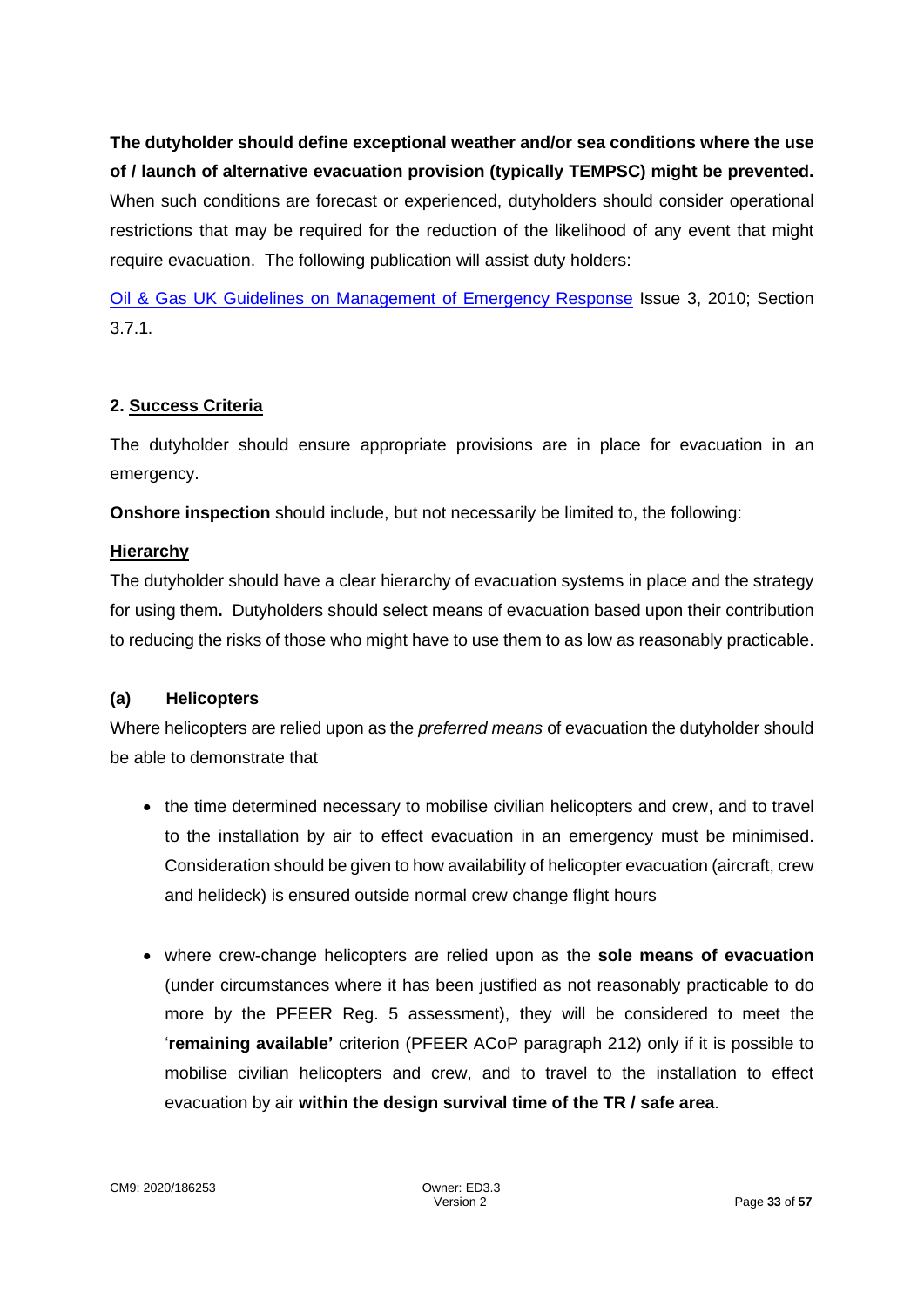# **(b) Bridge links between jackets and gangways between installations and walk-towork (WTW) vessels**

In the absence of an operable helideck, or where helicopters are not being utilised for crew transfer, the dutyholder must be able to show that *preferred means* of evacuation - a bridge to another installation or vessel - is an effective means of evacuating people in the event of an incident. There should be no impediment to its use as an emergency evacuation route.

- a bridge-link or gangway, linking a mobile installation (or separate jacket) that is to receive evacuating personnel from an installation, should be so designed as to be able to remain connected to the installation during foreseeable major incident **scenarios for enough time to allow for evacuation of all personnel.**
- Where a WTW vessel is relied upon as the **sole means of evacuation** (under circumstances where it has been justified as not reasonably practicable to do more by the PFEER Reg. 5 assessment), they will be considered to meet the '**remaining available'** criterion (PFEER ACoP paragraph 212), if it can return from its stand-by position to an installation, enter into the 500m safety zone, safely set-up and approach, and land a gangway **in less that the design survival time of the TR / safe area.**

Ensure T-card or similar personnel monitoring systems do not restrict movements etc., and that muster arrangements are able to accurately account for evacuated POB.

Dutyholder to demonstrate that any bridge / gangway is provided with systems and equipment to ensure a good likelihood of its availability during an incident (e.g. with emergency lighting, active / passive fire protection etc.).

#### **(c) Lifeboats/TEMPSC as alternative means of evacuation**

The installation should be fitted with the number of lifeboats/TEMPSC described in the safety case, which should have been established in the assessment required by PFEER Reg. 5 and, unless an alternative standard is either *justified or called for* by the assessment and this is made clear in the safety case, there should be enough spaces for 150% of the installation maximum POB in total.

Where TEMPSC relied upon as alternative means of evacuation, sufficient craft for **evacuation of 100% x POB** must be accessible **directly from the TR**.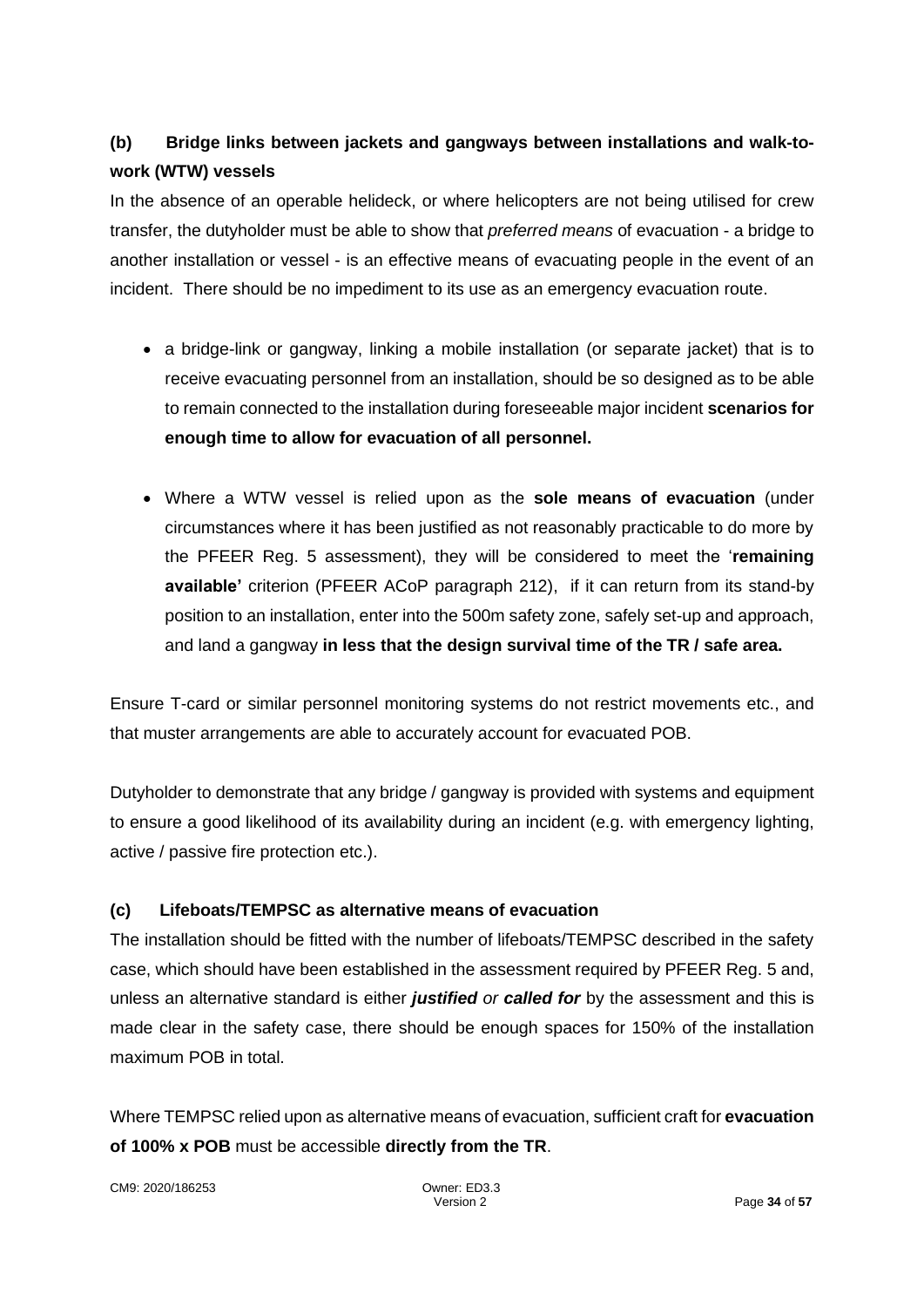The **number and location of TEMPSC** provided should reflect contingency in the event of TEMPSC unavailability

- during inspection or maintenance / repair of one or more TEMPSC, or
- as a foreseeable result of escalation of the incident identified in the PFEER Reg. 5 assessment (for example, through release of hydrocarbon or toxic gas, the development of major fire and associated smoke, or the potential for explosion and related damage to infrastructure).

There should be allowance for PPE worn by the crew, allowance for the size of the crew, and potential additional space and securing arrangements as required for foreseeable casualties e.g. stretcher cases. Account should be taken of the reduction in capacity of TEMPSC due to the historic increase in size/weight of offshore personnel (*[Offshore information sheet 12/2008](https://www.hse.gov.uk/offshore/infosheets/is12-2008.pdf)  [Big persons in lifeboats](https://www.hse.gov.uk/offshore/infosheets/is12-2008.pdf)*).

# **(d) Alternative marine evacuation solutions (subject to a so far as is reasonably practicable challenge)**

Some installations have developed / are developing systems for evacuation which attempt to meet PFEER requirements in a novel way. These should be inspected against the principal criteria for an evacuation system

- there should be suitable provision for safe muster until controlled evacuation initiated
- evacuation system should be readily accessible to all people on board from temporary refuge / safe muster. There should be a measure of protection from fire, smoke and thermal radiation (or other foreseeable hazard) afforded to those personnel deploying / using the system
- means of access to the evacuation system should be able to be useable in a controlled manner, and there should be consideration for the evacuation for stretcher-bound casualties
- evacuation to a place of safety should be under reliable self-propelled means
- means of evacuation should offer a degree of protection against foreseeable hazards, such as thermal radiation or contamination of breathing air, arising during major incidents
- critically, the level of risk personnel are exposed to during evacuation using a novel system should never be greater than that associated with other reasonably practicable solutions, including helicopters, bridge links and TEMPSC. **Clear demonstration of**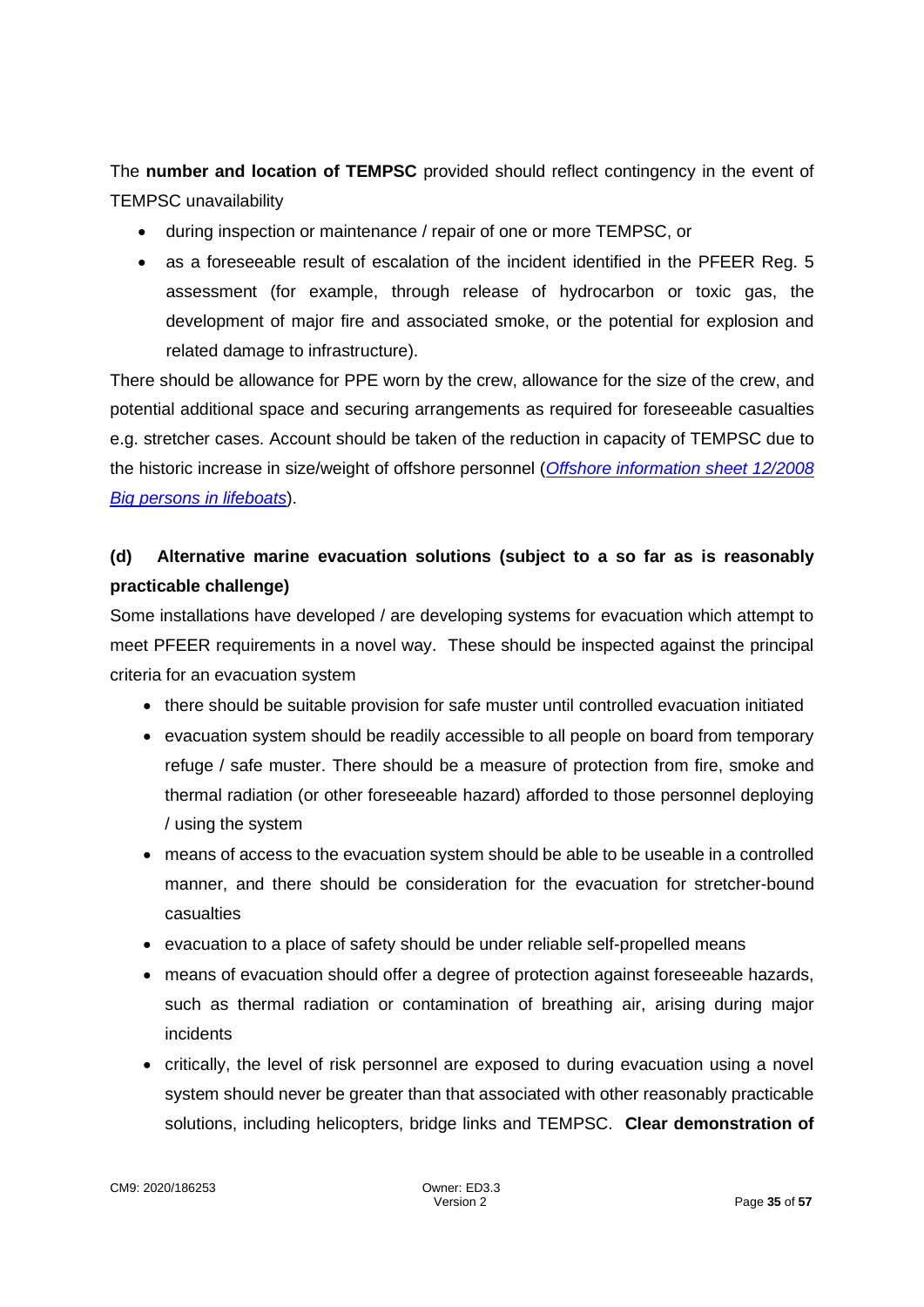# **the assessment and control of the risks associated with the foreseeable major incident in relation to the proposed evacuation system is expected**

#### **(e) Marine Transfer**

In cases where basket transfer is available, this should be clearly identified for use in **precautionary evacuations** only - and must be LOLER-compliant for man-riding.

**Offshore inspection** should include, but not necessarily be limited to, the following:

#### **TEMPSC**

There should be enough trained and competent coxswains allocated to TEMPSC; with consideration for some redundancy in the event of one or more allocated coxswains being incapacitated in the emergency, to ensure a good prospect that all required TEMPSC can be launched competently and safely.

Opportunity should be taken to assess one coxswain's competence and familiarity with one of the installation's TEMPSC (free-fall or davit launched), specifically

- pre-launch checks
- the means of achieving safe and timely loading of personnel in an emergency
- launch procedures (including dealing with potential problems arising during launch)
- the coxswain should be able to demonstrate that the engine will start with both primary and secondary systems (secondary first, whilst engine cold)
- communications systems within the TEMPSC

**Familiarisation training for all those likely to use TEMPSC** (both freefall and davitlaunched) should be provided. Dutyholders operating in the UKCS are expected to provide practical TEMPSC familiarisation training and instruction, delivered in part/in full within a survival craft. This can be accomplished either

- as part of the safety induction upon arrival on the installation, after ensuring sufficient safety measures to prevent/mitigate accidental release of the boat are implemented; or more commonly
- by taking the opportunity for practical lifeboat familiarisation training by coxswains during their weekly inspection/maintenance activities, while extra safety arrangements are already in place. This is provided to new crew members / contractors when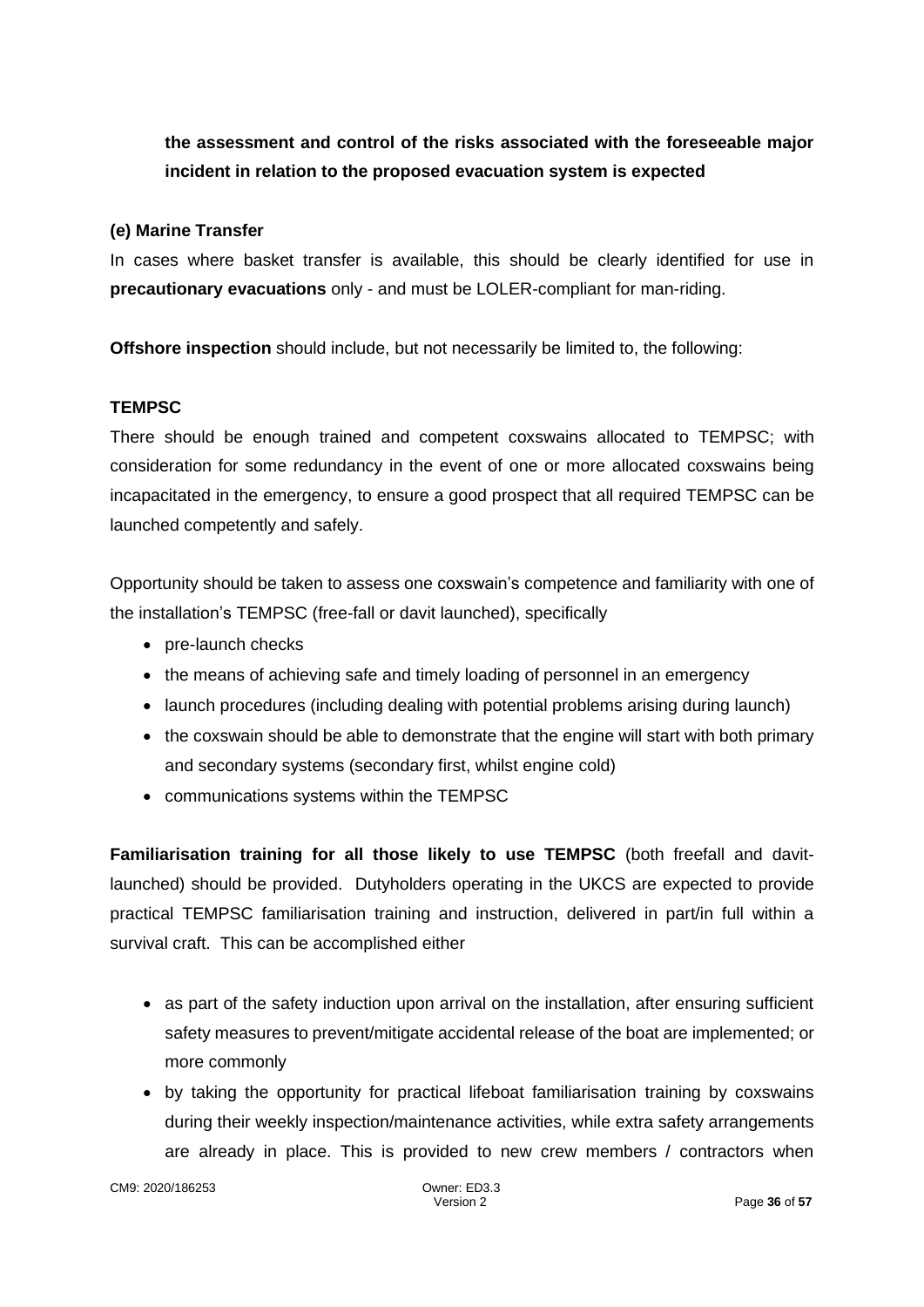practicable after their arrival, and to experienced crew on a rolling, periodic basis. Where persons are visiting for only a day or two, it might be impracticable to provide practical lifeboat familiarisation training. Under these circumstances, it is considered that there would be sufficient crew /contractors familiar with the lifeboats to assist in the event of abandonment.

Either of these practises is acceptable; and each can be considered a *reasonably practicable* standard as to TEMPSC familiarisation training.

*If a dutyholder was to argue that a similar/better standard of training can be provided without entry into a lifeboat, ERMA topic inspection should examine whether their proposal can meet the same standard, and effectively cover the same content, as could be provided from inside the survival craft itself. If not, it would be reasonable for an inspector to form the opinion that the dutyholder was not taking all reasonably practicable measures to ensure adequate training for emergency response; and, in line with inspection expectations, evidence should be gathered if necessary, to support enforcement/other action.*

#### **Maintenance and protection of survival craft and embarkation areas**

The TEMPSC and associated lowering / release gear should be subject to routine maintenance schedules. The maintenance work should be undertaken by suitably competent personnel and be up to date.

TEMPSC interior lighting, emergency air supply, VHF marine-band radio, emergency position indication radio beacon (EPIRB) etc. should also be subject to routine maintenance, and maintenance should be up to date. If appropriate these systems can be demonstrated by the dutyholder on a sample basis. The dutyholder should be able to demonstrate a procedure to be adopted in the event of one or more TEMPSC being unavailable, due to either identified fault or planned maintenance activity, where TEMPSC cannot be returned to full functionality within a short period of time in the event of emergency. Under these circumstances, dutyholders should review their compliance with their safety case and with PFEER Reg. 15; and take remedial action in advance of the outage (in the case of planned activity), or as a matter of urgency (in the case of identified fault) to ensure that PFEER Reg. 15 continues to be complied with. *Remedial action might comprise temporary down-crewing of the installation and/or taking operational action to cease activities that might give rise to major incident.*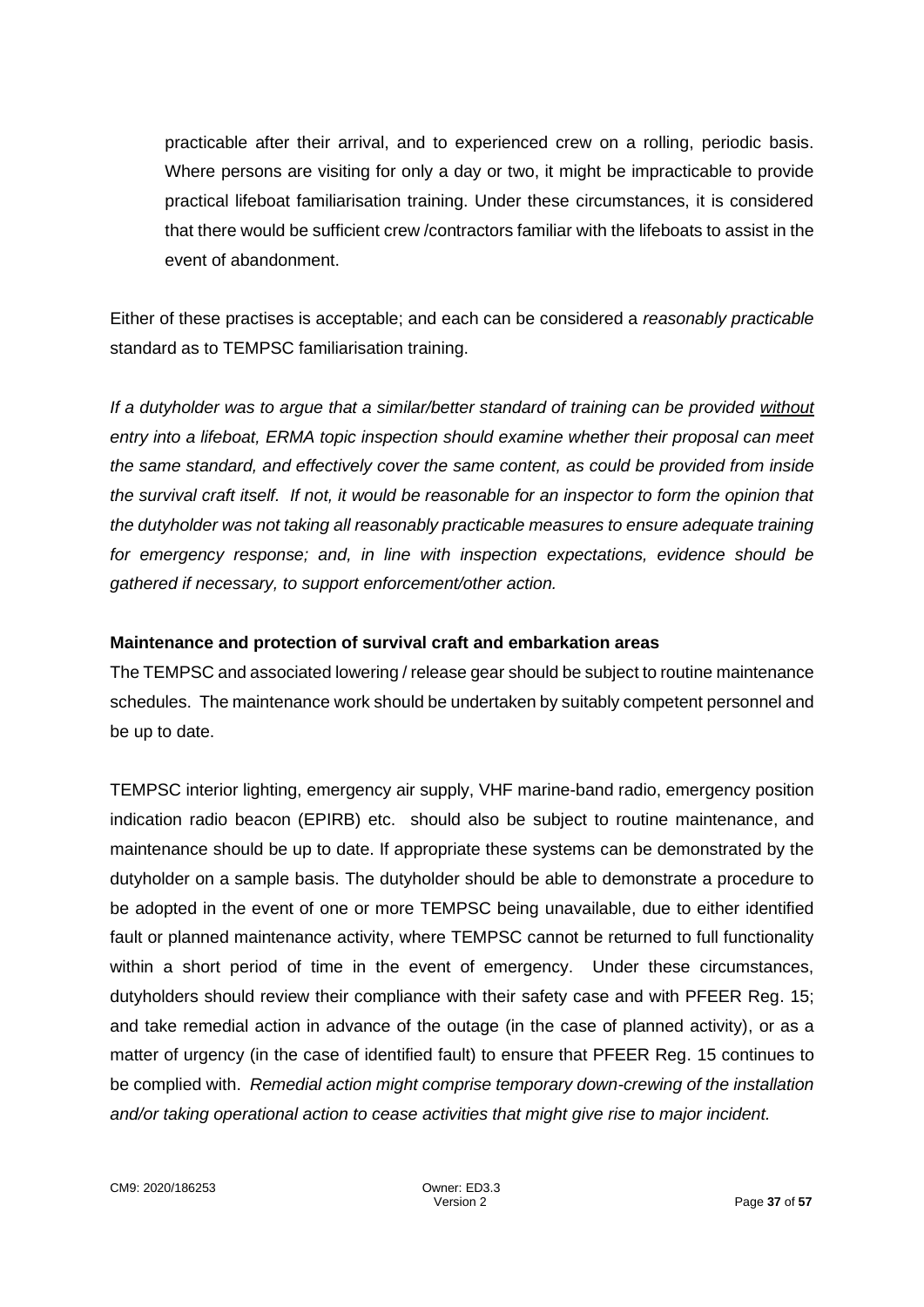TEMPSC should have sufficient protection from thermal radiation for the required endurance period as defined in the safety case. The protection typically comprises an external water deluge system.

The lifeboat stations, embarkation areas and access routes should have emergency lighting in place (including over the side spotlight to check the sea below before launch).

#### **3. Key Regulations**

PFEER Regs. 2, 5, 15, 19 & 20.

Offshore Installations and Pipeline Works (Management and Administration) Regulations 1995 (MAR) Reg. 8

#### **4. Supporting Standards/ACoP or Guidance**

PFEER Reg. 2 defines 'evacuation'.

PFEER Reg. 15, requires the dutyholder to ensure arrangements are in place for evacuation to a place of safety. In the case of helicopter evacuation, the provision may be from 'suitable persons beyond the installation' i.e. Civilian crew-change helicopter operator. PFEER Reg. 17 defines phrase 'place of safety'.

Paragraph 45 of the PFEER ACoP indicates the requirement for performance standards (for evacuation of persons to PoS).

Paragraphs 83 and 84 of the PFEER ACoP outline the requirement for communication with other agencies on ER. Paragraphs 149-152 of the PFEER ACoP describe the attributes of evacuation arrangements.

Paragraphs 154 and 155 of the PFEER ACoP state the requirement to select low risk means of evacuation and to take into account any constraint on the means of evacuation e.g. metocean conditions. Also indicates the need to have sufficient capacity for the various means of evacuation identified.

MAR Reg. 8 places a duty on all to cooperate with installation's OIM and HLO.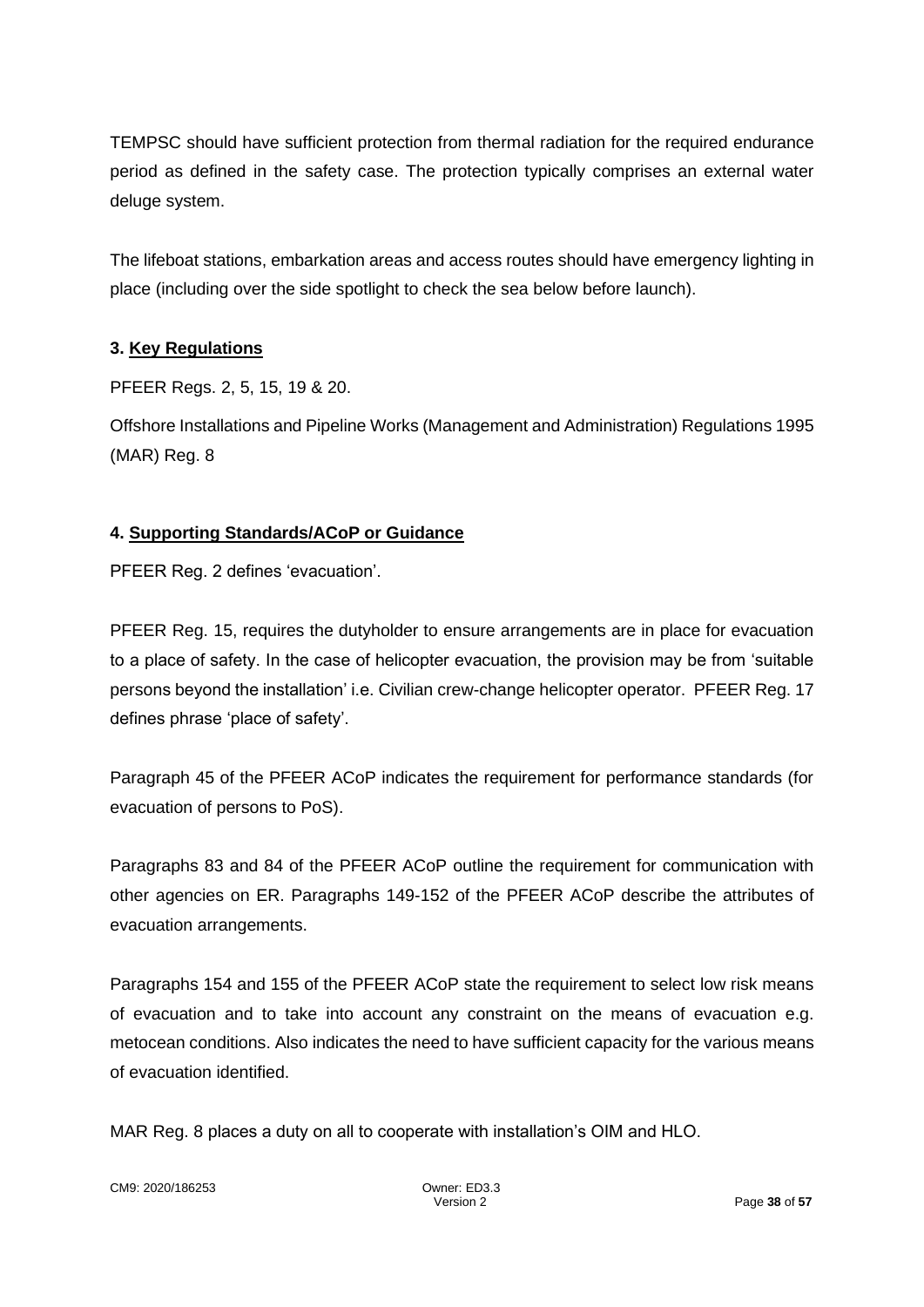Oil & [Gas UK Guidelines for the Management of Emergency Response](https://oilandgasuk.co.uk/product/guidelines-for-the-management-of-emergency-response-for-offshore-installations/) Issue 3, 2010

HSE Safety Notice 01/2006 (Revised April 2017) [Ensuring adequate safety during davit](https://www.hse.gov.uk/offshore/notices/sn_01_06.htm)  [lifeboat drills, testing and maintenance on UK offshore installations](https://www.hse.gov.uk/offshore/notices/sn_01_06.htm)

[Offshore Information Sheet 10/2007 Testing of TEMPSC release gear](https://www.hse.gov.uk/offshore/infosheets/is10-2007.pdf)

[Offshore information sheet 12/2008 Big persons in lifeboats](https://www.hse.gov.uk/offshore/infosheets/is12-2008.pdf)

[Offshore Information Sheet 1/2014 Training for Emergencies on Offshore Installations](https://www.hse.gov.uk/offshore/infosheets/is1-2014.pdf)

[HSE Research Report RR599 Overview of TEMPSC performance standards](https://www.hse.gov.uk/research/rrpdf/rr599.pdf)

Appendix 12: HSE Position paper: Provision of Familiarisation Training and Instruction for Marine Evacuation by TEMPSC **[SOLAS](http://www.imo.org/en/About/Conventions/ListOfConventions/Pages/International-Convention-for-the-Safety-of-Life-at-Sea-(SOLAS),-1974.aspx)** [Piper Alpha Public Inquiry Report](https://www.hse.gov.uk/offshore/piper-alpha-disaster-public-inquiry.htm)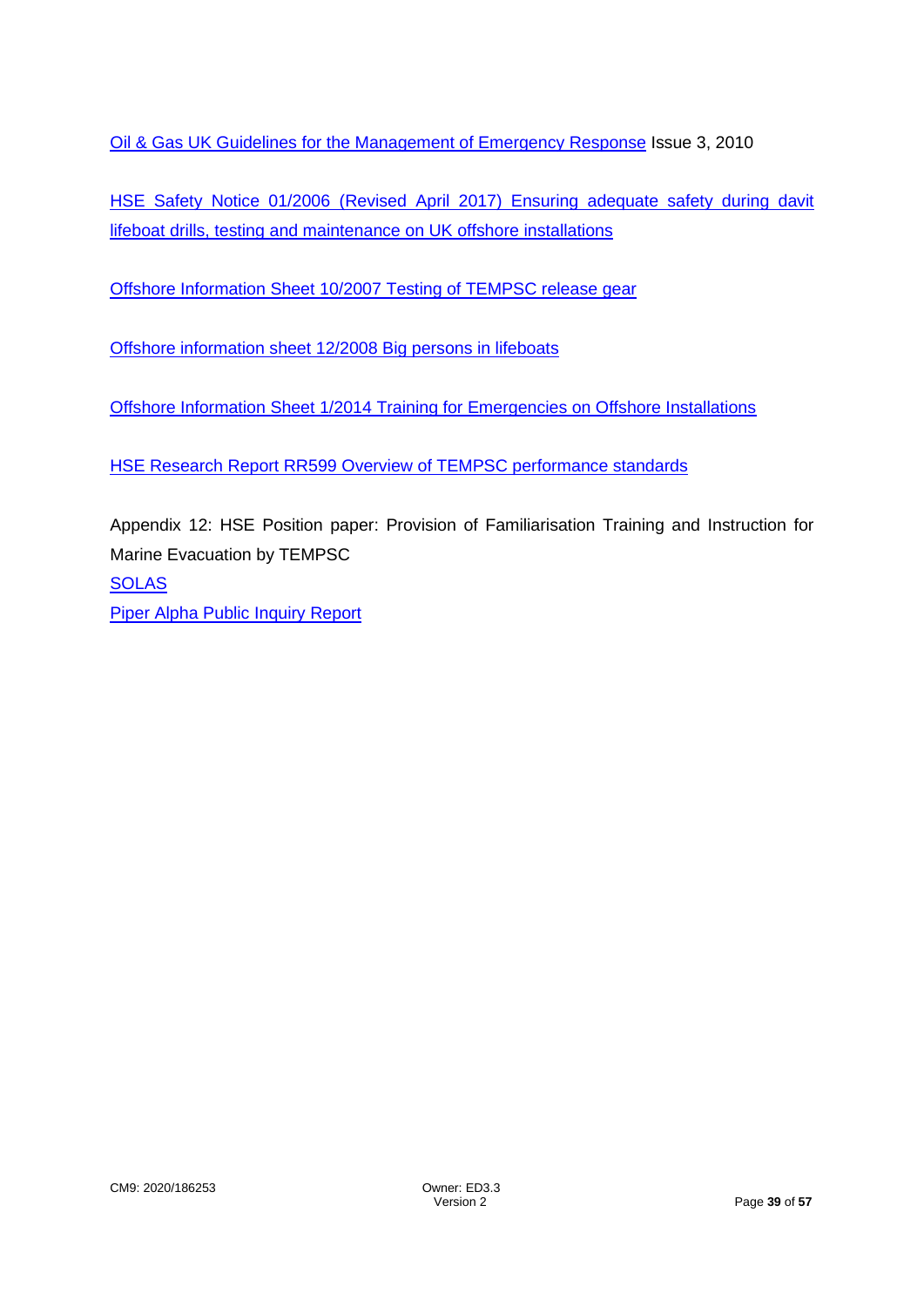## **APPENDIX 8: MEANS OF ESCAPE**

#### **1. Fundamental Requirement**

There is a requirement for the dutyholder to provide such means as will ensure, so far as is reasonably practicable, the safe escape of all persons from the installation in case arrangements for evacuation fail. This should have been identified in the PFEER Reg. 5 assessment.

Paragraph 221 of the PFEER ACoP requires *enough means of escape to ensure that they are available for personnel who may have to use them*; *which may be all personnel*.

Means of escape are provided **in addition to** arrangements for evacuation and may not be relied upon to supplement insufficient evacuation.

#### **2. Success Criteria**

**Onshore inspection** should include, but not necessarily be limited to, the following:

The dutyholder should have appropriate provisions recorded in the safety case and in place for escape should the means of evacuation fail in an emergency. The PFEER Reg. 5 assessment should provide a basis for the decisions as to location and quantity of escape means provision.

**Offshore inspection** should include, but not necessarily be limited to, the following:

PFEER ACoP paragraph 219 and 220: Dutyholders should have **selected means of escape based on their contribution to reducing the risks of those who may have to escape from the installation to** *as low as reasonably practicable***.**

Preference should be given to means of escape which offer some *protection from the elements* and *avoid the need to enter the sea directly*.

In effect, this means the installation should be provided with **both** appropriate means of descent to sea level (fixed ladders, stairways, escape chutes or personal devices for controlled descent are all reasonably practicable) **and** life rafts. To meet the PFEER Reg. 5 Assessment conclusions as to sufficient quantity and location, the dutyholder should be able to explain the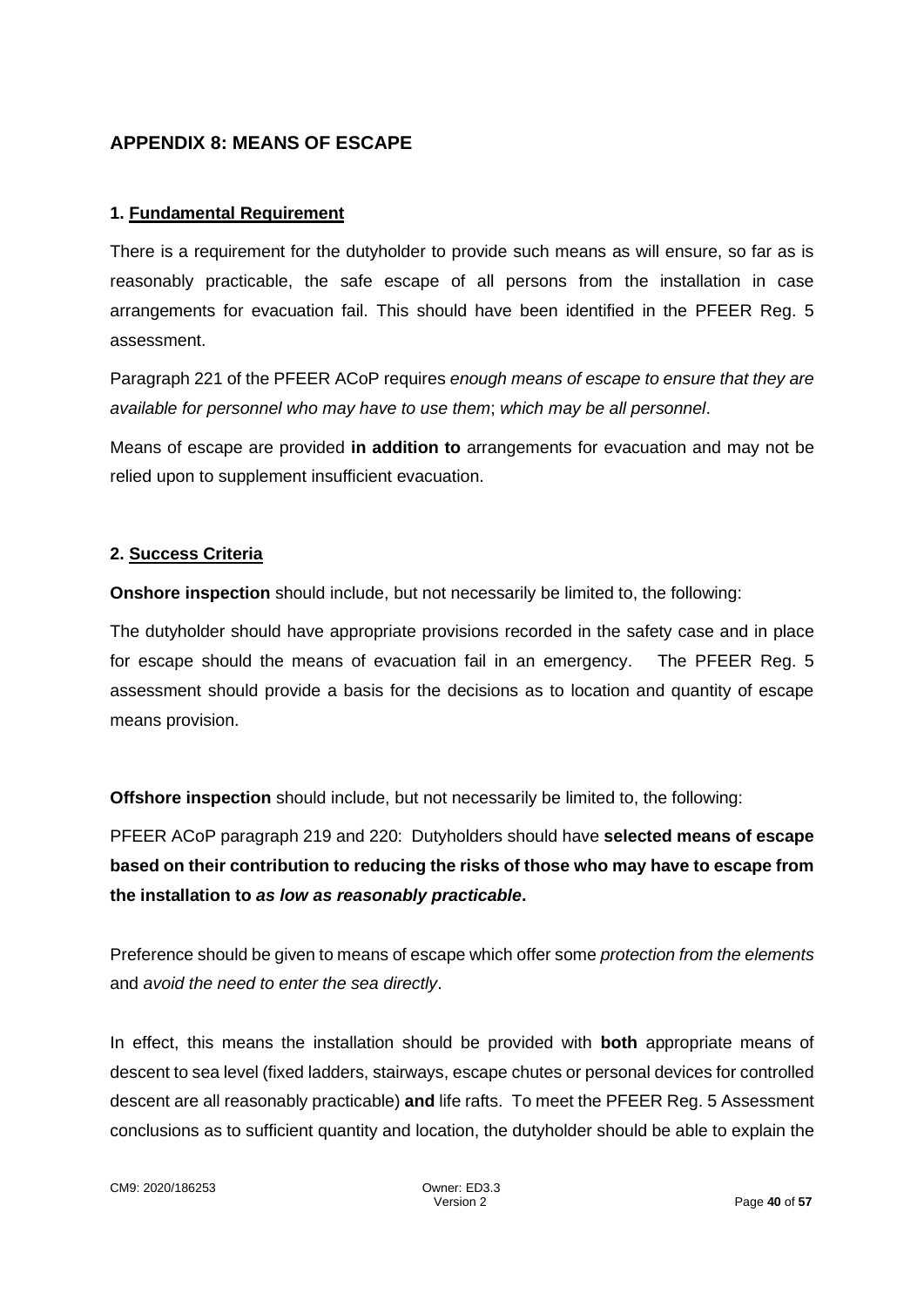reasoning behind the number and location of the life rafts on the installation, and these should be provided as described in the safety case.

Physically entering the sea as part of escape should be regarded as a last resort.

Systems such as Donuts, escape chutes and fixed ladders are acceptable controlled means of descent to sea level. Knotted ropes and scramble nets which require strength and dexterity to use are **not** considered as a controlled means of descent. At the discretion of the dutyholder, they may be maintained having been provided historically but cannot take credit as a controlled means of descent to sea.

Descent systems should offer the opportunity to access throw-over life rafts or other craft, minimising the likelihood of having to enter the water. In the case of personal descent devices, a means of following a painter line during descent to a deployed life raft should be provided. Other means should offer life raft painter-line access at the point of reaching sea level.

Life rafts should have in-date certification with a system in place to ensure the number is not reduced during maintenance. (Ensure the correct capacity of life raft is marked and that the painter length is correct for the location of the point of access to sea level.)

Davit-launched life rafts should be subject to a LOLER inspection and maintenance scheme and should be in good working condition. Personnel (at the very least core crew) should be able to talk through the launching procedure. Written / diagrammatic instructions for launching should be available at embarkation point.

Throw-over life rafts should be easy to launch, preferably by one person and launch and embarkation points should be protected SFAIRP from thermal radiation. Life raft stations should have emergency lighting in place and an over-side floodlight to illuminate the sea below.

The installation should be fitted with emergency lighting at all locations providing controlled means of descent.

## **3. Key Regulations**

PFEER Reg. 16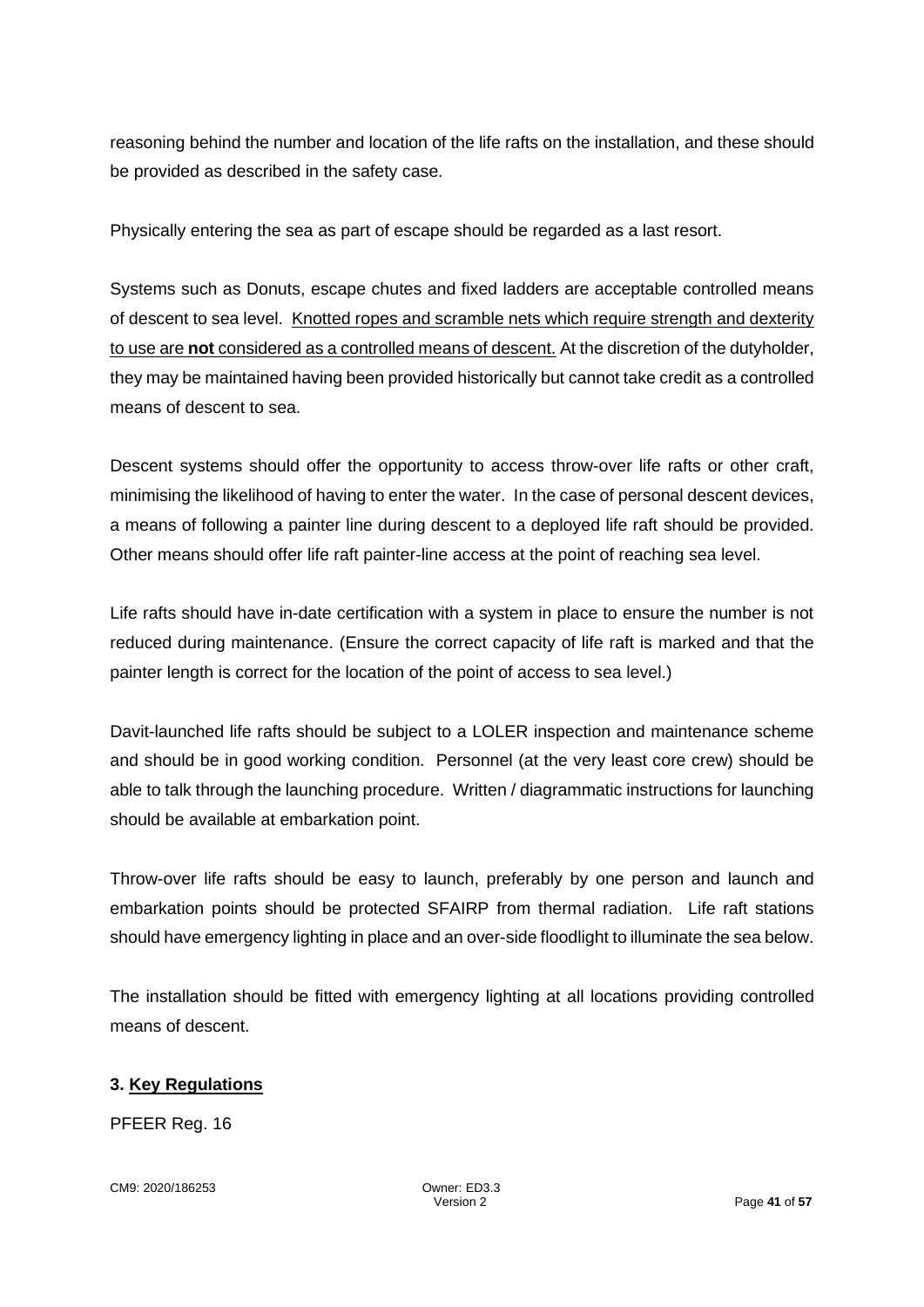## **4. Supporting Standards/ACoP or Guidance**

Paragraphs 50-58 of the PFEER ACoP give guidance for the PFEER Reg. 5 assessment.

Paragraphs 161-162 of the PFEER ACoP give guidance on the selection and provision of the means of escape provided.

Paragraphs 195-196 of the PFEER ACoP give guidance on the suitability requirements

[Oil & Gas UK Guidelines on Management of Emergency Response](https://oilandgasuk.co.uk/product/guidelines-for-the-management-of-emergency-response-for-offshore-installations/) Issue 3, 2010

[Energy Institute Guidelines for offshore oil and gas installations that are not permanently](https://publishing.energyinst.org/topics/offshore-safety/guidelines-for-offshore-oil-and-gas-installations-that-are-not-permanently-attended)  [attended](https://publishing.energyinst.org/topics/offshore-safety/guidelines-for-offshore-oil-and-gas-installations-that-are-not-permanently-attended) 2<sup>nd</sup> edition, November 2018

[Offshore Information Sheet 1/2014 Training for Emergencies on Offshore Installations](https://www.hse.gov.uk/offshore/infosheets/is1-2014.pdf)

[SOLAS](http://www.imo.org/en/About/Conventions/ListOfConventions/Pages/International-Convention-for-the-Safety-of-Life-at-Sea-(SOLAS),-1974.aspx) requirements for means of escape.

[MODU Code](http://rules.dnvgl.com/docs/pdf/gl/maritimerules/gl_iv-6-2_e.pdf) requirements for means of escape

[Piper Alpha Public Inquiry Report](https://www.hse.gov.uk/offshore/piper-alpha-disaster-public-inquiry.htm)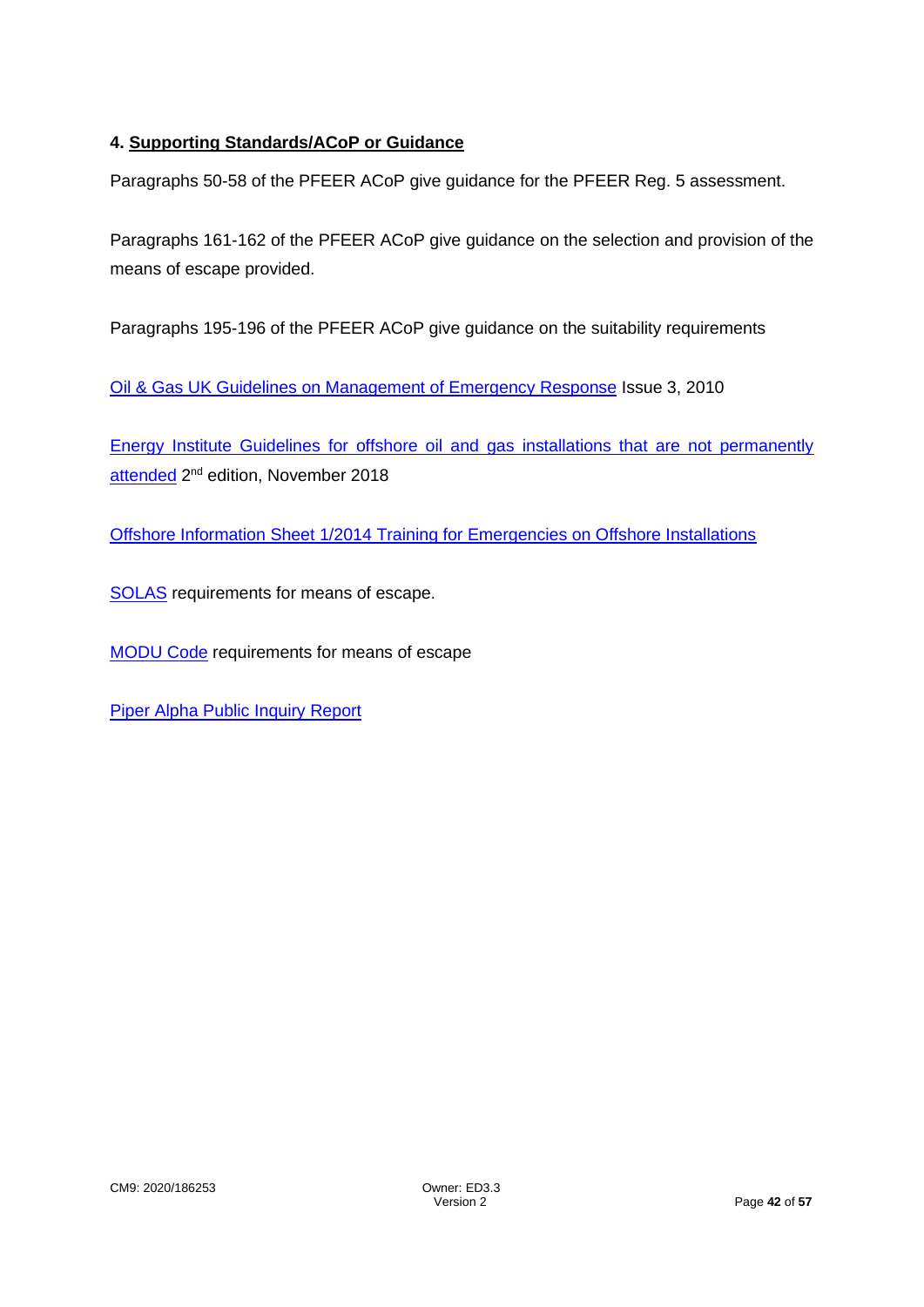## **APPENDIX 9: ARRANGEMENTS FOR RECOVERY AND RESCUE**

#### **1. Fundamental Requirement**

The dutyholder shall ensure that effective arrangements are made, which [shall] include such arrangements with suitable persons beyond the installation, for –

- recovery of persons following their evacuation or escape from the installation; and
- rescue of persons near the installation; and
- taking such persons to a place of safety,

and for the purposes of this regulation arrangements shall be regarded as being effective if they secure a **good prospect** of those persons being recovered, rescued, and taken to a place of safety.

#### **2. Success Criteria**

**Onshore inspection** should include, but not necessarily be limited to, the following

- **the dutyholder should have effective arrangements** recorded in the safety case and in place for recovery of persons from TEMPSC / life rafts and rescue of persons from the sea in an emergency. This might take the form of an in-field, MCA-certificated emergency response and rescue vessel (ERRV) (complete with fast rescue craft / daughter craft and mechanical rescue equipment) of such a size as to be able to act as a place of safety for the whole installation POB.
- **alternative arrangements for recovery and rescue** (e.g. BP's now superseded JIGSAW arrangements) might be utilised, so long as the dutyholder can demonstrate that such arrangements can meet the performance standards for recovery and rescue set out in [Oil and Gas UK / ERRVA Emergency Response and Rescue Vessel](https://oilandgasuk.co.uk/product/emergency-response-rescue-vessel-management-guidelines-issue-6/)  [Management Guidelines \(Issue 6, May 2018\)](https://oilandgasuk.co.uk/product/emergency-response-rescue-vessel-management-guidelines-issue-6/) - or their equivalent.
- **where arrangements involve the sharing of an ERRV between multiple installations,** the dutyholder should be able to demonstrate that recovery and rescue performance standards can be met under all foreseeable operational and metocean conditions. Policies and procedures for dutyholder management of the shared arrangements and their effectiveness should be robust and verifiable.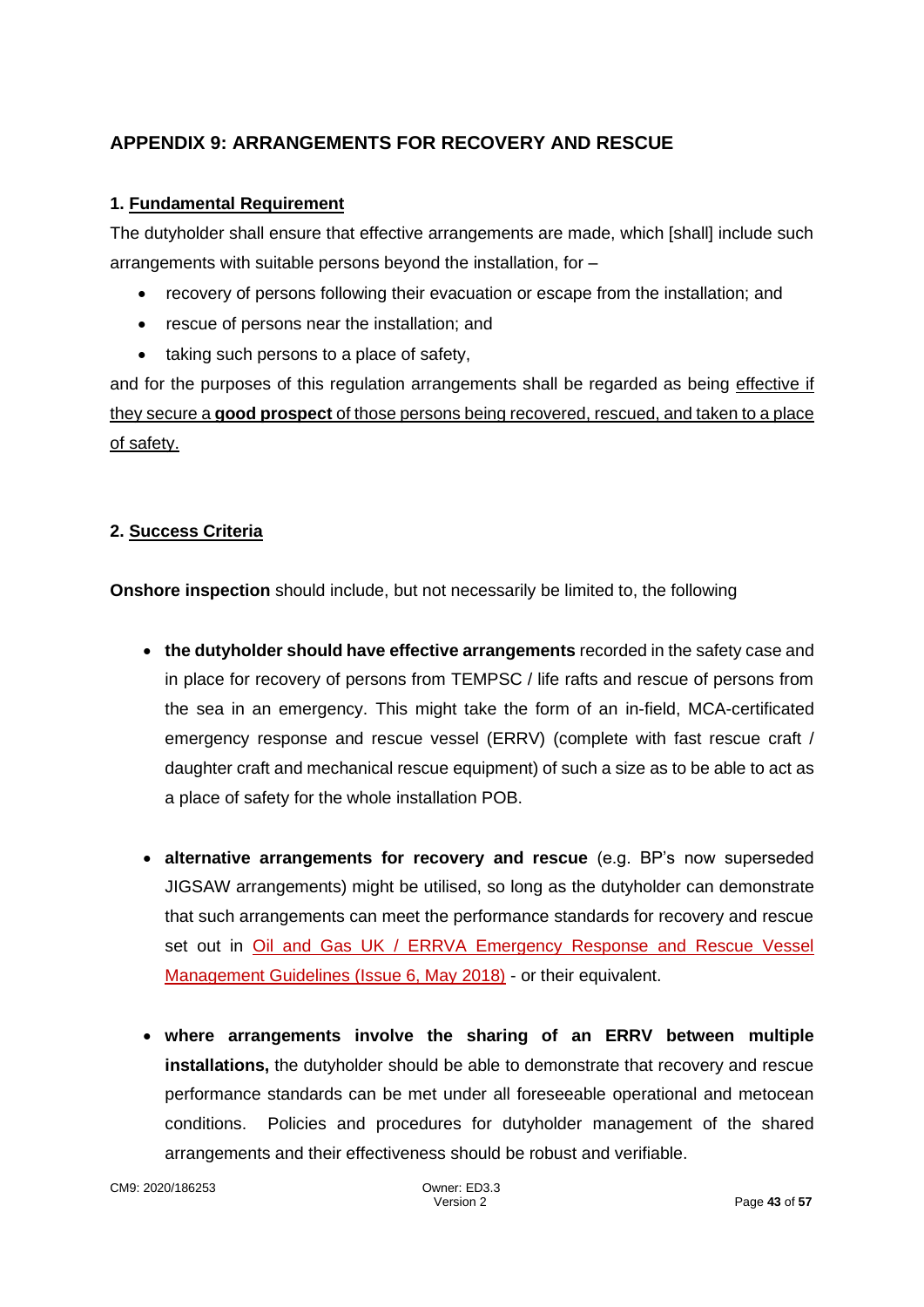- **the dutyholder should ensure that enough quality validation trials and verification exercises have been completed** to demonstrate that an ERRV / other means of recovery and rescue provision can meet performance standards. In order to establish the effectiveness or otherwise of arrangements in all reasonable conditions, trials and exercises should be undertaken in a range of conditions that allow for the extrapolation of performance under more challenging metocean conditions to demonstrate meeting performance standards.
- **where an ERRV provides for the identification and deterrence of errant passing vessels that pose a threat to the installation from ship collision risk**, it should have sufficient active means (radar or other) of locating such vessels, of sufficient unobscured range under foreseeable metocean conditions, to allow a sufficiently timely warning to be passed to the installation for the installation to be evacuated in a controlled manner if it is deemed necessary.
- the dutyholder should have in place **measures to be taken in defined exceptional weather and sea conditions for the reduction of the likelihood of an event that requires evacuation, escape and rescue, where normal recovery and rescue arrangements will no longer be effective.** The following guidelines will assist dutyholders: [Oil & Gas UK Operations Assessment during Emergency Response and](https://oilandgasuk.co.uk/product/security-incident-guidelines-for-offshore-installation-managers-oims/)  [Rescue Vessel Unavailability](https://oilandgasuk.co.uk/product/security-incident-guidelines-for-offshore-installation-managers-oims/) Technical Note HSTN005, January 2019

**Offshore inspection** should include, but not necessarily be limited to, the following

- possible witnessing of verification exercise planned and executed in agreement with the dutyholder
- review of verification exercise records and remedial action closeout

#### **3. Key Regulations**

PFEER Regs. 5, 6 and 17 and ACoP MHSWR Reg. 3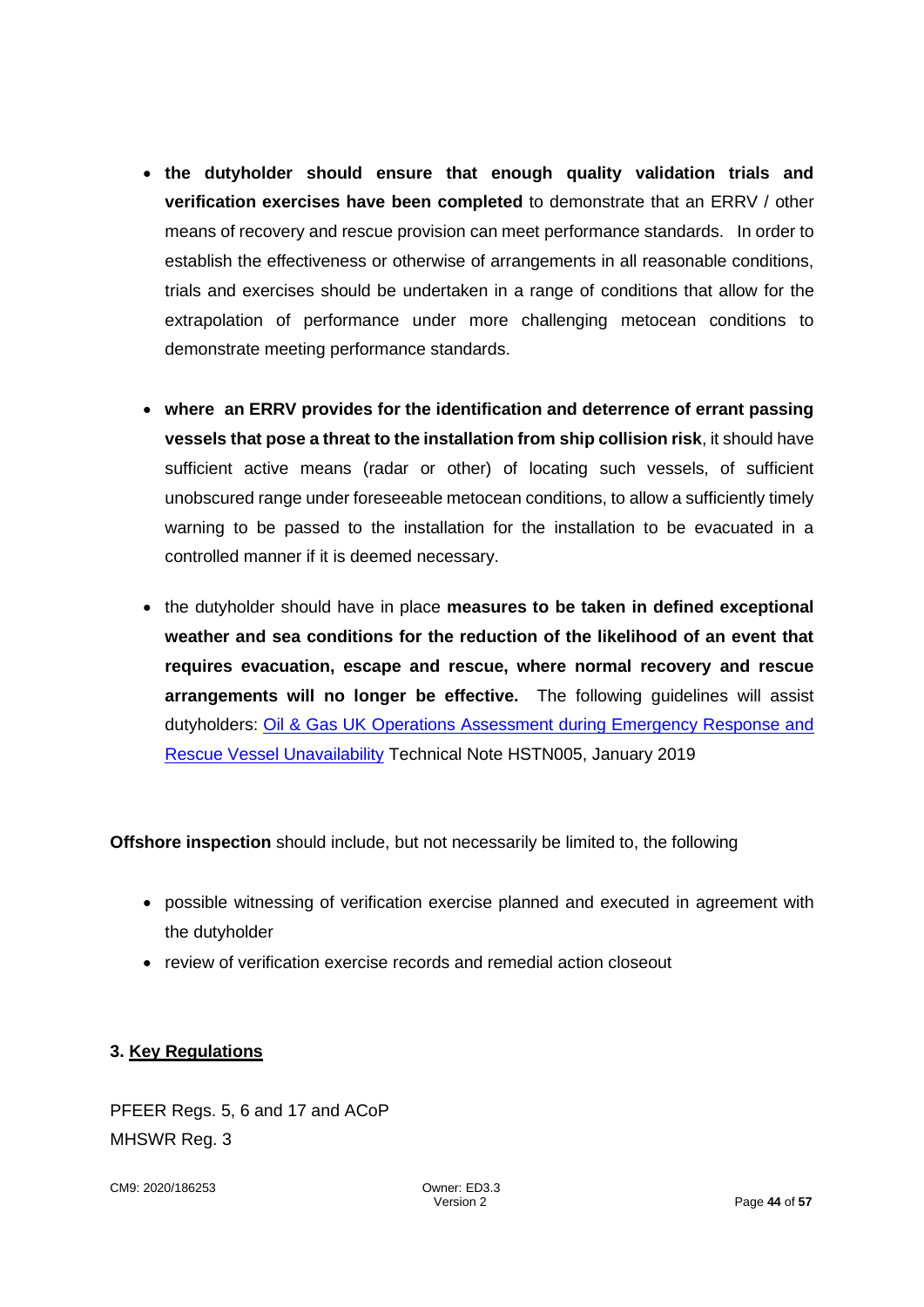## **4. Supporting Standards/ACoP or Guidance**

Paragraphs 231-239 of the PFEER ACoP explain the responsibilities and requirements surrounding the provision of arrangements for recovery and rescue

[Oil and Gas UK / ERRVA Emergency Response and Rescue Vessel Management Guidelines](https://oilandgasuk.co.uk/product/emergency-response-rescue-vessel-management-guidelines/)  [\(Issue 6, May 2018\)](https://oilandgasuk.co.uk/product/emergency-response-rescue-vessel-management-guidelines/)

[Offshore Information Sheet 1/2014 Training for Emergencies on Offshore Installations](https://www.hse.gov.uk/offshore/infosheets/is1-2014.pdf)

[Oil & Gas UK Guidelines on Management of Emergency Response](https://oilandgasuk.co.uk/product/guidelines-for-the-management-of-emergency-response-for-offshore-installations/) Issue 3, 2010

[Oil & Gas UK Guidelines for the Management of Competence and Training in Emergency](https://oilandgasuk.co.uk/product/guidelines-for-the-management-of-competence-and-training-in-emergency-response-for-offshore-installations/)  [Response](https://oilandgasuk.co.uk/product/guidelines-for-the-management-of-competence-and-training-in-emergency-response-for-offshore-installations/)

**[OPITO](https://www.opito.com/) BOSIET and FOET training standards.** 

[Piper Alpha Public Inquiry Report](https://www.hse.gov.uk/offshore/piper-alpha-disaster-public-inquiry.htm)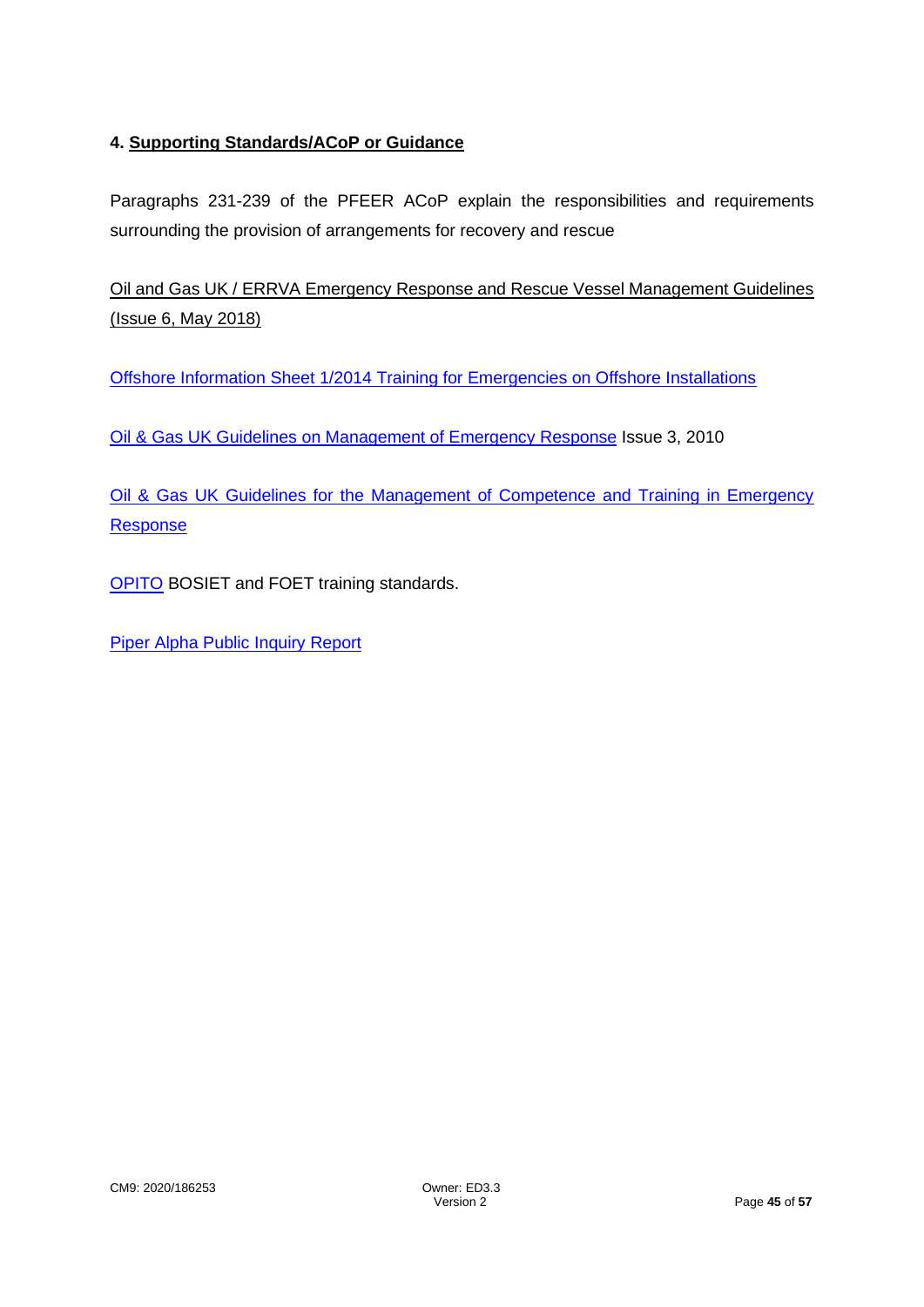## **APPENDIX 10: EMERGENCY PPE AND LIFE SAVING APPLIANCES**

#### **1. Fundamental Requirement**

The dutyholder of an offshore installation is responsible, in relation to all persons on the installation, for the personal protective equipment (PPE) for use in an emergency required by the Personal Protective Equipment at Work Regulations 1992 (PPEWR), including the provision of this equipment. The responsibilities extend to the examination, testing, maintenance, provision and design, training in use of PPE, and compatibility of PPE with rescue and recovery arrangements.

#### **2. Success Criteria**

The dutyholder should have appropriate provisions in place for emergency PPE and LSA for use in an emergency.

Offshore inspection should include, but not necessarily be limited to, the number and type of PPE available across the installation which should be as described in the safety case (e.g. survival suits, life jackets, grab bags, BA etc).

The dutyholder should be able to explain the reasoning behind the number and location of PPE on the installation, this explanation should support the diverse means of evacuation and escape.

The dutyholder should have a clear strategy in place for ensuring that sufficient insulation is provided with survival suits so that survival time in the sea will exceed recovery times. Any minimum clothing requirements to meet insulation standards should be enforced during musters and drills.

All PPE available should be compatible with evacuation and escape mechanisms and each other (i.e. suits and life jackets). Of concern are

- inherently buoyant life jackets which have jump height restrictions
- the wearing of Immersion suits inside TEMPSC and heat exhaustion potential (duty holder risk assessment demonstration)
- FF TEMPSC original equipment manufacturer (OEM) directions as to not wearing life jackets that might cause C-Spine damage during FF launch, and how dutyholder ensures they are available otherwise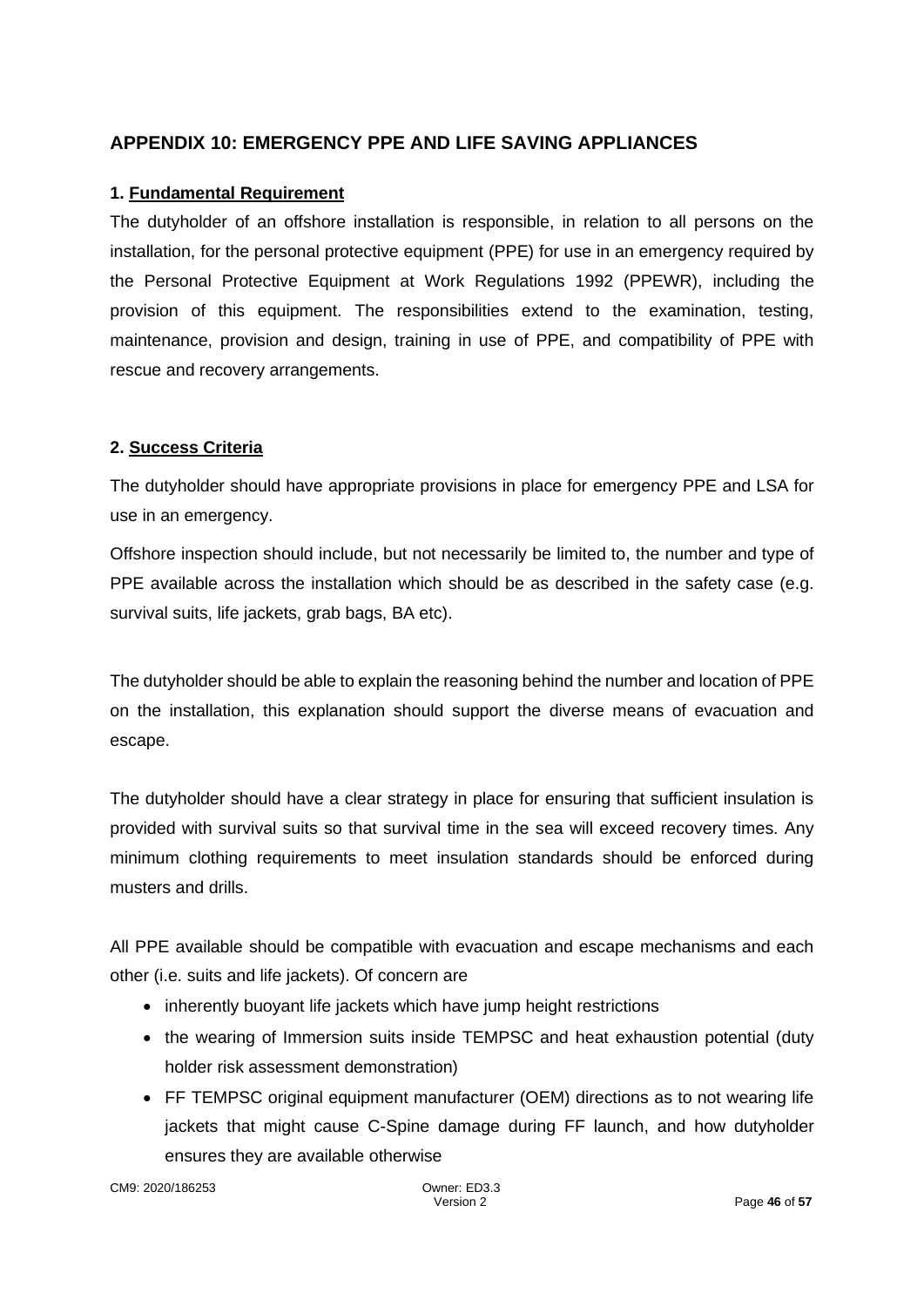The dutyholder should have in place a system for ensuring all members of the crew have training/practice in putting on emergency survival suits.

The dutyholder should have systems in place to ensure all PPE is maintained effectively.

## **3. Key Regulations**

PFEER Reg. 5

PFEER Regs. 6, 7 & 8

PFEER Reg. 18

PFEER Reg. 20

PPEWR

MHSWR Reg. 3

#### **4. Supporting Standards/ACoP or Guidance**

Paragraphs 176-180 of the PFEER ACoP explain the responsibilities and requirements surrounding the provision of PPE for use in an emergency.

Paragraphs 181-182 of the PFEER ACoP state the requirements to provide PPE for use in an emergency.

[Offshore information sheet 7/2009 Lifejackets for abandonment from an offshore installation](https://www.hse.gov.uk/offshore/infosheets/is7-2009.pdf)

[Offshore Information Sheet 6/2008 Ensuring the wearing of immersion suits in helicopter](https://www.hse.gov.uk/offshore/infosheets/is6-2008.pdf)  [evacuation or escape to sea](https://www.hse.gov.uk/offshore/infosheets/is6-2008.pdf)

[Offshore Information Sheet 1/2014 Training for Emergencies on Offshore Installations](https://www.hse.gov.uk/offshore/infosheets/is1-2014.pdf)

CM9: 2020/186253 Owner: ED3.3 [HSE Offshore Technology Report OTO 2002/021 Compatibility test protocol for lifejackets and](https://www.hse.gov.uk/research/otopdf/2002/oto02021.pdf)  [immersion suits on offshore installations](https://www.hse.gov.uk/research/otopdf/2002/oto02021.pdf) HSE Books 2002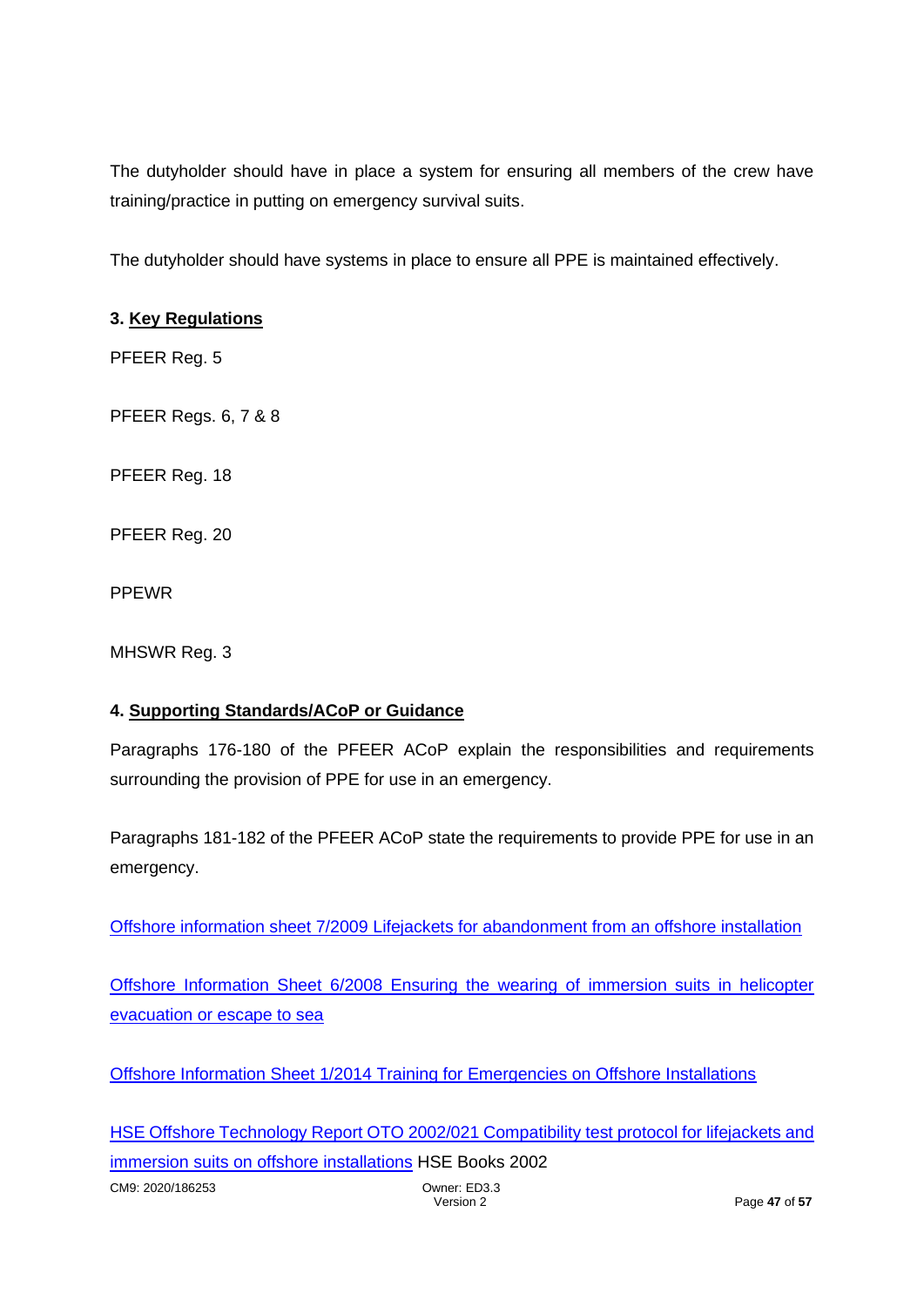[Oil & Gas UK Guidelines on Management of Emergency Response](https://oilandgasuk.co.uk/product/guidelines-for-the-management-of-emergency-response-for-offshore-installations/) Issue 3, 2010.

[Oil & Gas UK Guidelines for the Management of Competence and Training in Emergency](https://oilandgasuk.co.uk/product/guidelines-for-the-management-of-competence-and-training-in-emergency-response-for-offshore-installations/)  [Response](https://oilandgasuk.co.uk/product/guidelines-for-the-management-of-competence-and-training-in-emergency-response-for-offshore-installations/) Issue 3, 2010

[Energy Institute Guidelines for offshore oil and gas installations that are not permanently](https://publishing.energyinst.org/topics/offshore-safety/guidelines-for-offshore-oil-and-gas-installations-that-are-not-permanently-attended)  [attended](https://publishing.energyinst.org/topics/offshore-safety/guidelines-for-offshore-oil-and-gas-installations-that-are-not-permanently-attended) 2<sup>nd</sup> edition, November 2018

[SOLAS](http://www.imo.org/en/About/Conventions/ListOfConventions/Pages/International-Convention-for-the-Safety-of-Life-at-Sea-(SOLAS),-1974.aspx) requirements for survival PPE.

[MODU Code](http://rules.dnvgl.com/docs/pdf/gl/maritimerules/gl_iv-6-2_e.pdf) requirements for survival PPE.

ISO standards for lifejackets and immersion suits.

**[OPITO](https://www.opito.com/) BOSIET and FOET training standards.** 

[Piper Alpha Public Inquiry Report](https://www.hse.gov.uk/offshore/piper-alpha-disaster-public-inquiry.htm)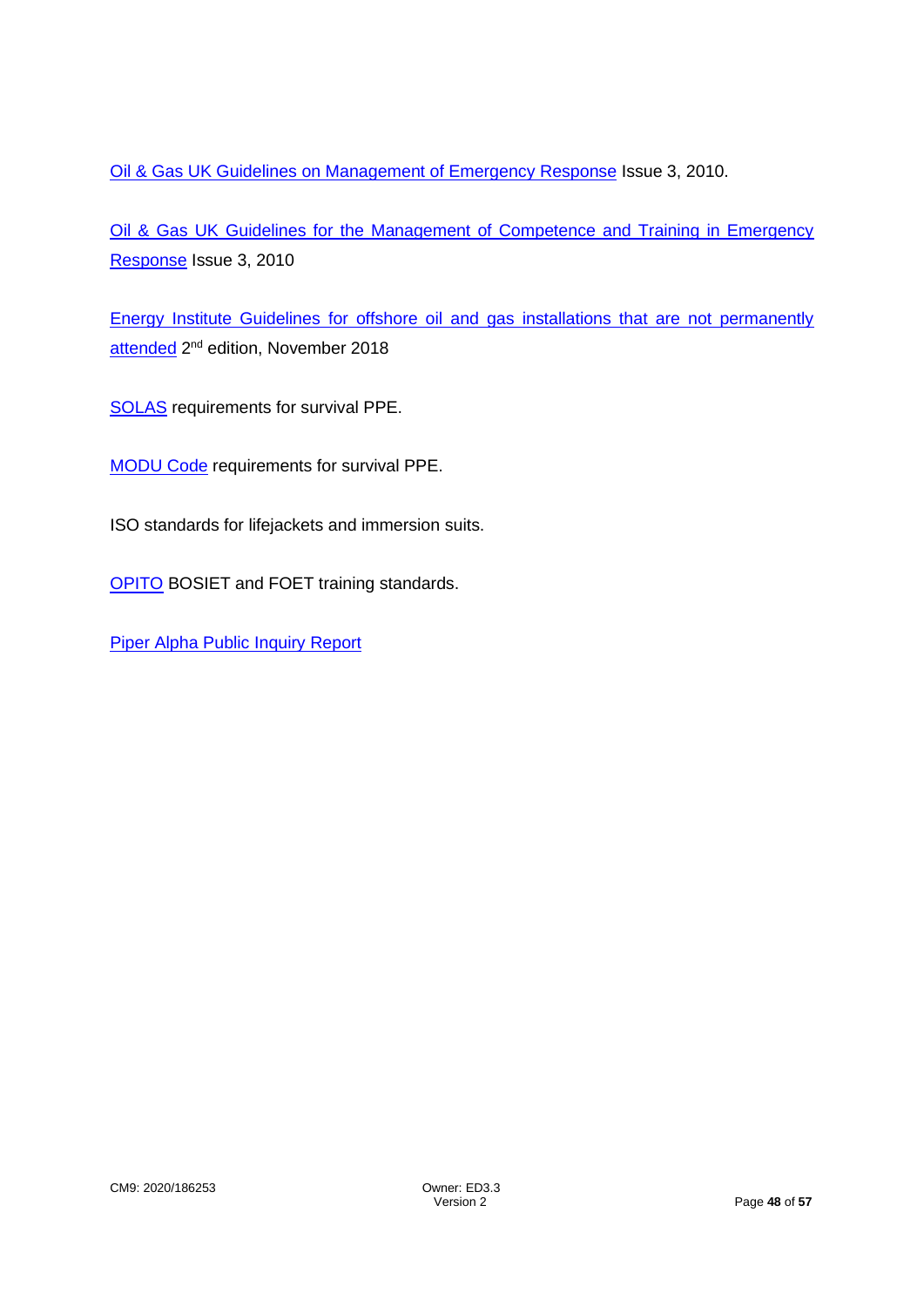# **APPENDIX 11: APPLICATION OF THE ENFORCEMENT MANAGEMENT MODEL (EMM) AND DUTYHOLDER PERFORMANCE ASSESSMENT**

When inspecting the ER topic each of the sub-topic areas (Appendices 1-10) dutyholder compliance is to be assessed against the relevant success criteria.

The success criteria have been determined from specific regulatory requirements, defined standards, established standards or interpretative standards.

This assessment will determine the [Enforcement Management Model](http://www.hse.gov.uk/enforce/emm.pdf) Risk Gap, the associated topic performance score together with the Initial Enforcement Expectation as shown in the table below.

The actual enforcement may differ depending on dutyholder and strategic factors. **However, should this occur then the relevant dutyholder and strategic factors should be identified.**

| <b>EMM RISK GAP</b>                        |                    |                 |                |              |                  |  |
|--------------------------------------------|--------------------|-----------------|----------------|--------------|------------------|--|
| <b>Extreme</b>                             | <b>Substantial</b> | <b>Moderate</b> | <b>Nominal</b> | <b>None</b>  | <b>None</b>      |  |
| <b>TOPIC PERFORMANCE SCORE</b>             |                    |                 |                |              |                  |  |
| 60                                         | 50                 | 40              | 30             | 20           | 10               |  |
| Unacceptable                               | <b>Very Poor</b>   | Poor            | <b>Broadly</b> | <b>Fully</b> | <b>Exemplary</b> |  |
|                                            |                    |                 | Compliant      | Compliant    |                  |  |
| <b>EMM Initial Enforcement Expectation</b> |                    |                 |                |              |                  |  |
| Prosecution /                              | Enforcement        | Enforcement     | Letter/Verbal  | <b>None</b>  | <b>None</b>      |  |
| Enforcement                                | notice / Letter    | notice /        | warning        |              |                  |  |
| <b>Notice</b>                              |                    | Letter          |                |              |                  |  |

Further guidance can be found at:<http://www.hse.gov.uk/enforce/emm.pdf>

It should be noted that:

• the Inspection Guide and hence the allocated scores may not cover all the matters that were considered during the intervention.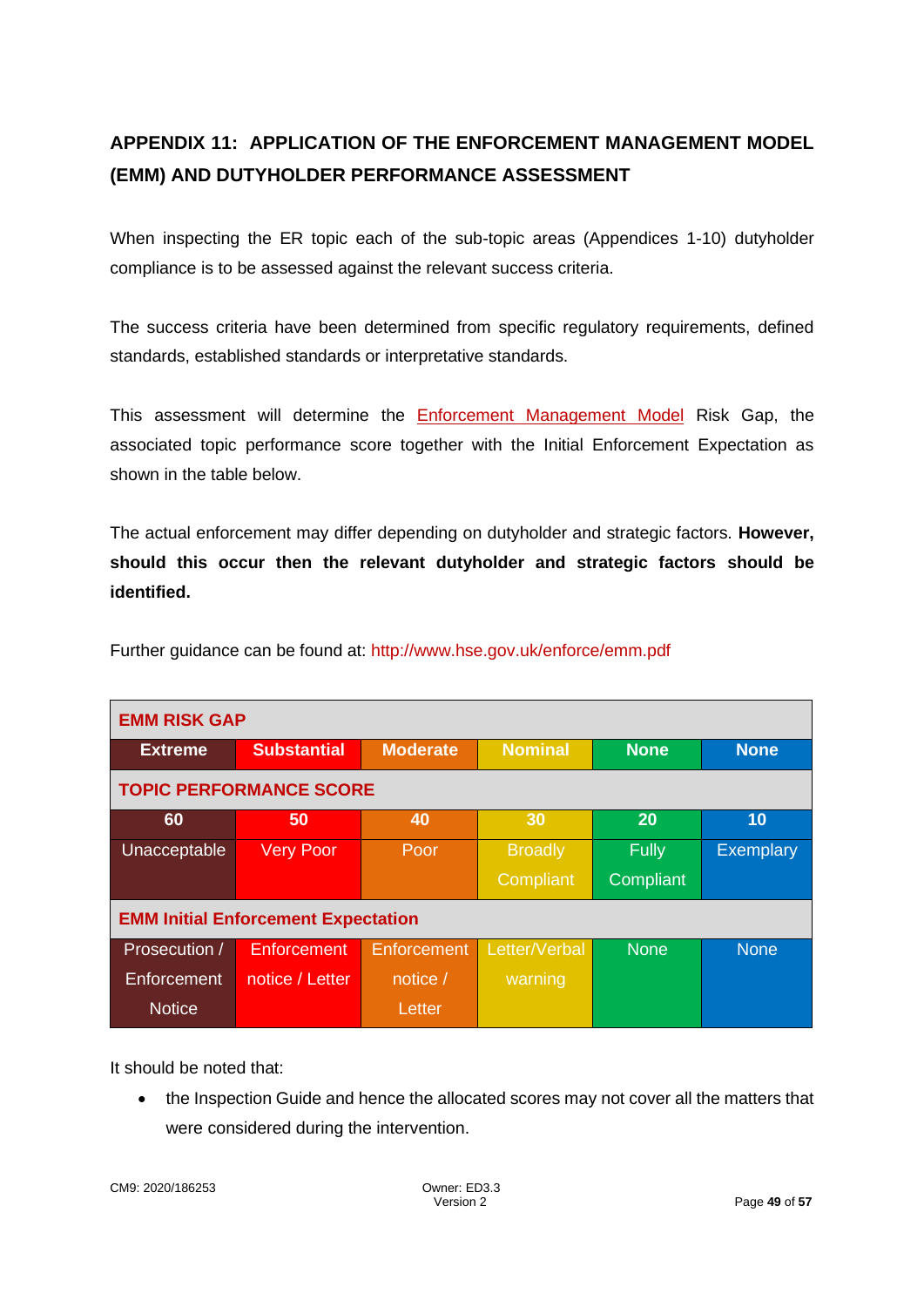- the intervention may not necessarily have used every part of the inspection guide consequently the score only reflects what was inspected.
- the allocated performance score only reflects regulatory judgements about a dutyholder's degree of compliance at a particular point in time.

#### **Use of performance scores**

HSE uses the performance scores as one of the many inputs to prioritise and plan future regulatory interventions. Prioritising intervention's is fundamental to ensuring HSE delivers its major hazards regulatory strategy whilst supporting businesses and the GB economy. HSE aims to ensure that regulatory activity is proportionate to the risk to people taking account a dutyholder's performance in controlling risks. In general, this means the HSE will inspect major hazard installations and duty holders with relatively poorer risk management performance more frequently and in greater depth than lower hazard installations and dutyholders where there is evidence of higher risk management performance.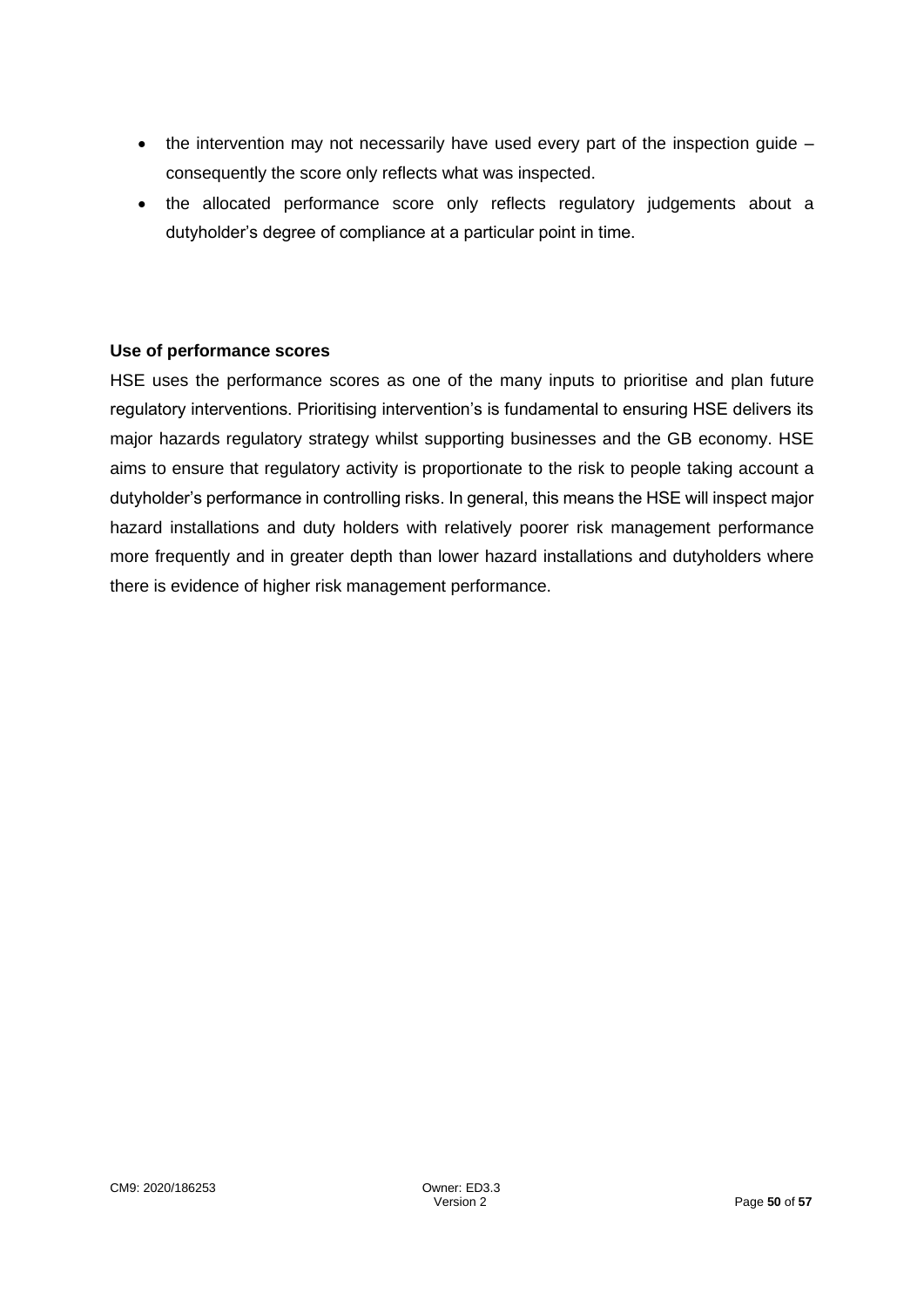## **APPENDIX 12: HSE POSITION PAPER: PROVISION OF FAMILIARISATION TRAINING AND INSTRUCTION FOR MARINE EVACUATION BY TEMPSC**

## **1. Background**

1.1 Emergency response topic specialist inspection of offshore installations includes evaluation of arrangements by which dutyholders (DH) ensure personnel expected to use totally enclosed motor propelled survival craft TEMPSC (both davit-launched and freefall) are provided with adequate familiarisation training and instruction in their use in the event of emergency evacuation of the installation.

*1.2 While it is important that DHs recognise concerns of offshore personnel that have become prevalent in the UKCS regarding survival craft safety, effort should be made to provide reassurance to all regarding the arrangements and controls that are put in place to assure the safe and controlled marine evacuation of the installation. Reassurance might include an overview of what can - and what cannot - cause unintentional release of the craft; and a description of the arrangements for securing the craft against such a release during necessary inspection, maintenance and training activities.* 

1.3 In order to comply with PFEER Regulations 6(2)(a) and 15(b), the following should be considered for inclusion in the provision of lifeboat familiarisation and instruction:

- The location and operation of equipment inside the installation's survival craft in the event of being directed to operate them by Coxswain before and during launching [*critical for TEMPSC wherever a Coxswain requires assistance to launch the craft*];
	- o Free-fall survival craft hydraulic release systems
	- o On-load hook release lever and interlock/safety pin [*Davitlaunched craft*]
	- o Hydrostatic interlock lever [*Davit-launched craft*]
	- o Winch brake remote release cable [*Davit-launched craft*]
	- $\circ$  Compressed air valve(s)
	- o Deluge operation valve
	- o Means of communications with emergency agencies
- How swift but controlled/safe access to all seating is to be achieved in emergency, and the use of restraint systems once there [*particularly*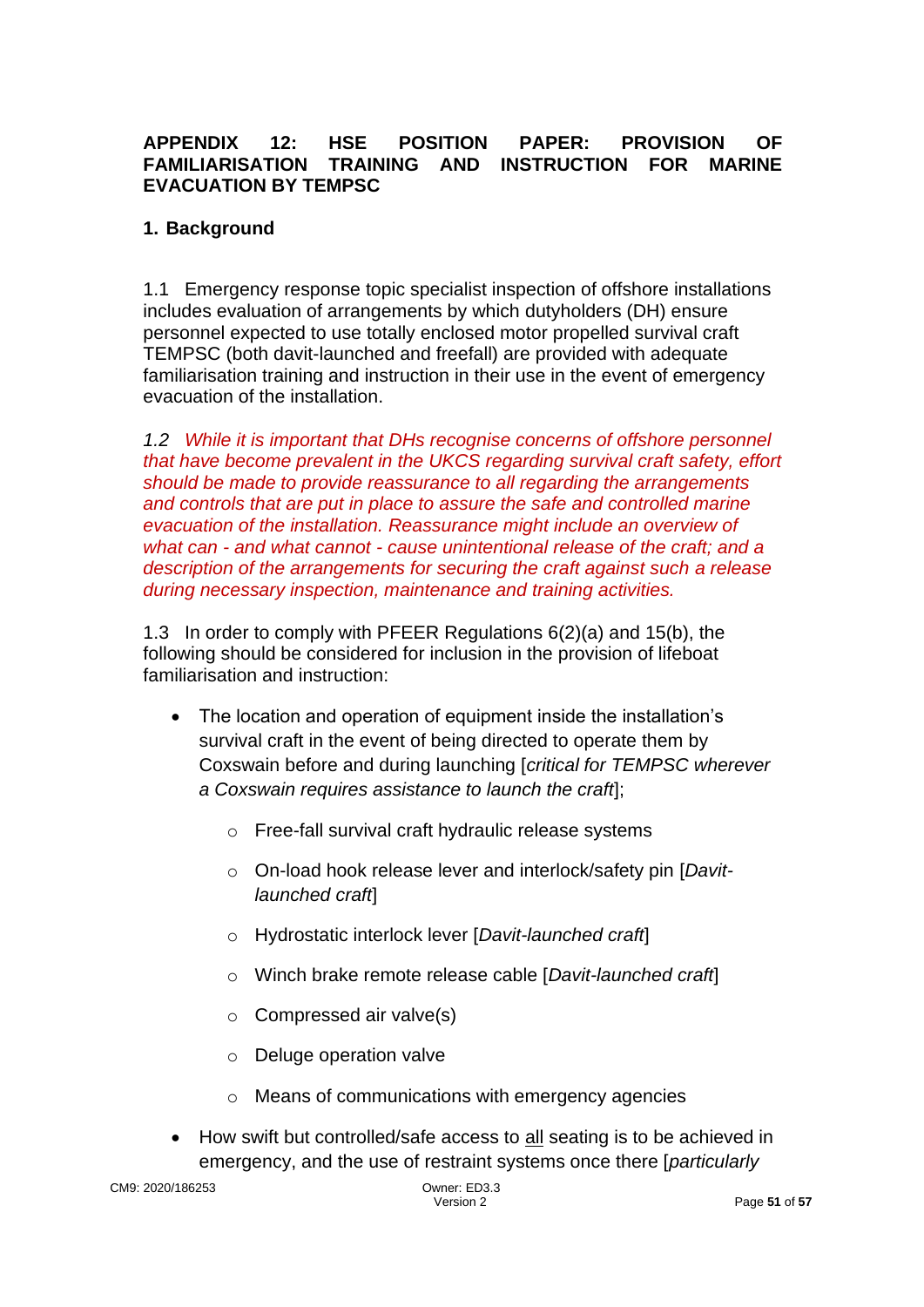*important for steep-angled FF TEMPSC – especially those with upper and lower tiers of seating*];

- The location and use of other important equipment and fixtures on the installation's lifeboats in the event of being directed to use/operate them by Coxswain
	- o Interior lighting switch
	- $\circ$  Hatches their opening and making fast
	- o Bilge drain plug
	- o Bilge pumping arrangements
	- o Emergency steering lever
	- o EPIRB location transmission device
	- o First aid equipment
- Familiarisation with the necessary PPE required for those evacuating, and the effect of this on survival craft access, space and seat security [*particularly important for FF TEMPSC – where OEM may specify that life jackets should not be worn during launch*].
- Appreciation of the confined nature of the interior space, and the necessity for the balanced loading and unloading of particularly smaller, less stable craft;
- The loading of casualties / stretcher cases into survival craft.
- Conduct during loading / launch
- Foreseeable problems during launching, and likely actions on direction by Coxswain

1.4 It is the topic's opinion that, unless it can be demonstrated otherwise, a large proportion of the above content can only be delivered effectively from inside one of the installation's survival craft. Additionally, the experience gained by personnel allocated duties as lifeboat crew *delivering* training and instruction in the safe launch and operation of the installation's lifeboats is significant in terms of their own development of competence and confidence.

1.5 In practice, a large number of DHs operating in the UKCS presently provide practical TEMPSC familiarisation training and instruction, delivered in part/in full within a survival craft. This is accomplished either: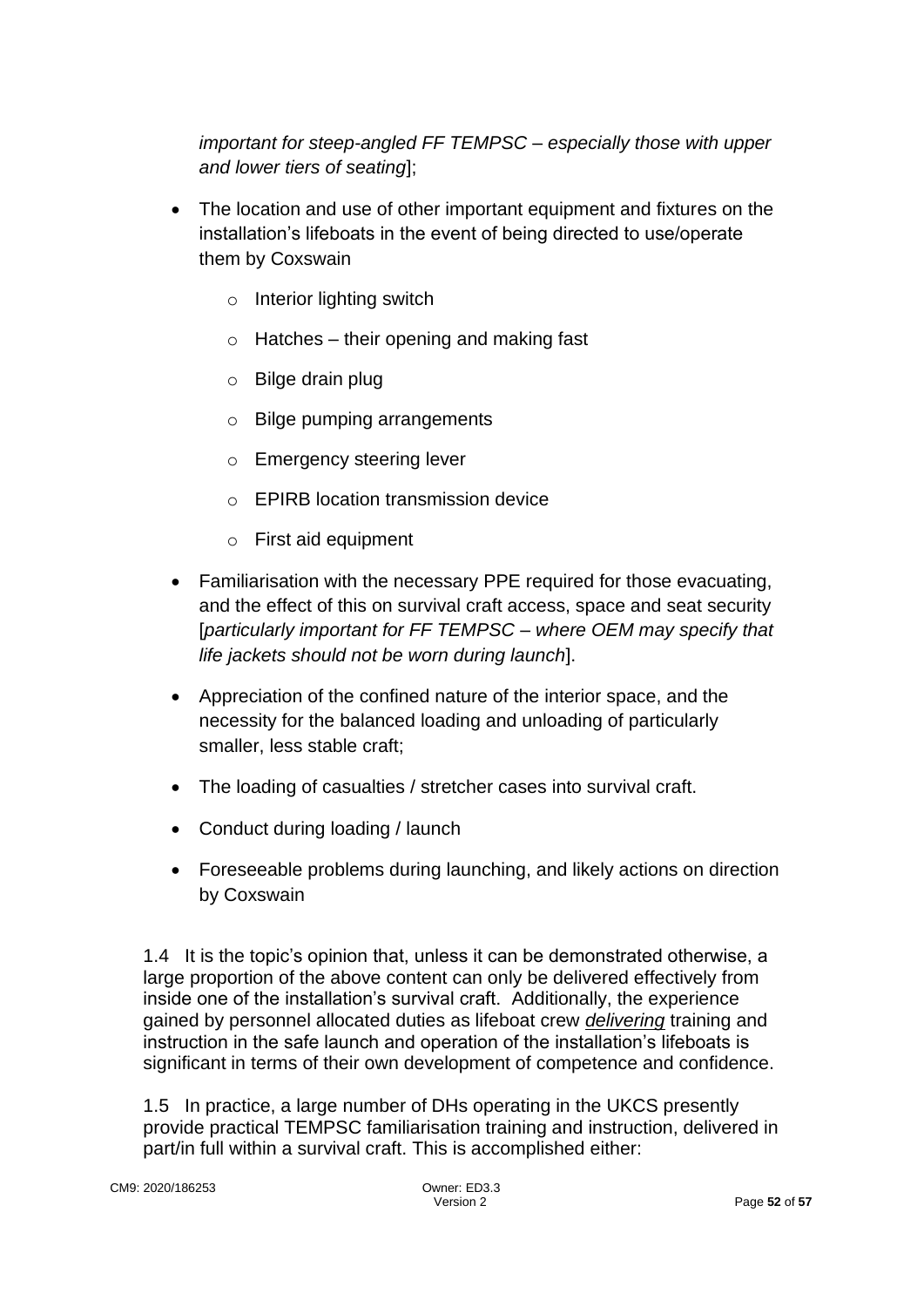a. As part of the safety induction upon arrival on the installation, after ensuring sufficient safety measures to prevent/mitigate accidental release of the boat are implemented;

or, more commonly nowadays,

b. Taking the opportunity for practical lifeboat familiarisation training by Coxswains during weekly inspection/maintenance activities, while extra safety arrangements are already in place. This is provided to new crew members / contractors when practicable after their arrival, and to experienced crew on a rolling, periodic basis. [*Where persons are visiting for only a day or two, it might be impracticable to provide practical lifeboat familiarisation training. Under these circumstances, it is considered that there would be sufficient crew /contractors familiar with the lifeboats to assist in the event of abandonment.*]

Either of these practices is acceptable; and each can be considered a *reasonably practicable* standard as to TEMPSC familiarisation training.

1.6 MCA Marine Guidance Note 071: *[Musters, drills, on-board training and](https://www.gov.uk/government/uploads/system/uploads/attachment_data/file/282336/mgn071.pdf)  [instructions, and Decision Support Systems](https://www.gov.uk/government/uploads/system/uploads/attachment_data/file/282336/mgn071.pdf)* does not apply in respect of offshore installations, but provides a marine industry standard that could also be considered *reasonably practicable*:

*9.1.2 In cargo ships provided with totally enclosed lifeboats which are boarded and launched from the stowed position, drills should periodically include the boarding of a lifeboat in its stowed position in order that crew members can become practiced in boarding a boat rapidly, locating a seating position and using the seat belts.*

1.7 If a DH was to argue that a similar/better standard of training can be provided *without* entry into a lifeboat, topic inspection should examine whether their proposal can meet the same standard - and effectively cover the same content - as set out in the bullet points above. If not, it would be reasonable for an inspector to form the opinion that the DH was *not* taking all reasonably practicable measures to ensure adequate training for emergency response; and - in line with inspection expectations - evidence should be gathered if necessary, to support enforcement/other action.

## **2. Legal requirements:**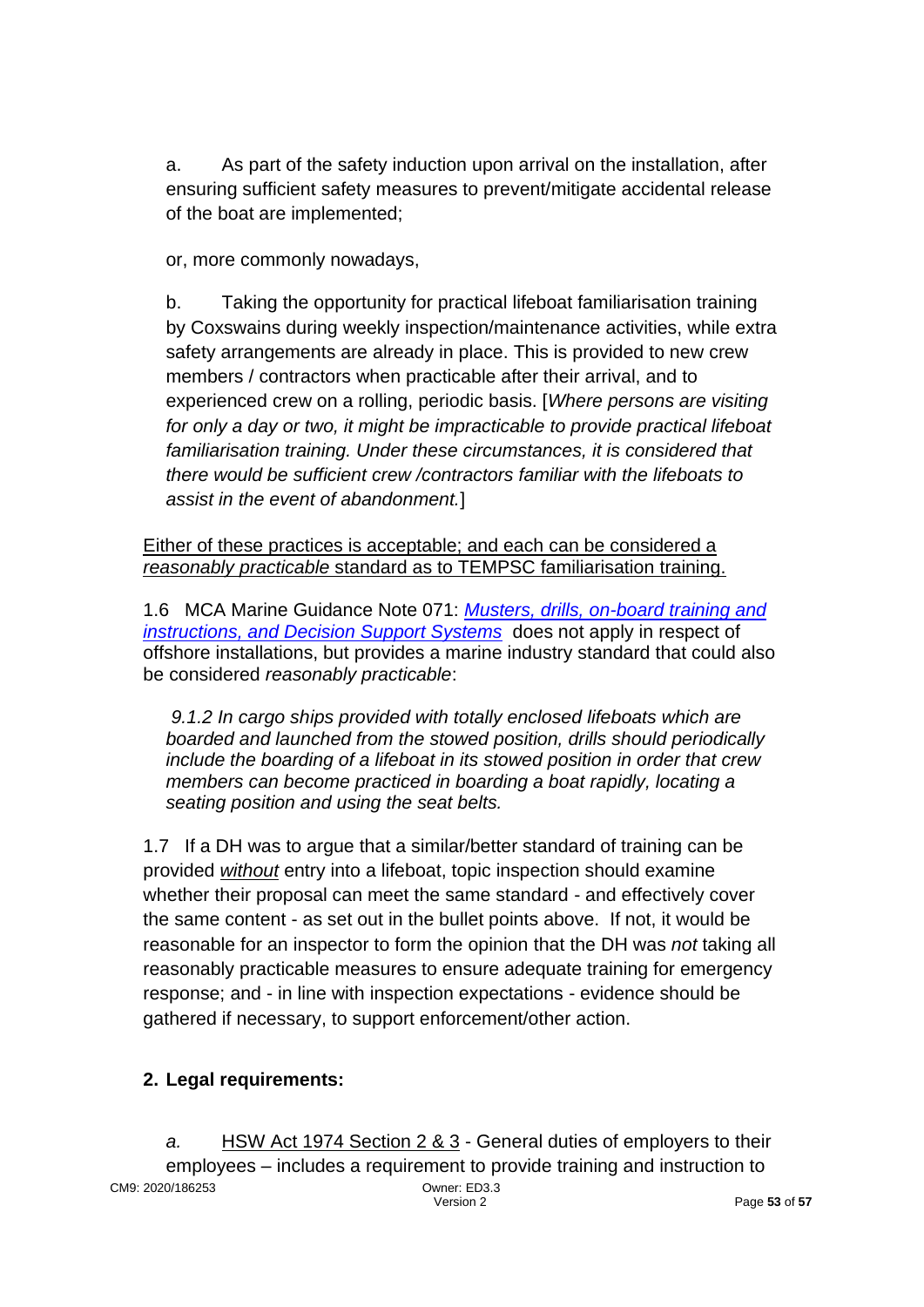ensure - SFAIRP - the health and safety of employees. (This is mirrored in Section 3 for those not employed directly):

*Section 2(2) Without prejudice to the generality of an employer's duty under the preceding subsection, the matters to which that duty extends include in particular - (c) the provision of such information, instruction, training and supervision as is necessary to ensure, so far as is reasonably practicable, the health and safety at work of his employees…*

*b. Offshore Installations (Prevention of Fire and Explosion, and Emergency Response) Regulations 1995 (PFEER) Regulation 6(2)(a): The duty holder shall ensure that every person on the installation - is provided with adequate instruction and training in the appropriate action to take in an emergency, …* 

*c. PFEER Regulation 15(b): The duty holder shall ensure that such arrangements are made… as will ensure, so far as reasonably practicable, the safe evacuation of all persons…*

d. *Provision and Use of Work Equipment Regulations 1998 (PUWER) Regulation 9(1) Every employer shall ensure that all persons who use work equipment have received adequate training for purposes of health and safety, including training in the methods which may be adopted when using the work equipment, any risks which such use may entail and precautions to be taken.* ["Adequate training" is described in the PUWER ACoP]

2.1 Additionally, periodic entry into lifeboats by various offshore personnel is absolutely necessary in order for a duty holder to discharge duties under a number of relevant statutory provisions:

- Mechanical technicians and third-party specialist lifeboat contractors require entry for weekly lifeboat inspection and maintenance activities - *PUWER, Regulation 5*;
- Lifeboat crew or other competent persons must conduct periodic preparedness checks and inspections – *PUWER Regulations 6 and 7*;

2.3 In order to undertake inspection and maintenance, all DH's *already* take precautions to ensure that lifeboats of different types can be – and regularly are - made safe for temporary entry. These precautions include hardware and control of work arrangements to secure a suspended craft (be it davit launched or free-fall) against unintended release during these periods of occupation by personnel.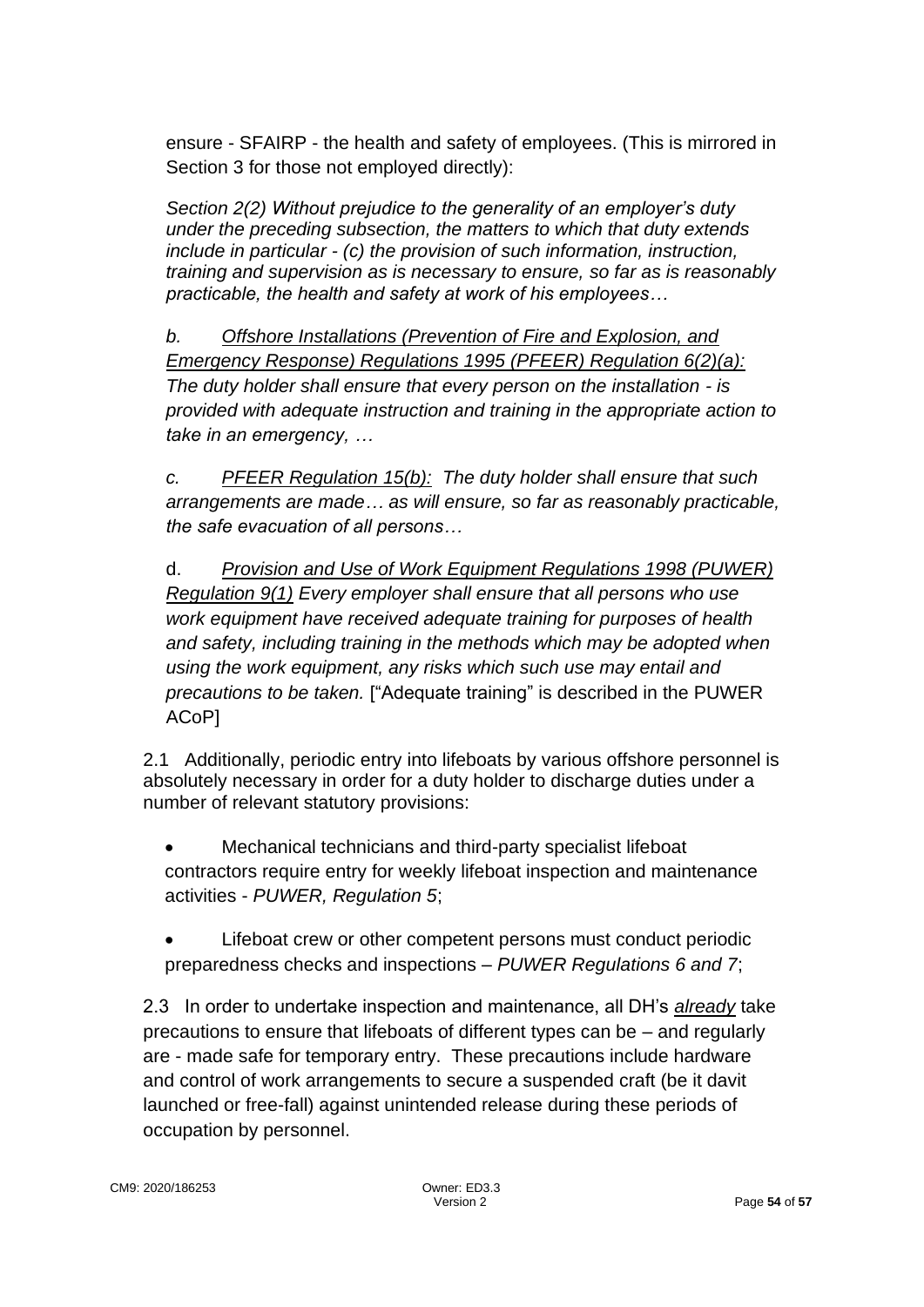## **3. Applicable guidance:**

The following HSE guidance applies:

- SN 01/2006 (revised April 2017) Ensuring adequate safety during davit lifeboat drills, testing and maintenance on UK offshore [installations](http://www.hse.gov.uk/offshore/notices/sn_01_06.htm)
- Offshore Information Sheet 1/2014 Training for emergencies on [offshore installations \(Issued February 2014\)](http://www.hse.gov.uk/offshore/infosheets/is1-2014.pdf)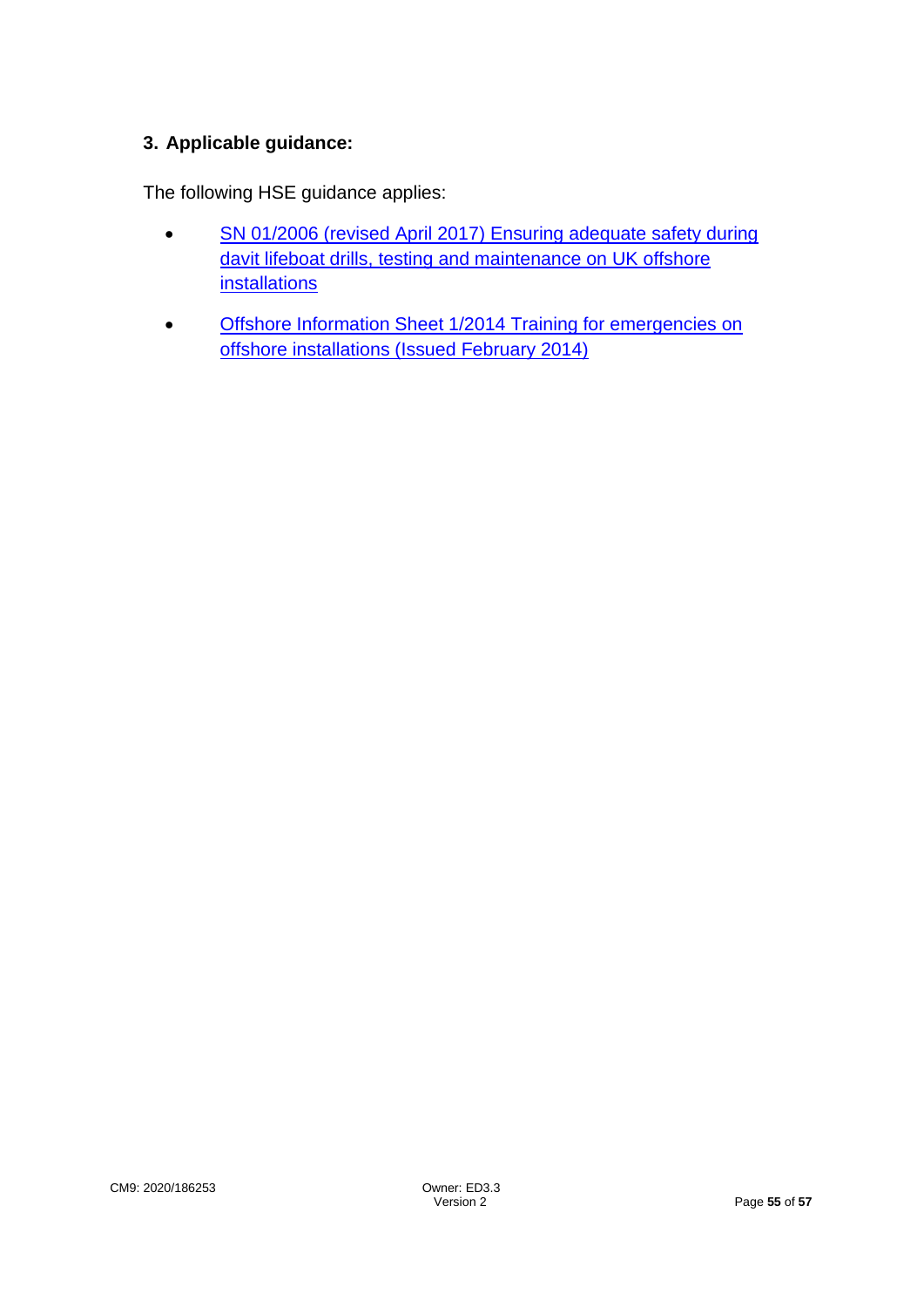## **APPENDIX 13: GLOSSARY OF TERMS, ABBREVIATIONS AND DEFINITIONS**

| <b>ACoP</b>                    | <b>Approved Code of Practice</b>                                                              |               |
|--------------------------------|-----------------------------------------------------------------------------------------------|---------------|
| <b>ALARP</b>                   | As low as Reasonably Practicable                                                              |               |
| BA                             | <b>Breathing Apparatus</b>                                                                    |               |
| DH                             | Dutyholder                                                                                    |               |
| EC&I                           | Electrical, Control & Instrumentation                                                         |               |
| <b>ECR</b>                     | <b>Emergency Control Room</b>                                                                 |               |
| <b>ECS</b>                     | <b>Emergency Command Structure</b>                                                            |               |
| ED                             | <b>Energy Division</b>                                                                        |               |
| EER                            | Evacuation, Escape and Rescue                                                                 |               |
| <b>EMM</b>                     | <b>Enforcement Management Model</b>                                                           |               |
| <b>EPOL</b>                    | Emergency Preparedness Offshore Liaison Group                                                 |               |
| <b>EPS</b>                     | <b>Enforcement Policy Statement</b>                                                           |               |
| ER                             | <b>Emergency Response</b>                                                                     |               |
| <b>ERMA</b>                    | <b>Emergency Response, Marine and Aviation</b>                                                |               |
| <b>ERP</b>                     | <b>Emergency Response Plan</b>                                                                |               |
| <b>ERRV</b>                    | <b>Emergency Response and Rescue Vessel</b>                                                   |               |
| <b>ESD</b>                     | <b>Emergency Shutdown</b>                                                                     |               |
| <b>FERA</b>                    | Fire, Explosion and Risk Assessment                                                           |               |
| FF                             | <b>Free Fall</b>                                                                              |               |
| <b>HLO</b>                     | <b>Helideck Landing Officer</b>                                                               |               |
| <b>HMC</b>                     | <b>HM Coastguard</b>                                                                          |               |
| <b>HSWA</b>                    | Health and Safety at Work etc. Act 1974                                                       |               |
| <b>HVAC</b>                    | Heating, Ventilation and Air Conditioning                                                     |               |
| IG                             | <b>Inspection Guide</b>                                                                       |               |
| IMT                            | <b>Inspection Management Team</b>                                                             |               |
| <b>LOLER</b>                   | Lifting Operations and Lifting Equipment Regulations 1998                                     |               |
| <b>LSA</b>                     | <b>Life Saving Appliances</b>                                                                 |               |
| МA                             | Major Accident                                                                                |               |
| <b>MAR</b>                     | Offshore Installations and Pipeline Works (Management and<br>Administration) Regulations 1995 |               |
| <b>MCA</b>                     | Maritime and Coastguard Agency                                                                |               |
| <b>MHSWR</b>                   | Management of Health and Safety at Work Regulations 1999                                      |               |
| <b>NUI</b>                     | Normally Unattended Installation                                                              |               |
| <b>OEM</b>                     | <b>Original Equipment Manufacturer</b>                                                        |               |
| <b>OIM</b><br>CM9: 2020/186253 | <b>Offshore Installation Manager</b><br>Owner: ED3.3<br>Version 2                             | Page 56 of 57 |